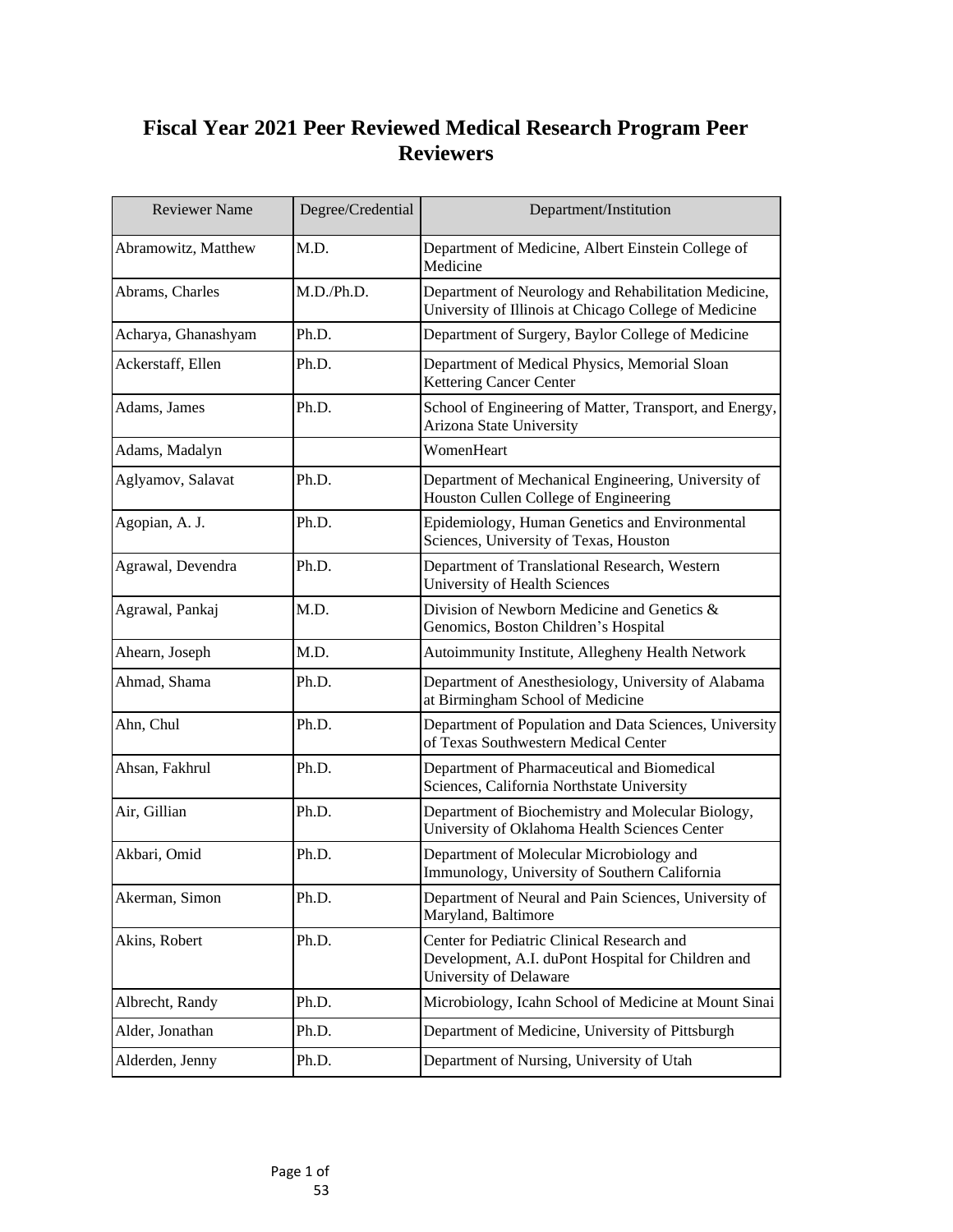| Alexander, Matthew               | Ph.D.                           | Department of Pediatrics, Division of Pediatric<br>Neurology, University of Alabama at Birmingham                                         |
|----------------------------------|---------------------------------|-------------------------------------------------------------------------------------------------------------------------------------------|
| Alexis, Frank                    | Ph.D.                           | Department of Bioengineering, Clemson University                                                                                          |
| Alfano, Candice                  | Ph.D.                           | Department of Psychology, Sleep and Anxiety Center,<br>The University of Houston                                                          |
| Alge, Daniel                     | Ph.D.                           | Department of Biomedical Engineering, Texas A&M<br><b>University College of Engineering</b>                                               |
| Ali, Naushad                     | Ph.D.                           | Department of Internal Medicine, Division of Digestive<br>Diseases and Nutrition, University of Oklahoma Health<br><b>Sciences Center</b> |
| Aliota, Matthew                  | Ph.D.                           | Department of Veterinary, Biomedical Sciences,<br>University of Minnesota Twin Cities                                                     |
| Allen, Sheila                    |                                 | Womenheart                                                                                                                                |
| Allen-Brady, Kristina            | Ph.D.                           | Department of Internal Medicine, University of Utah                                                                                       |
| Alles, Sascha                    | Ph.D.                           | Department of Anesthesiology and Critical Care<br>Medicine, University of New Mexico School of<br>Medicine                                |
| Allred, Nicholette               | Ph.D.                           | Department of Biochemistry, Wake Forest School of<br>Medicine                                                                             |
| Altan-Bonnet, Nihal              | Ph.D.                           | Laboratory of Host-Pathogen Dynamics, National<br><b>Institutes of Health</b>                                                             |
| Amiji, Mansoor                   | Ph.D.                           | Department of Pharmaceutical Sciences, Northeastern<br><b>University School of Pharmacy</b>                                               |
| Ammons, Mary Cloud               | Ph.D.                           | Boise Veterans Affairs Medical Center, Idaho Veterans<br><b>Research and Education Foundation</b>                                         |
| Anderson, Donald                 | Ph.D.                           | Department of Orthopedics and Rehabilitation, The<br>University of Iowa Carver College of Medicine                                        |
| Anderson, Ethan                  | Ph.D.                           | Department of Pharmaceutical Sciences and<br>Experimental Therapeutics, The University of Iowa<br>College of Pharmacy                     |
| Anderson, Lori                   | Ph.D., R.N.                     | College of Health and Human Sciences, Western<br>Carolina University                                                                      |
| Anderson, Matthew                | M.D./Ph.D.                      | Department of Obstetrics and Gynecology, University<br>of South Florida Morsani College of Medicine                                       |
| Andjelkovic-Zochowska,<br>Anuska | M.D., Ph.D.                     | Department of Pathology and Clinical Laboratories,<br>University of Michigan                                                              |
| Aralis, Hilary                   | Ph.D.                           | Department of Biostatistics, University of California,<br><b>Los Angeles</b>                                                              |
| Aranow, Cynthia                  | M.D.                            | Center for Autoimmune and Musculoskeletal Disorders,<br>Northwell Health Feinstein Institute for Medical<br>Research                      |
| Ardelt, Agnieszka                | M.D./Ph.D.,<br>M.B.A., F.A.H.A. | Department of Neurology, MetroHealth System                                                                                               |
| Arjmandi, Bahram                 | Ph.D.                           | Department of Nutrition and Integrative Physiology,<br>Florida State University                                                           |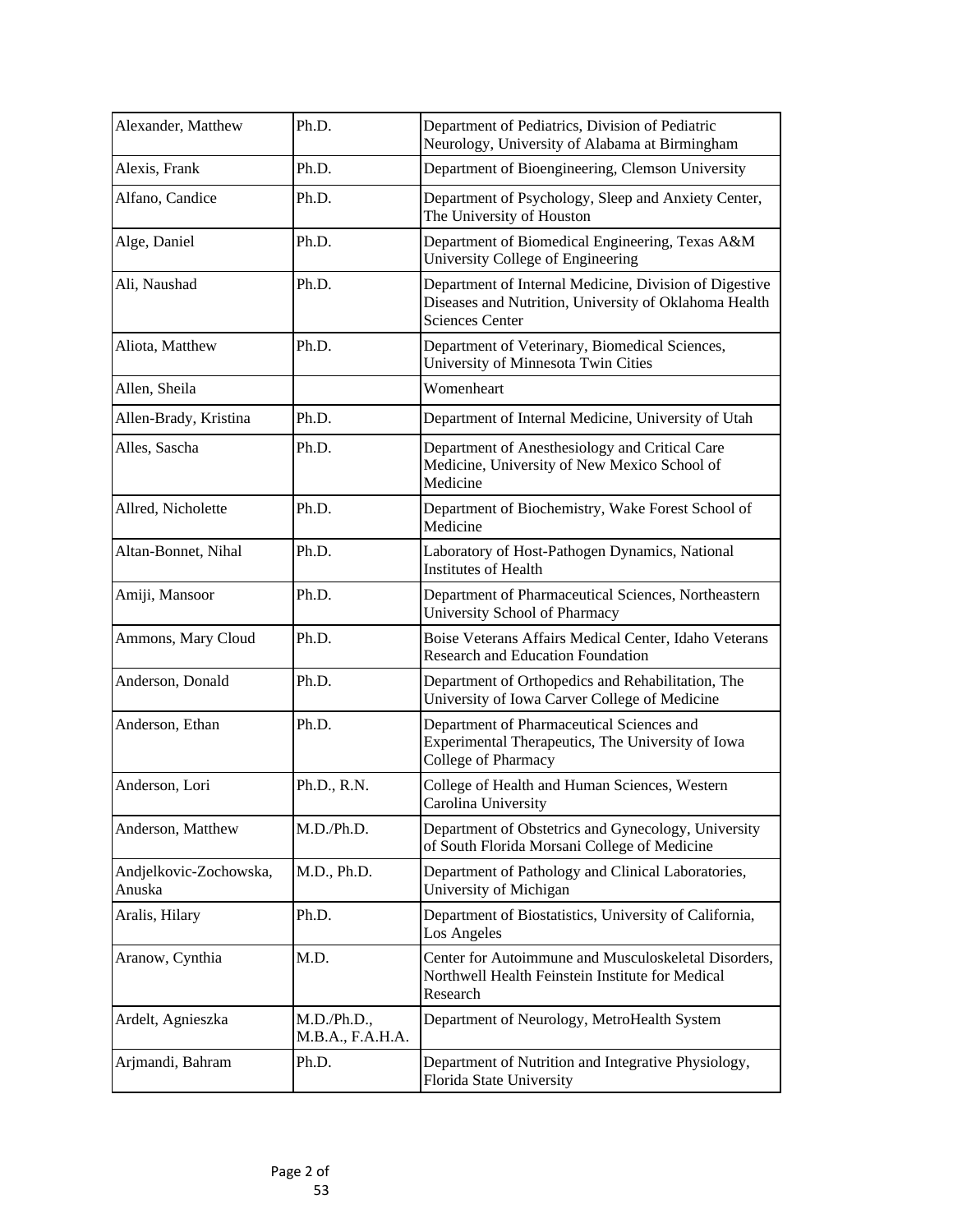| Arndt, Patrick      | M.D.            | Department of Medicine, University of Minnesota                                                                                                              |
|---------------------|-----------------|--------------------------------------------------------------------------------------------------------------------------------------------------------------|
| Arnette, Carol      |                 | Narcolepsy Network                                                                                                                                           |
| Arnold, Amy         | Ph.D.           | Department of Neural and Behavioral Science, Penn<br><b>State College of Medicine</b>                                                                        |
| Arnold, William     | M.D.            | Department of Neurology, Division of Neuromuscular,<br>The Ohio State University Wexner Medical Center                                                       |
| Aroke, Edwin        | Ph.D., C.R.N.A. | Department of Nursing Acute, Chronic, and Continuing<br>Care, The University of Alabama at Birmingham School<br>of Nursing                                   |
| Arosh, Joe          | Ph.D.           | Department of Veterinary Integrative Biosciences,<br>Texas Agricultural and Mechanical University, College<br>of Veterinary Medicine and Biomedical Sciences |
| Attar, Christopher  |                 | <b>EB Research Partnership</b>                                                                                                                               |
| Attia, Evelyn       | M.D.            | Department of Psychiatry, Columbia University Medical<br>Center                                                                                              |
| Attwood, Kristopher | Ph.D.           | Department of Biostatistics, Bioinformatics, Roswell<br>Park Comprehensive Cancer Center                                                                     |
| Auguste, Albert     | Ph.D.           | Department of Entomology, Virginia Polytechnic<br><b>Institute and State University</b>                                                                      |
| Austin, Sheila      | M.S., C.I.P.    | Clinical and Translational Science Institute, University<br>of Florida                                                                                       |
| Avanaki, Kamran     | Ph.D.           | Department of Bioengineering, University of Illinois<br>Chicago                                                                                              |
| Averitt, Dayna      | Ph.D.           | Department of Biology, Texas Woman's University                                                                                                              |
| Baar, Keith         | Ph.D.           | Department of Physiology and Membrane Biology,<br>University of California Davis                                                                             |
| Badr, M. Safwan     | M.D., M.B.A.    | Department of Internal Medicine, Wayne State<br><b>University School of Medicine</b>                                                                         |
| Baer, Chad          |                 | Veterans of Foreign Wars                                                                                                                                     |
| Bai, Shasha         | Ph.D.           | Department of Pediatrics, Biostatistics, Bioinformatics,<br><b>Emory University</b>                                                                          |
| Bailey, Ryan        | Ph.D.           | Department of Chemistry, University of Michigan                                                                                                              |
| Bailey, Zachary     | Ph.D.           | Brain Trauma Neuroprotection Center for Military<br>Psychiatry and Neuroscience, Walter Reed Army<br><b>Institute of Research</b>                            |
| Bain, William       | M.D.            | Department of Medicine, University of Pittsburgh                                                                                                             |
| Bairey Merz, C Noel | M.D.            | Barbra Streisand Women's Heart Center, Cedars-Sinai                                                                                                          |
| Baker, Justin       | Ph.D.           | Department of Psychiatry and Behavioral Health, The<br><b>Ohio State University</b>                                                                          |
| Baker, Kevin        | Ph.D.           | Department of Bone & Joint Center, Department of<br>Orthopaedic Surgery, Henry Ford Health System                                                            |
| Baker, Susan        | Ph.D.           | Department of Microbiology and Immunology, Loyola<br>University Chicago Stritch School of Medicine                                                           |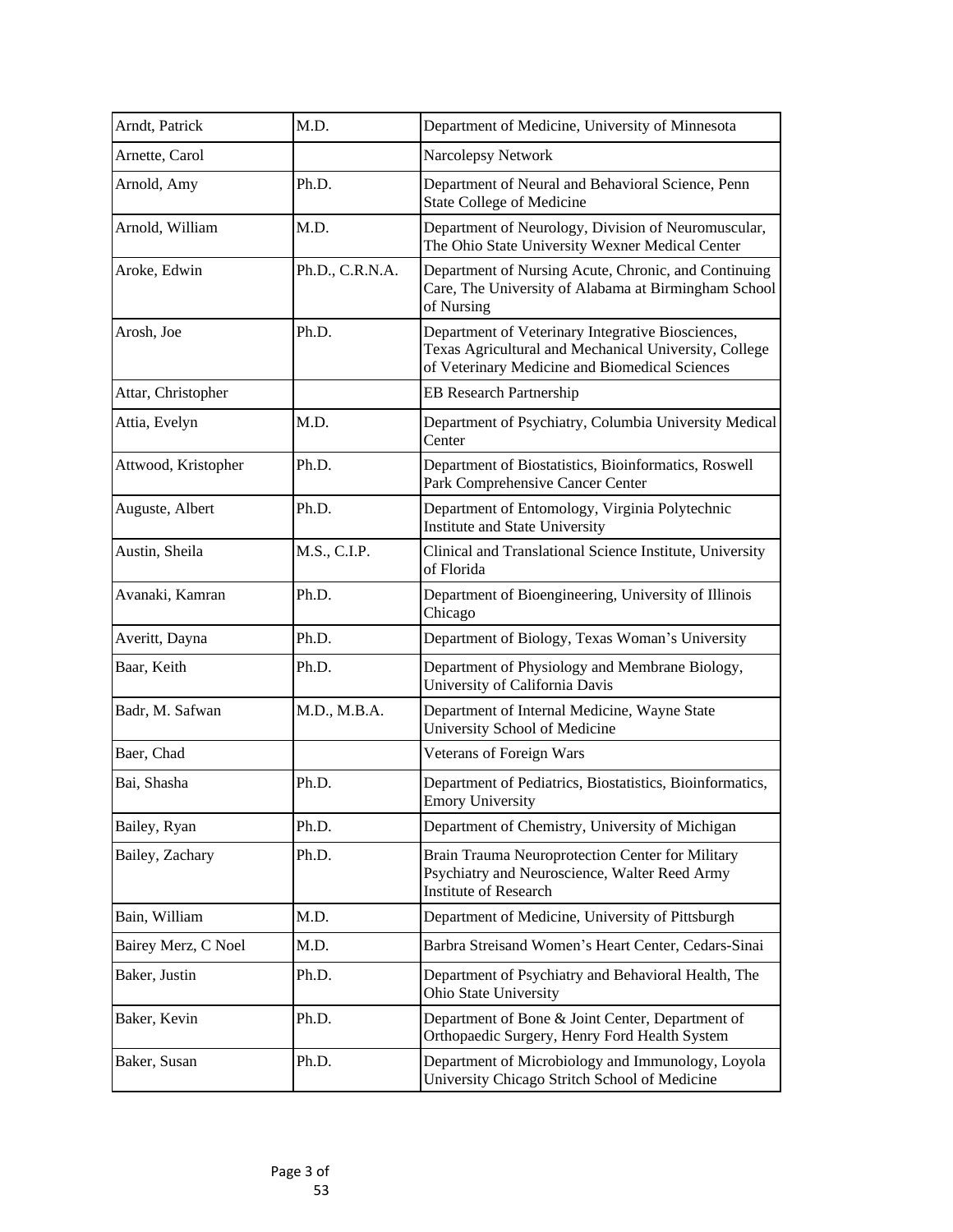| Balmes, John       | M.D.       | Department of Medicine, University of California, San<br>Francisco                                           |
|--------------------|------------|--------------------------------------------------------------------------------------------------------------|
| Banek, Christopher | Ph.D.      | Department of Physiology, University of Arizona<br><b>Health Sciences</b>                                    |
| Banerjee, Ronadip  | M.D./Ph.D. | Department of Medicine, Johns Hopkins University<br><b>School of Medicine</b>                                |
| Bannister, Roger   | Ph.D.      | Department of Pathology, University of Maryland<br><b>School of Medicine</b>                                 |
| Banovich, Nicholas | Ph.D.      | <b>Integrated Cancer Genomics Division, Translational</b><br><b>Genomics Research Institute</b>              |
| Baraniuk, James    | M.D.       | Department of Medicine, Division of Rheumatology,<br>Immunology and Allergy, Georgetown University           |
| Barchowsky, Aaron  | Ph.D.      | Department of Environmental and Occupational Health,<br>University of Pittsburgh                             |
| Barmaki, Roghayeh  | Ph.D.      | Department of Computer and Information Sciences Data<br>Science Institute, University of Delaware            |
| Baron, Mark        | M.D.       | Department of Neurology, Division of Adult Neurology,<br>Virginia Commonwealth University School of Medicine |
| Bates, Nerida      |            | <b>Women's Heart Alliance</b>                                                                                |
| Bauer, Philippe    | M.D./Ph.D. | Department of Internal Medicine, Division of<br>Pulmonary & Critical Care, Mayo Clinic Rochester             |
| Bayrer, James      | M.D./Ph.D. | Department of Pediatrics, University of California San<br>Francisco                                          |
| Bazil, Jason       | Ph.D.      | Department of Physiology, Michigan State University                                                          |
| Beard, Daniel      | Ph.D.      | Department of Molecular and Integrative Physiology,<br>University of Michigan                                |
| Beaver, John       |            | <b>American Diabetes Association</b>                                                                         |
| Begue, Gwenaelle   | Ph.D.      | Department of Kinesiology, Sacramento State<br>University                                                    |
| Bei, Amy           | Ph.D.      | Department of Epidemiology of Microbial Diseases,<br>Yale School of Public Health                            |
| Beier, Frank       | Ph.D.      | Department of Physiology and Pharmacology, Western<br>University                                             |
| Belcher, Janice    |            | <b>United Mitochondrial Disease Foundation</b>                                                               |
| Bell, Christopher  | Ph.D.      | Department of Health and Exercise Science, Colorado<br><b>State University</b>                               |
| Bellin, Melena     | M.D.       | Department of Pediatric Endocrinology, University of<br>Minnesota                                            |
| Belmadani, Souad   | Ph.D.      | Department of Physiological Sciences, Eastern Virginia<br><b>Medical School</b>                              |
| Belperron, Alexia  | Ph.D.      | Department of Internal Medicine, Division of<br>Rheumatology, Yale School of Medicine                        |
| Berdyshev, Evgeny  | Ph.D.      | Department of Medicine, National Jewish Health                                                               |
| Berezin, Mikhail   | Ph.D.      | Department of Radiology, Washington University                                                               |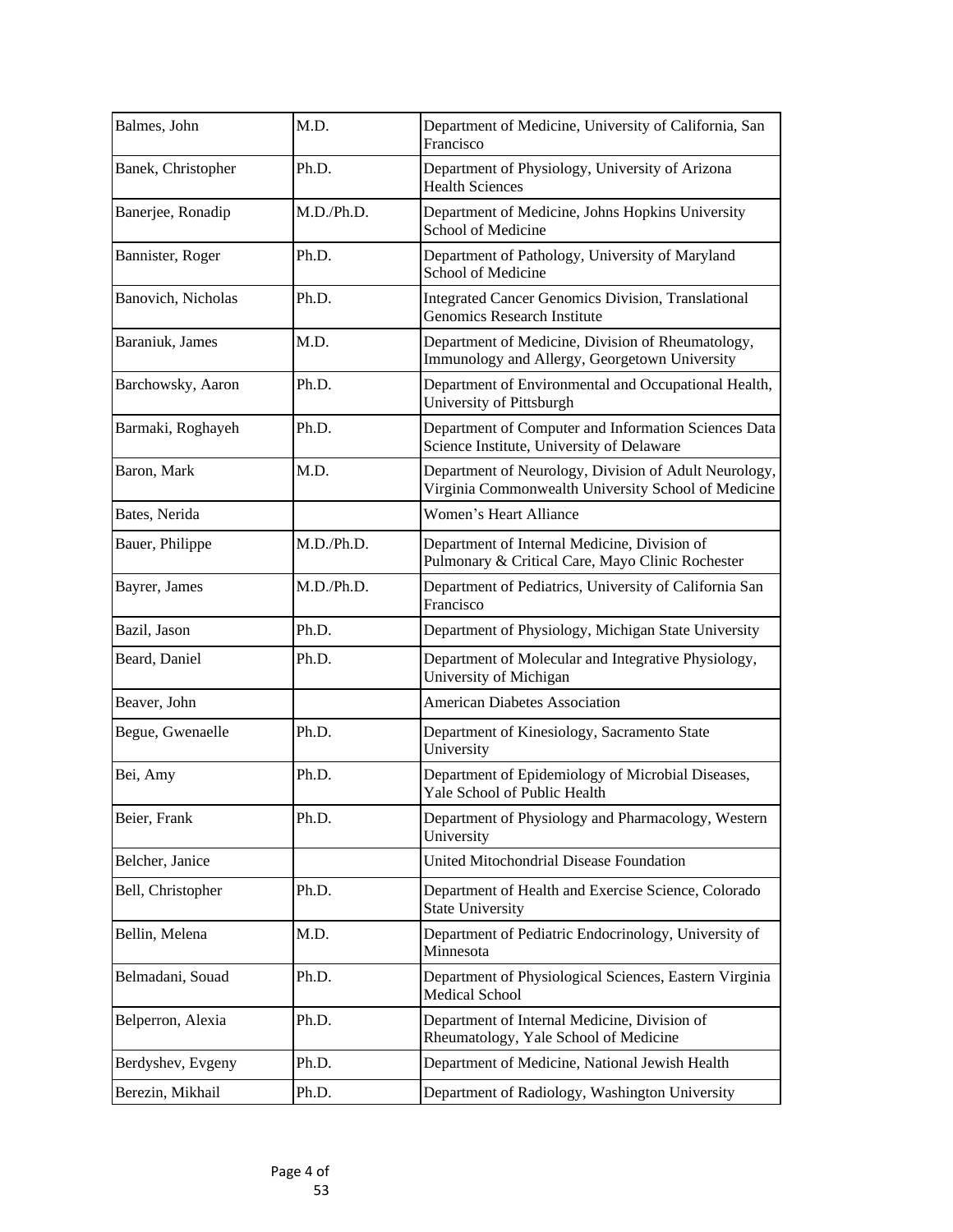|                     |               | School of Medicine                                                                                                                            |
|---------------------|---------------|-----------------------------------------------------------------------------------------------------------------------------------------------|
| Berger, Elizabeth   |               | <b>COPD Foundation</b>                                                                                                                        |
| Bergeron, Eric      | Ph.D.         | Department of Pharmaceutical and Biomedical<br>Sciences, University of Georgia                                                                |
| Berglund, J. Andrew | Ph.D.         | Department of Biological Sciences, University at<br>Albany College of Arts and Sciences                                                       |
| Berin, M. Cecilia   | Ph.D.         | Department of Pediatric Allergy and Immunology,<br>Icahn School of Medicine at Mount Sinai                                                    |
| Berman, Brion       | J.D.          | Office of Research, University of Central Florida                                                                                             |
| Berna, Casey        |               | <b>Resolve New England</b>                                                                                                                    |
| Bernard, Kristen    | D.V.M., Ph.D. | Department of Pathobiological Sciences, University of<br>Wisconsin-Madison School of Veterinary Medicine                                      |
| Berra, Lorenzo      | M.D.          | Department of Anesthesia, Massachusetts General<br>Hospital Harvard Medical School                                                            |
| Best, Patricia      | M.D.          | Department of Cardiovascular Medicine, Mayo Clinic,<br>Rochester                                                                              |
| Bethony, Jeffrey    | Ph.D.         | Department of Microbiology, Immunology and Tropical<br>Medicine, George Washington University School of<br>Medicine                           |
| Betthauser, Lisa    | Ph.D.         | Rocky Mountain Mental Illness Research, Education<br>and Clinical Center (MIRECC)                                                             |
| Betz, Marian        | M.D.          | Department of Emergency Medicine, University of<br>Colorado School of Medicine and Geriatric Research<br><b>Education and Clinical Center</b> |
| Beversdorf, David   | M.D.          | Departments of Radiology, Neurology and<br>Psychological Sciences, University of Missouri School<br>of Medicine                               |
| Bhattaram, Pallavi  | Ph.D.         | Department of Orthopaedics, Emory University                                                                                                  |
| Bibby, Kyle         | Ph.D.         | College of Engineering, University of Notre Dame                                                                                              |
| Bidwell, Gene       | Ph.D.         | Department of Neurology, Division of Neuroscience<br>Research, University of Mississippi Medical Center                                       |
| Bishop, David       |               | American Alliance for Healthy Sleep                                                                                                           |
| Black, Katharine    | M.D.          | Department of Medicine, Massachusetts General<br>Hospital                                                                                     |
| Black, III, Lauren  | Ph.D.         | Department of Biomedical Engineering, Tufts<br>University                                                                                     |
| Blattman, Joseph    | Ph.D.         | Biodesign Center for Immmunotherapy, Vaccines and<br>Virotherapy, Arizona State University                                                    |
| Bledsoe, Ian        | M.D.          | Department of Neurology, University of California San<br>Francisco                                                                            |
| Bloch, Robert       | Ph.D.         | Department of Physiology, University of Maryland<br><b>School of Medicine</b>                                                                 |
| Block, Joan         |               | <b>Hepatitis B Foundation</b>                                                                                                                 |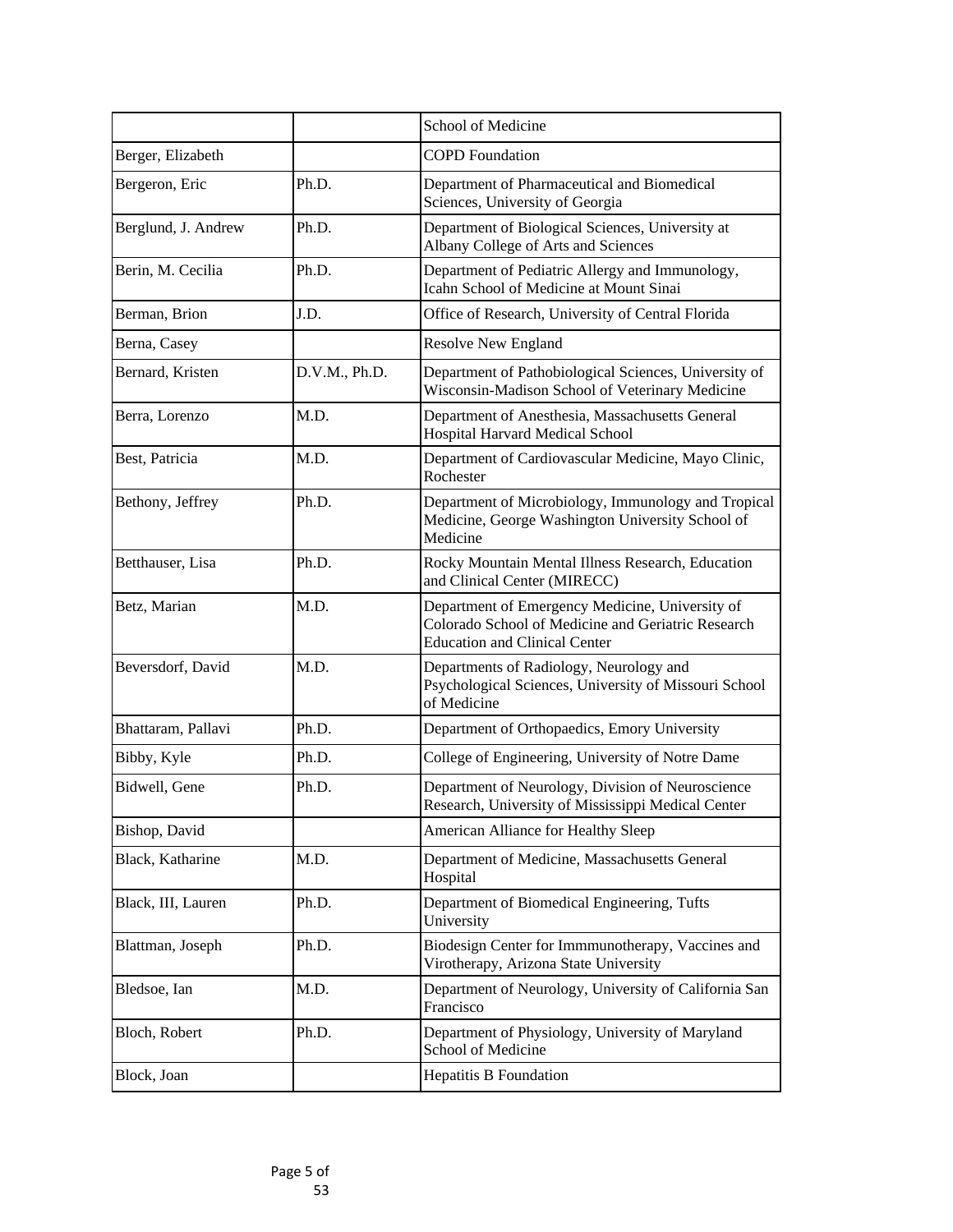| Block, Joel             | M.D.        | Department of Internal Medicine, Division of<br>Rheumatology, Rush University Medical Center                                       |
|-------------------------|-------------|------------------------------------------------------------------------------------------------------------------------------------|
| Blum, Barak             | Ph.D.       | Department of Cell and Regenerative Biology,<br>University of Wisconsin-Madison School of Medicine<br>and Public Health            |
| Bobish, Paul            |             | <b>U.S. Army National Guard</b>                                                                                                    |
| Boeldt, Debra           | Ph.D.       | National Mental Health Innovation Center, University<br>of Colorado Anschutz Medical Campus                                        |
| Bogie, Kath             | D.Phil.     | Department of Orthopaedics & Department of<br>Biomedical Engineering, Case Western Reserve<br>University                           |
| Boini, Krishna          | Ph.D.       | Pharmacological and Pharmaceutical Sciences,<br>University of Houston                                                              |
| Boitano, Scott          | Ph.D.       | Department of Physiology, Asthma and Airway Disease<br>Research Center, University of Arizona College of<br><b>Medicine Tucson</b> |
| Bollig-Fischer, Aliccia | Ph.D.       | Department of Oncology, Wayne State University                                                                                     |
| Bonham, Catherine       | M.D.        | Department of Medicine, University of Virginia                                                                                     |
| Borman, Nikki           | M.A.        | Borman & Company                                                                                                                   |
| Bornheimer, Lindsay     | Ph.D.       | Department of Psychiatry, School of Social Work,<br>University of Michigan                                                         |
| Bornstein Baum, Linda   |             | Scleroderma Foundation                                                                                                             |
| Boscolo, Elisa          | Ph.D.       | Department of Pediatrics, Cincinnati Children's<br><b>Hospital Medical Center</b>                                                  |
| Bosmann, Markus         | M.D.        | Department of Medicine, Boston University School of<br>Medicine                                                                    |
| Bouchard, Beth          | Ph.D.       | Department of Biochemistry, University of Vermont                                                                                  |
| Bouchard, Michael       | Ph.D.       | Department of Biochemistry and Molecular Biology,<br>Drexel University College of Medicine                                         |
| Boudreaux, Darlene      |             | The Association for Frontotemporal Degeneration                                                                                    |
| Boulton, Michael        | Ph.D.       | Department of Ophthalmology and Visual Sciences,<br>University of Alabama                                                          |
| Boutelle, Kerri         | Ph.D.       | Department of Pediatrics, University of California, San<br>Diego School of Medicine                                                |
| Bowden, Mark            | Ph.D., P.T. | Department of Rehabilitation Sciences, Medical<br>University of South Carolina                                                     |
| Boyce, Alison           | M.D.        | Metabolic Disorders Unit, National Institute of Dental<br>and Craniofacial Research                                                |
| Boyce, Katie            |             | <b>Endometriosis Research Center</b>                                                                                               |
| Boyce, Ross             | M.D.        | Division of Infectious Diseases, University of North<br>Carolina School of Medicine                                                |
| Boyle, Jon              | Ph.D.       | Department of Biological Sciences, University of<br>Pittsburgh                                                                     |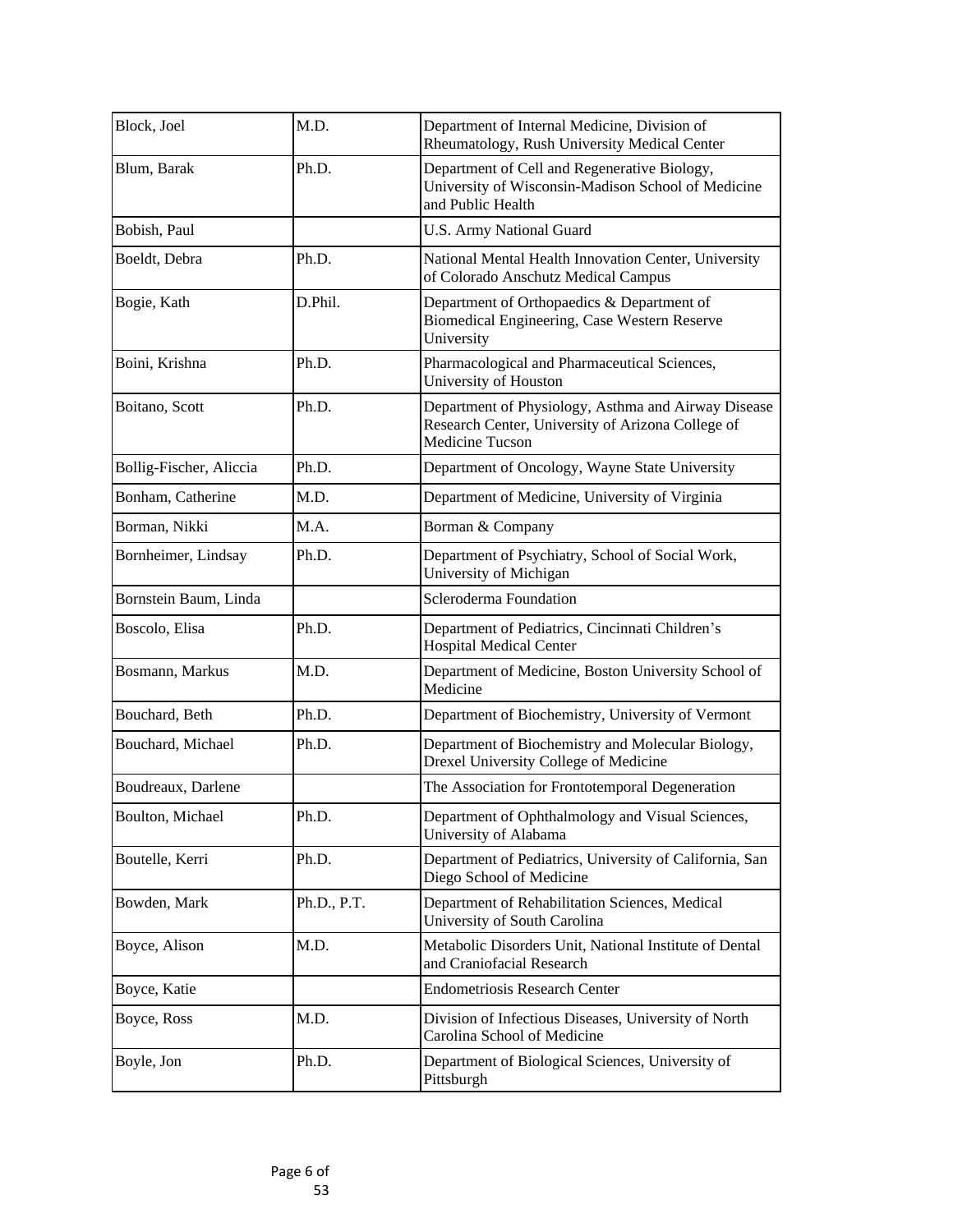| Bradfute, Steven    | Ph.D.         | Department of Internal Medicine & Center for Global<br>Health, University of New Mexico                                  |
|---------------------|---------------|--------------------------------------------------------------------------------------------------------------------------|
| Bragg, Cristopher   | Ph.D.         | MGH Collaborative Center for X-Linked Dystonia-<br>Parkinsonism, Massachusetts General Hospital                          |
| Brausch, Amy        | Ph.D.         | Department of Psychological Sciences, Western<br>Kentucky University                                                     |
| Bray, Terry         | Ph.D.         | Office of Technology Licensing, Georgia Tech<br><b>Research Corporation</b>                                              |
| Bredemeier, Keith   | Ph.D.         | Department of Psychiatry, University of Pennsylvania<br>Pearlman School Medicine                                         |
| Brenner, Lisa       | Ph.D.         | Department of Physical Medicine & Rehabilitation,<br>University of Colorado School of Medicine                           |
| Brenner, Max        | M.D., Ph.D.   | Center for Immunology and Inflammation, The<br>Feinstein Institutes for Medical Research                                 |
| Breslin, Jerome     | Ph.D.         | Department of Molecular Pharmacology and<br>Physiology, University of South Florida College of<br>Medicine               |
| Bressler, Kent      |               | National Kidney Foundation                                                                                               |
| Brodrick, Brooks    | M.D./Ph.D.    | Departments of Internal Medicine and Psychiatry,<br>University of Texas Southwest Medical Center                         |
| Bromberg, Jonathan  | M.D., Ph.D.   | Department of Surgery, University of Maryland School<br>of Medicine                                                      |
| Brooks, Michael     |               | VetStrong                                                                                                                |
| Brown, Ashley       | Ph.D.         | Department of Biomedical Engineering, North Carolina<br>State University and University of North Carolina<br>Chapel Hill |
| Brown, Corrie       | D.V.M., Ph.D. | Department of Pathology, University of Georgia<br>College of Veterinary Medicine                                         |
| Brudno, Yevgeny     | Ph.D.         | Department of Biomedical Engineering, University of<br>North Carolina Chapel Hill North Carolina State<br>University     |
| Brusko, Todd        | Ph.D.         | University of Florida Diabetes Institute, University of<br>Florida                                                       |
| Buc, Michele        |               | WomenHeart                                                                                                               |
| Buchwald, Peter     | Ph.D.         | Department of Molecular and Cellular Pharmacology,<br>University of Miami Miller School of Medicine                      |
| Buettner, Christoph | M.D./Ph.D.    | Department of Medicine, Rutgers Robert Wood Johnson<br><b>Medical School</b>                                             |
| Burns, Katherine    | Ph.D.         | Department of Environmental and Public Health<br>Sciences, University of Cincinnati                                      |
| Burris, Thomas      | Ph.D.         | Genetics Institute, University of Florida                                                                                |
| Burwitz, Benjamin   | Ph.D.         | Vaccine, Gene Therapy Institute, Oregon Health and<br><b>Science University</b>                                          |
| Butt, Christopher   | Ph.D.         | Department of CNS/Neuroscience, Inotiv Boulder                                                                           |
| Byrareddy, Siddappa | Ph.D.         | Department Of Pharmacology and Experimental                                                                              |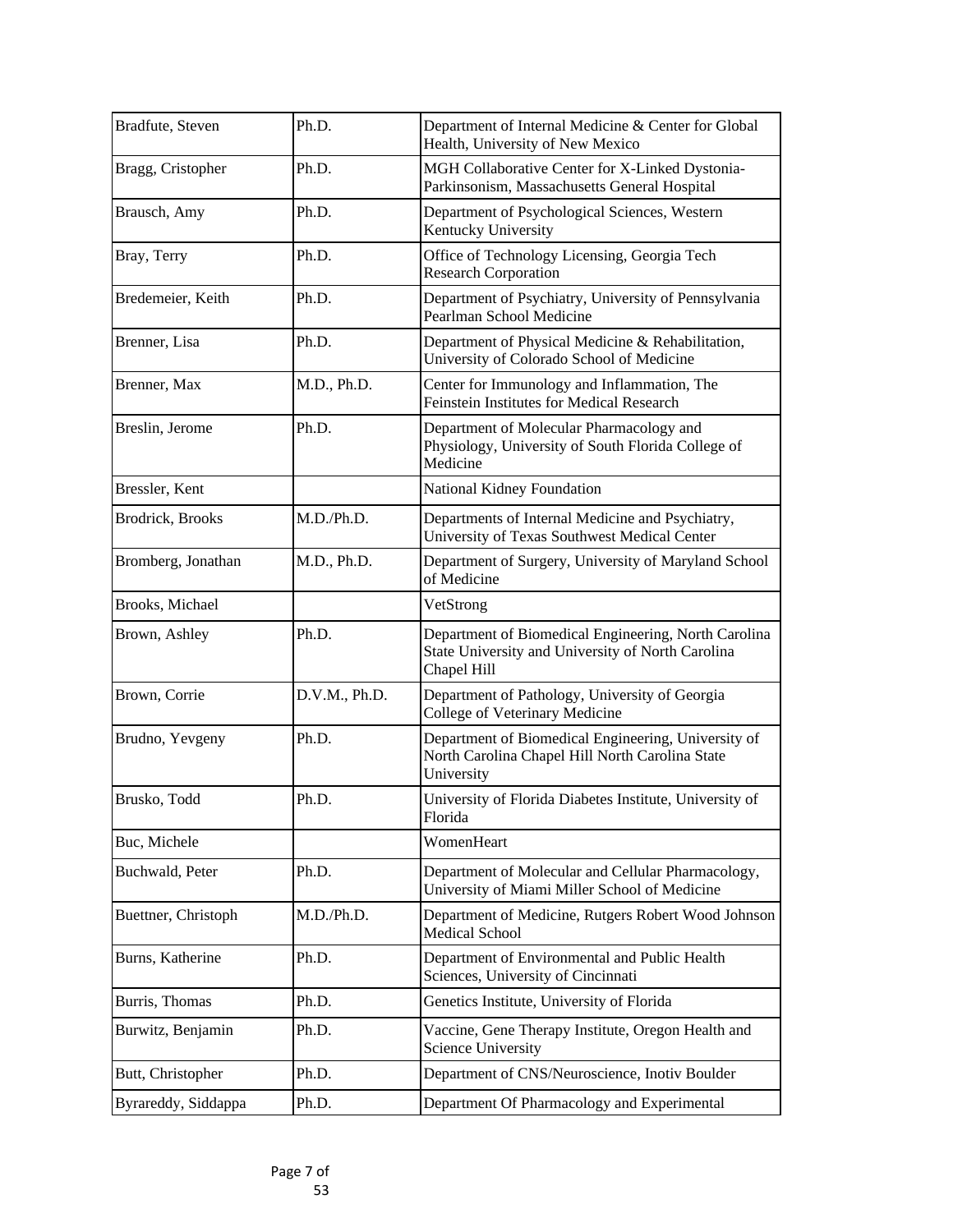|                       |               | Neuroscience, University of Nebraska Medical Center                                                                        |
|-----------------------|---------------|----------------------------------------------------------------------------------------------------------------------------|
| Byrdsong, Quincy      | Ed.D.         | Office of the Provost, Lipscomb University                                                                                 |
| Byrne, Mark           | Ph.D.         | Department of Biomedical Engineering, Rowan<br>University                                                                  |
| Cabrales, Pedro       | Ph.D.         | Department of Bioengineering, University of California<br>San Diego                                                        |
| Cai, Lu               | M.D., Ph.D.   | Department of Pediatrics, Radiation Oncology and<br>Pharmacology & Toxicology, The University of<br>Louisville             |
| Caldwell, Jr., Hodges |               | Children's Skin Diseases Foundation                                                                                        |
| Call, Jarrod          | Ph.D.         | Department of Kinesiology, University of Georgia                                                                           |
| Calvert, John         | Ph.D.         | Department of Surgery, Emory University School of<br>Medicine                                                              |
| Campbell, Kirk        | M.D.          | Division of Nephrology, Icahn School of Medicine at<br><b>Mount Sinai</b>                                                  |
| Campbell, Thomas      | M.D.          | Department of Medicine, University of Colorado                                                                             |
| Capal, Jamie          | M.D.          | Department of Neurology, University of North Carolina<br>at Chapel Hill, School of Medicine                                |
| Caramori, Luiza       | M.D., Ph.D.   | Department of Medicine, University of Minnesota                                                                            |
| Carley, David         | Ph.D.         | Department of Biobehavioral Nursing Science,<br>University of Illinois at Chicago, College of Nursing                      |
| Carlson, Cathy        | D.V.M., Ph.D. | Department of Veterinary Clinical Sciences, University<br>of Minnesota College of Veterinary Medicine                      |
| Carnahan, Robert      | Ph.D.         | Department of Pediatrics, Vanderbilt University<br><b>Medical Center</b>                                                   |
| Carpenter, David      | M.D.          | Institute for Health and the Environment, University at<br>Albany, State University of New York School of Public<br>Health |
| Carr, Daniel          | M.D.          | Department of Public Health and Community Medicine,<br>Tufts University School of Medicine                                 |
| Carrel, Margaret      | Ph.D.         | Departments of Geographical and Sustainability<br>Sciences, University of Iowa                                             |
| Carter, A. Brent      | M.D.          | Department of Pulmonary, Allergy and Critical Care,<br>The University of Alabama at Birmingham School of<br>Medicine       |
| Carter, Amy           |               | American Diabetes Association                                                                                              |
| Casazza, Gretchen     | Ph.D.         | Department of Kinesiology, Sacramento State<br>University                                                                  |
| Casellini, Carolina   | M.D.          | Department of Internal Medicine, Eastern Virginia<br><b>Medical School</b>                                                 |
| Cassera, Maria        | Ph.D.         | Department of Biochemistry and Molecular Biology,<br>University of Georgia                                                 |
| Castejon, Ana         | Ph.D.         | Department of Pharmaceutical Sciences, Nova<br>Southeastern University                                                     |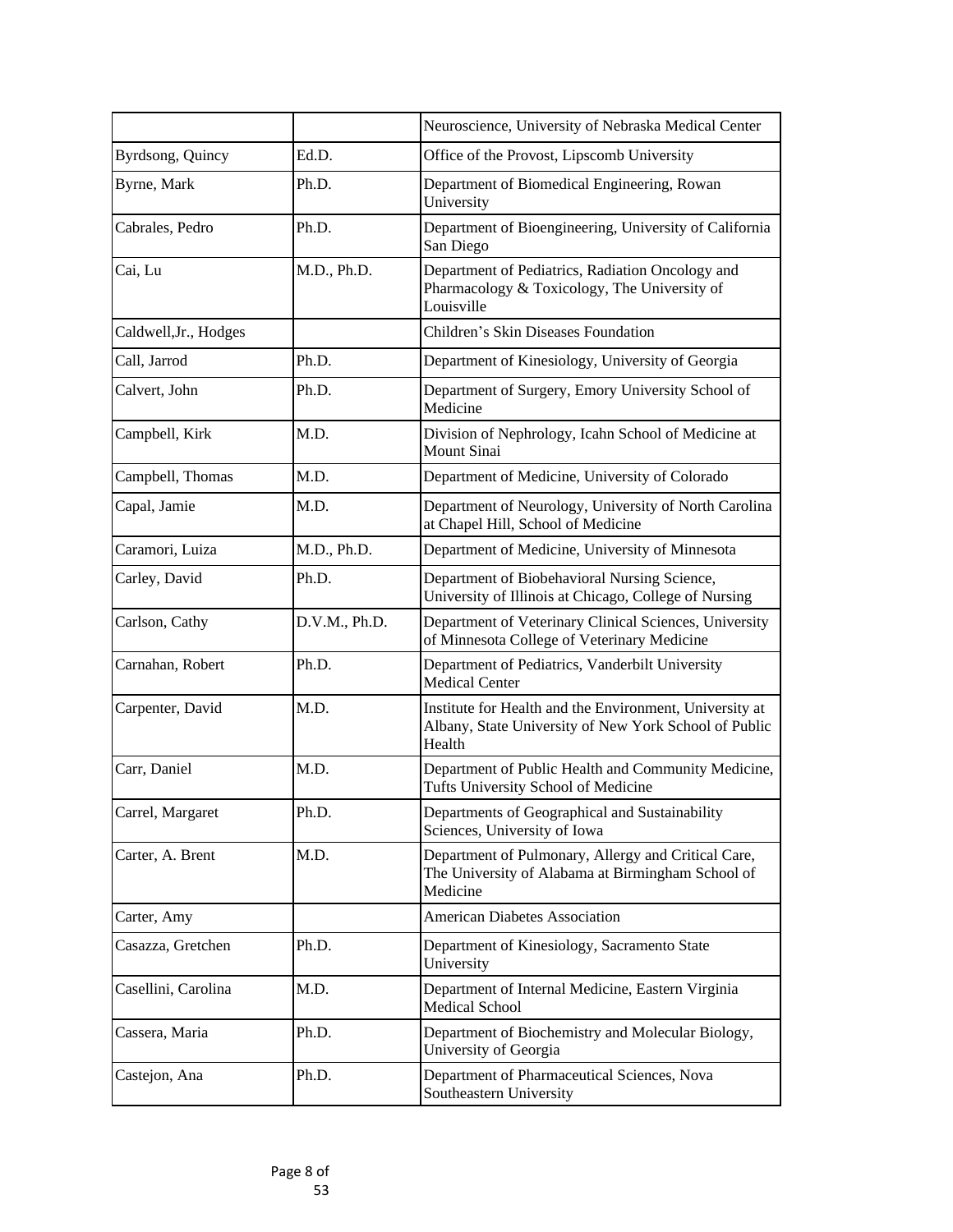| Castrillon, Rocio             |         | Crohn's & Colitis Foundation                                                                                      |
|-------------------------------|---------|-------------------------------------------------------------------------------------------------------------------|
| Cattaneo, Roberto             | Ph.D.   | Department of Molecular Medicine, Mayo Clinic<br>Rochester                                                        |
| Cebotaru, Liudmila            | M.D.    | Department of Medicine and Physiology, Johns Hopkins<br>University                                                |
| Cerel, Julie                  | Ph.D.   | University of Kentucky College of Social Work                                                                     |
| Chakrabarti, Debopam          | Ph.D.   | Division of Molecular Microbiology, University of<br>Central Florida Burnett School of Biomedical Sciences        |
| Chand, Hitendra               | Ph.D.   | Department of Immunology and Nano-Medicine,<br>Florida International University                                   |
| Chang, Chung-Chou             | Ph.D.   | Department of Medicine, University of Pittsburgh<br><b>School of Medicine</b>                                     |
| Chang, John                   | M.D.    | Department of Medicine, University of California San<br>Diego                                                     |
| Channappanavar,<br>Rudragouda | Ph.D.   | Department of Veterinary Pathobiology, Oklahoma<br><b>State University</b>                                        |
| Charles, Adam                 | Ph.D.   | Department of Biomedical Engineering, Johns Hopkins<br>University                                                 |
| Charles, David                | M.D.    | Department of Neurology, Vanderbilt University<br><b>Medical Center</b>                                           |
| Charleston, Tonya             |         | <b>GBS/CIDP Foundation International</b>                                                                          |
| Chatham, John                 | D.Phil. | Department of Pathology, Division of Molecular and<br>Cellular Pathology, University of Alabama at<br>Birmingham  |
| Chatterjee, Delphi            | Ph.D.   | Department of Microbiology, Immunology, and<br>Pathology, Colorado State University                               |
| Chatterjee, Shampa            | Ph.D.   | Department of Physiology, University of Pennsylvania                                                              |
| Chattopadhyay, Munmun         | Ph.D.   | Department of Molecular and Translational Medicine,<br>Texas Tech University Health Sciences Center at El<br>Paso |
| Chen, Dung-Tsa                | Ph.D.   | Department of Biostatistics and Bioinformatics, H. Lee<br>Moffitt Cancer Center and Research Institute            |
| Chen, Hong                    | Ph.D.   | Department of Food science and Human Nutrition,<br>University of Illinois at Urbana-Champaign                     |
| Chen, Jason                   | Ph.D.   | Oregon Health & Science University                                                                                |
| Chen, Jiande                  | Ph.D.   | Internal Medicine, University of Michigan                                                                         |
| Chen, Jian-Fu                 | Ph.D.   | Center for Craniofacial Molecular Biology, University<br>of Southern California                                   |
| Chen, Jichao                  | Ph.D.   | Department of Pulmonary Medicine, MD Anderson<br><b>Cancer Center</b>                                             |
| Chen, Ju                      | Ph.D.   | Department of Medicine, University of California-San<br>Diego                                                     |
| Chen, Kong                    | Ph.D.   | Division of Pulmonary, Allergy and Critical Care<br>Medicine, University of Pittsburgh                            |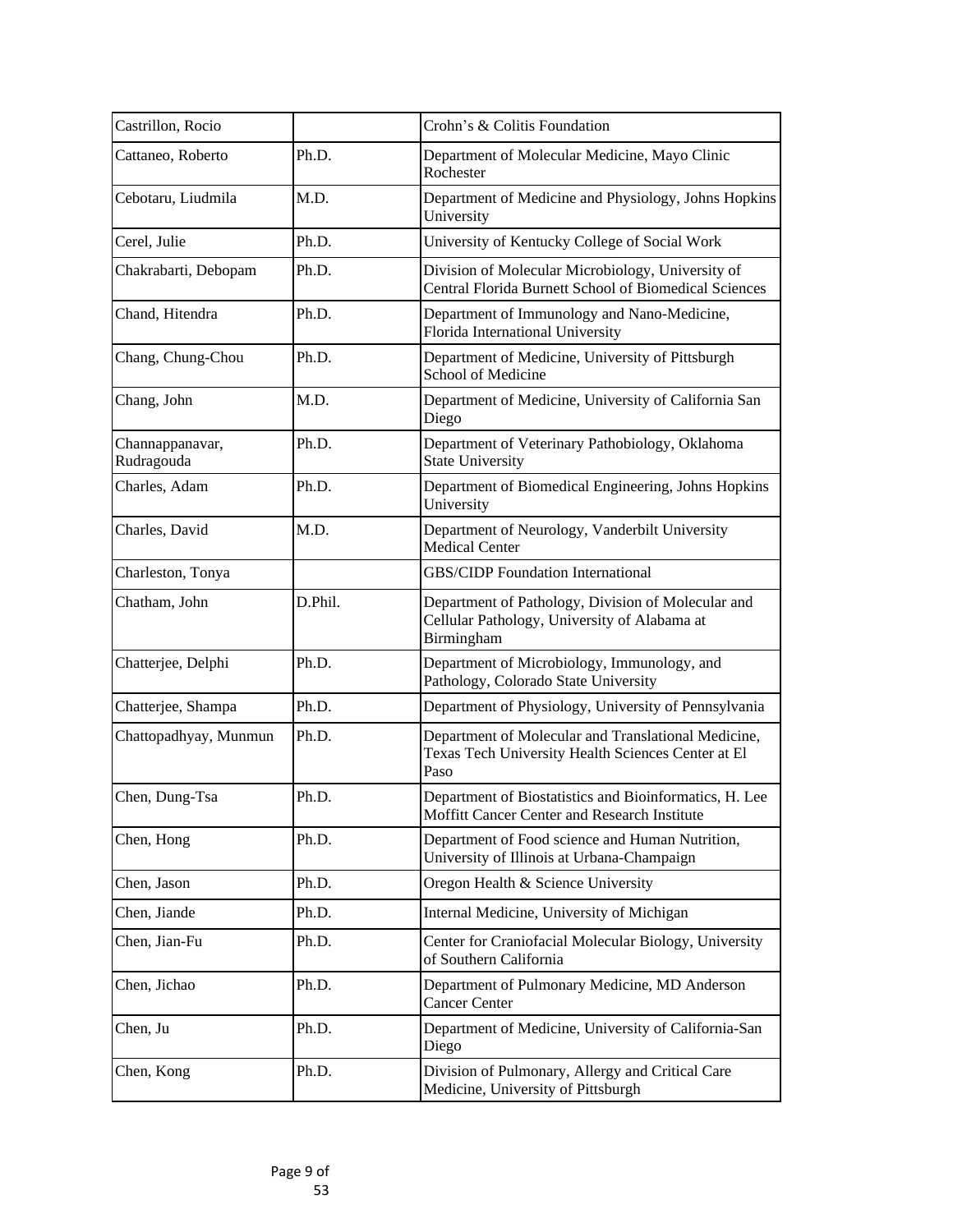| Chen, Liam            | M.D., Ph.D.  | Department of Laboratory Medicine and Pathology,<br>University of Minnesota Medical School                                  |
|-----------------------|--------------|-----------------------------------------------------------------------------------------------------------------------------|
| Chen, Mei             | Ph.D.        | Department of Dermatology, University of Southern<br>California Keck School of Medicine                                     |
| Chen, Mingnan         | Ph.D.        | Department of Pharmaceutics and Pharmaceutical<br>Chemistry, University of Utah                                             |
| Chen, Qiang           | Ph.D.        | Biodesign Center for Immunotherapy, Vaccines and<br>Virotherapy, Arizona State University                                   |
| Chen, Weiliam         | Ph.D.        | EndoMedix, Inc.                                                                                                             |
| Chen, Xinyuan         | Ph.D.        | College of Pharmacy, University of Rhode Island                                                                             |
| Chen, Ying Qing       | Ph.D.        | Department of Medicine - Stanford Prevention Research<br>Center, Stanford University                                        |
| Cheville, Andrea      | M.D.         | Department of Physical Medicine and Rehabilitation,<br>Mayo Clinic                                                          |
| Chim, Harvey          | M.D.         | Department of Surgery, Division of Plastic and<br>Reconstructive Surgery, University of Florida College<br>of Medicine      |
| Cho, Jaehyung         | Ph.D.        | Department of Medicine, Washington University School<br>of Medicine                                                         |
| Cho, Michael          | Ph.D.        | Department of Biomedical Sciences, Iowa State<br>University                                                                 |
| Chohan, Kultaran      | Ph.D.        | Office of Research Commercialization, North Carolina<br><b>State University</b>                                             |
| Chu, Fong-Fong        | Ph.D.        | Department of Cancer Genetics and Epigenetics,<br>Beckman Research Institute of City of Hope                                |
| Chu, Hong Wei         | M.D.         | Department of Medicine, National Jewish Health                                                                              |
| Chung, Man-Kyo        | D.M.D, Ph.D. | School of Dentistry, Neural and Pain Sciences,<br>University of Maryland, Baltimore                                         |
| Churpek, Matthew      | MD, PhD      | Medicine Allergy, Pulmonary, and Critical Care<br>Division, University of Wisconsin School of Medicine<br>and Public Health |
| Cianferoni, Antonella | M.D., Ph.D.  | Division of Allergy and Immunology, The Children's<br>Hospital of Philadelphia                                              |
| Clancy, Colleen       | Ph.D.        | University of California, Davis                                                                                             |
| Clark, Danielle       |              | Tuberous Sclerosis Alliance                                                                                                 |
| Close, Nicole         | Ph.D.        | EmpiriStat, Inc.                                                                                                            |
| Coarfa, Cristian      | Ph.D.        | Department of Molecular and Cellular Biology, Baylor<br><b>College of Medicine</b>                                          |
| Coathup, Melanie      | Ph.D.        | Department of Internal Medicine, University of Central<br>Florida                                                           |
| Cohen, Justin         |              | Fibrous Dysplasia Foundation                                                                                                |
| Cohen, Philip         | M.D.         | Department of Medicine, Temple University Lewis Katz<br>School of Medicine                                                  |
| Coleman, Rhima        | Ph.D.        | Department of Biomedical Engineering, University of                                                                         |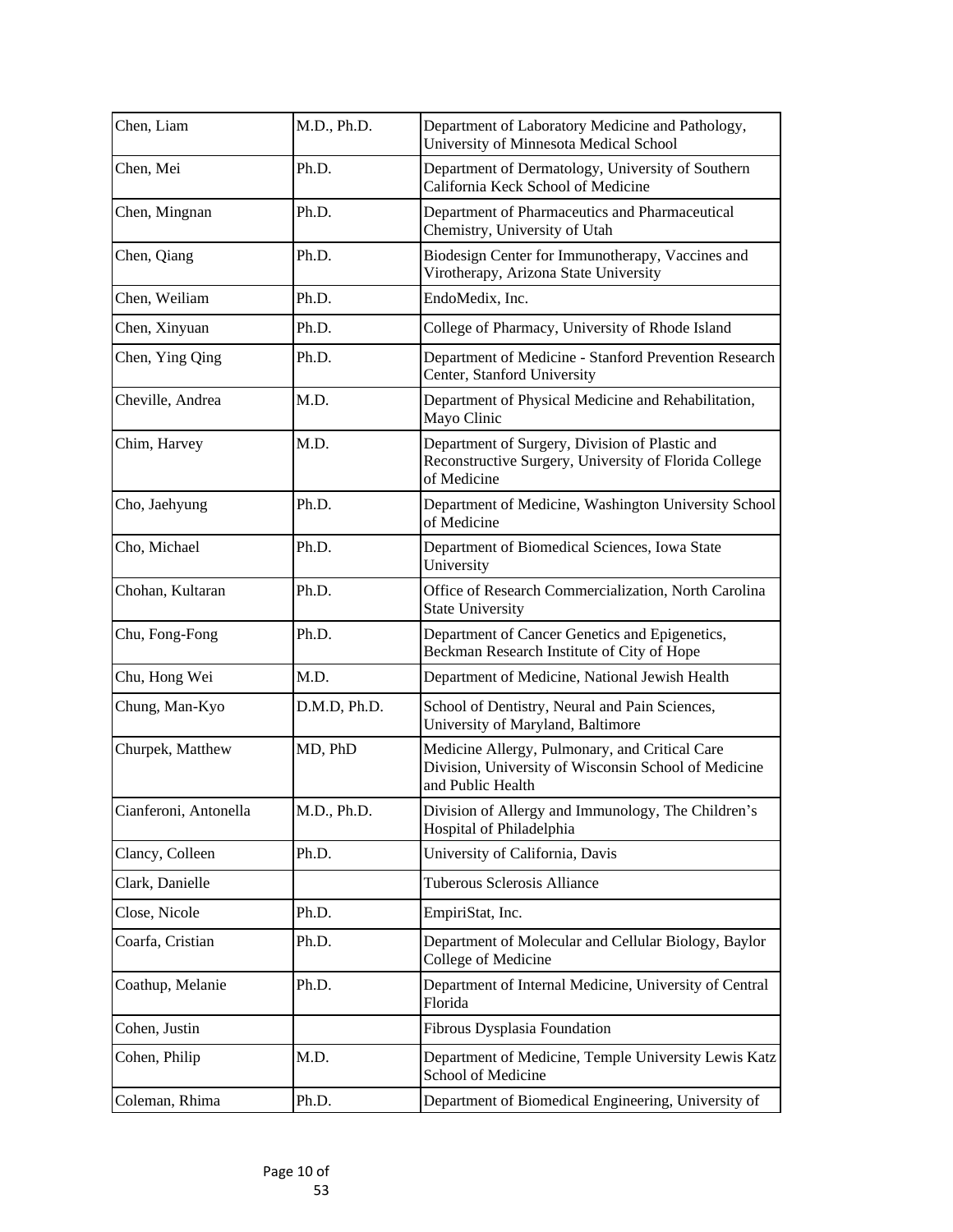|                       |             | Michigan                                                                                                                         |
|-----------------------|-------------|----------------------------------------------------------------------------------------------------------------------------------|
| Colgan, Sean          | Ph.D.       | Department of Medicine and Immunology, Division of<br>Gastroenterology, University of Colorado Anschutz<br><b>Medical Campus</b> |
| Collins, Matthew      | M.D./Ph.D.  | Department of Medicine, Emory University School of<br>Medicine                                                                   |
| Collins, Michael      | M.D.        | Skeletal Disorders and Mineral Homeostasis Section,<br>National Institutes of Health                                             |
| Colosky, MaryBeth     |             | <b>PKD</b> Foundation                                                                                                            |
| Comai, Lucio          | Ph.D.       | Department of Molecular Microbiology and<br>Immunology, University of Southern California Keck<br><b>School of Medicine</b>      |
| Considine, Robert     | Ph.D.       | Department of Medicine, Indiana University School of<br>Medicine                                                                 |
| Cook, Keith           | Ph.D.       | Department of Biomedical Engineering, Carnegie<br><b>Mellon University</b>                                                       |
| Copenhaver, Cynthia   |             | <b>Arthritis Foundation</b>                                                                                                      |
| Copening, Steven      |             | National Gulf War Resource Center                                                                                                |
| Cotney, Justin        | Ph.D.       | Department of Genetics and Genome Sciences,<br>University of Connecticut School of Medicine                                      |
| Cowley, Benjamin      | M.D.        | Department of Medicine, University of Oklahoma<br><b>Health Sciences Center</b>                                                  |
| Cox, Timothy          |             | <b>Pulmonary Fibrosis Foundation</b>                                                                                             |
| Crabtree, Valerie     | Ph.D.       | Department of Psychology, St. Jude Children's<br><b>Research Hospital</b>                                                        |
| Craddock, Travis      | Ph.D.       | Department of Psychology and Neuroscience, Nova<br>Southeastern University College of Psychology                                 |
| Crane, Janet          | M.D.        | Department of Endocrinology, Department of<br>Pediatrics, Johns Hopkins University                                               |
| Crestani, Elena       | M.D.        | <b>Harvard Medical School</b>                                                                                                    |
| Crow, Mary            | M.D.        | Department of Medicine, Hospital for Special Surgery                                                                             |
| Cruz-Almeida, Yenisel | Ph.D.       | Pain Research and Intervention Center of Excellence,<br>University of Florida                                                    |
| Csatary, Erika        | Ph.D.       | Technology Commercialization Office, The Ohio State<br>University                                                                |
| Cucuzzella, Mark      | M.D.        | Department of Family Medicine, West Virginia<br>University                                                                       |
| Cuen, Jacqueline      |             | We are TB                                                                                                                        |
| Cui, Liwang           | Ph.D.       | Department of Internal Medicine, University of South<br>Florida, Morsani College of Medicine                                     |
| Curatolo, Michele     | M.D., Ph.D. | Department of Anesthesiology and Pain Medicine,<br>University of Washington                                                      |
| Daehn, Ilse           | Ph.D.       | Department of Medicine, Nephrology, Icahn School of<br>Medicine at Mount Sinai                                                   |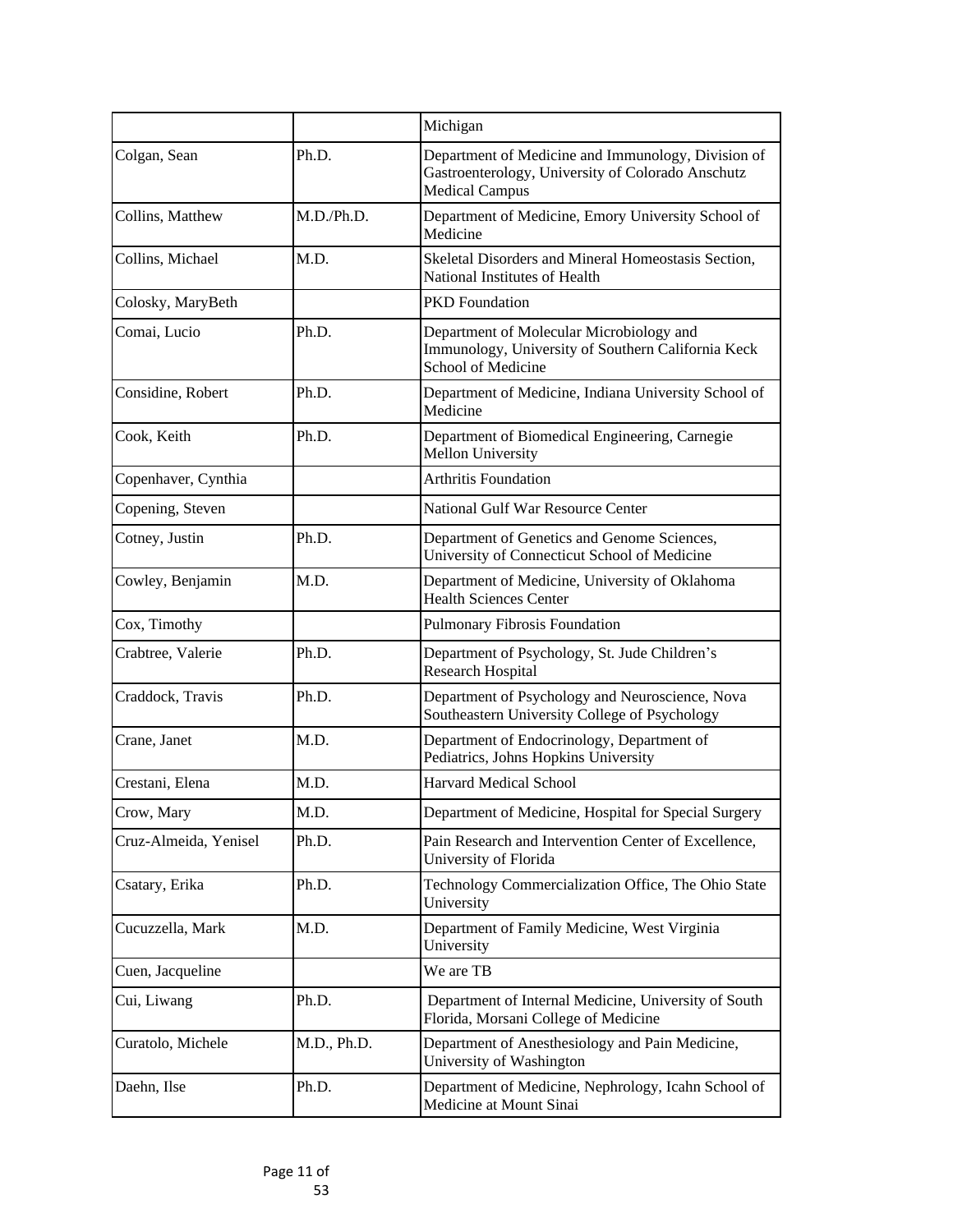| D'Agostino, Dominic              | Ph.D.         | Department of Molecular Pharmacology and<br>Physiology, University of South Florida College of<br>Medicine                  |
|----------------------------------|---------------|-----------------------------------------------------------------------------------------------------------------------------|
| Daher, Salam                     | Ph.D.         | Department of Informatics, New Jersey Institute of<br><b>Technology College of Computing</b>                                |
| Dakshanamurthy,<br>Sivanesan     | Ph.D.         | Experimental & Clinical Therapeutics Program,<br>Oncology, Georgetown University Medical Center                             |
| Damaj, M. Imad                   | Ph.D.         | Department of Pharmacology and Toxicology, Virginia<br>Commonwealth University                                              |
| D'Andrea, Susan                  | Ph.D.         | Department of Kinesiology, University of Rhode Island                                                                       |
| Dang, Stuti                      | M.D., M.P.H.  | Department of Medicine, Division of Geriatrics and<br>Palliative Medicine, University of Miami Miller School<br>of Medicine |
| Daniel, Ashanti                  |               | Solve ME/CFS Initiative                                                                                                     |
| Daniell, Henry                   | Ph.D.         | Department of Basic and Translational Sciences, School<br>of Dental Sciences, University of Pennsylvania                    |
| Dann, Sara                       | Ph.D.         | Department of Internal Medicine, University of Texas<br><b>Medical Branch at Galveston</b>                                  |
| Dassopoulos, Themistocles   M.D. |               | Department of Medicine, Division of Gastroenterology,<br>Baylor Scott and White Medical Center                              |
| Davies, Paul                     | Ph.D.         | Department of Neuroscience, Tufts University                                                                                |
| Davis, Ian                       | Ph.D.         | Department of Veterinary Biosciences, The Ohio State<br>University College of Veterinary Medicine                           |
| Davis, Joanne                    | Ph.D.         | Department of Psychology, University of Tulsa College<br>of Arts and Sciences                                               |
| Davis, Kimberly                  | M.D.          | Division of General Surgery, Trauma, and Surgical<br>Critical Care, Yale School of Medicine                                 |
| Davis, Michael                   | Ph.D.         | Children's Heart Research and Outcomes Center,<br>Emory and Georgia Institute of Technology                                 |
| Davis, Stephen                   | M.P.H.        | Department of Dermatology and Cutaneous Surgery,<br>University of Miami Miller School of Medicine                           |
| Davis, Susan                     |               | United Mitochondrial Disease Foundation                                                                                     |
| Davis, Thomas                    |               | The FH Foundation                                                                                                           |
| de Figueiredo, Paul              | Ph.D.         | Department of Microbial Pathogenesis and<br>Immunology, Texas A&M University School of<br>Medicine                          |
| de Jesus Perez, Vinicio          | M.D.          | Department of Pulmonary and Critical Care, Stanford<br>University                                                           |
| De Jong, Ype                     | M.D., Ph.D.   | Department of Gastroenterology and Hepatology, Weill<br><b>Cornell Medicine</b>                                             |
| Dean, Danielle                   | Ph.D.         | Department of Medicine, Vanderbilt University Medical<br>Center                                                             |
| Dean, David                      | Ph.D.         | Pediatrics, Biomedical Engineering, and Pharmacology<br>& Physiology, University of Rochester Medical Center                |
| Deane, James                     | Ph.D., M.B.A. | Innovation Partnership Services, University of Oregon                                                                       |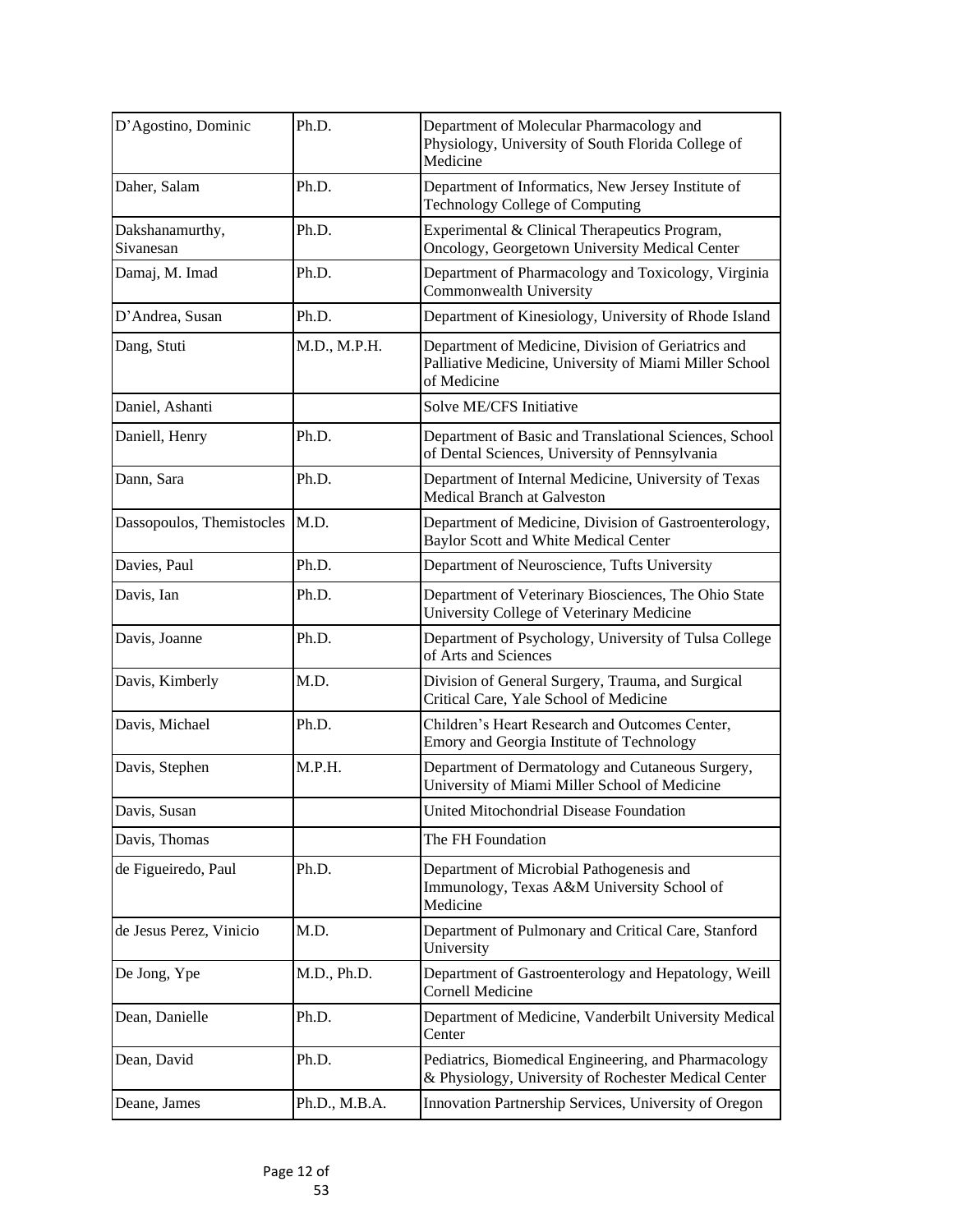| Deane, Kevin         | M.D./Ph.D.  | Division of Rheumatology, University of Colorado<br><b>School of Medicine</b>                                                            |
|----------------------|-------------|------------------------------------------------------------------------------------------------------------------------------------------|
| Deans, Tara          | Ph.D.       | Department of Biomedical Engineering, University of<br>Utah                                                                              |
| Deckersbach, Thilo   | Ph.D.       | Department of Psychology, University of Applied<br>Sciences Diploma Hochschule                                                           |
| Deep, Gagan          | Ph.D.       | Department of Cancer Biology, Wake Forest School of<br>Medicine                                                                          |
| Deepak, Parakkal     | M.D.        | Division of Gastroenterology, Washington University<br><b>School of Medicine</b>                                                         |
| Delmore, Barbara     | Ph.D.       | Department of Nursing, New York University Langone<br>Health                                                                             |
| DeMiguel, Carmen     | Ph.D.       | Department of Medicine Division of Nephrology, The<br>University of Alabama at Birmingham                                                |
| Deng, Han-Xiang      | M.D., Ph.D. | Department of Neurology, Northwestern University<br><b>Feinberg School of Medicine</b>                                                   |
| Denneson, Lauren     | Ph.D.       | Department of Psychiatry, VA Portland Health Care<br>System and Oregon Health and Science University                                     |
| Desouza, Cyrus       | M.D.        | Department of Internal Medicine, Division of Diabetes,<br>Endocrine and Metabolism, University of Nebraska<br><b>College of Medicine</b> |
| Deutsch, Andrea      |             | <b>American Diabetes Association</b>                                                                                                     |
| DeWitt, Douglas      | Ph.D.       | Department of Anesthesiology, The University of Texas<br><b>Medical Branch</b>                                                           |
| DeZure, Chandani     |             | <b>Pulmonary Hypertension Association</b>                                                                                                |
| Dhandapani, Krishnan | Ph.D.       | Department of Neurosurgery, Augusta University<br>Medical College of Georgia                                                             |
| Di, YuanPu Peter     | Ph.D.       | Department of Environmental and Occupational Health,<br>University of Pittsburgh                                                         |
| Dick, Ivy            | Ph.D.       | Physiology, University of Maryland                                                                                                       |
| Dickinson, John      | M.D., Ph.D. | Department of Internal Medicine, Division of<br>Pulmonary, Critical Care, Sleep & Allergy, University<br>of Nebraska College of Medicine |
| Ding, Baojin         | M.D., Ph.D. | Department of Biology, University of Louisiana at<br>Lafayette                                                                           |
| Divine, George       | Ph.D.       | Department of Public Health Sciences, Henry Ford<br><b>Health System</b>                                                                 |
| Diwan, Abhinav       | M.D.        | Cardiovascular Division, Washington University School<br>of Medicine                                                                     |
| Dixon-Weber, Jayne   |             | National Fragile X Foundation                                                                                                            |
| D'Lima, Darryl       | M.D./Ph.D.  | Department of Orthopaedics, Scripps Health                                                                                               |
| Doarn, Charles       |             | Department of Environmental and Public Health<br>Sciences, University of Cincinnati                                                      |
| Dobscha, Steven      | M.D.        | Department of Psychiatry, Oregon Health & Science<br>University                                                                          |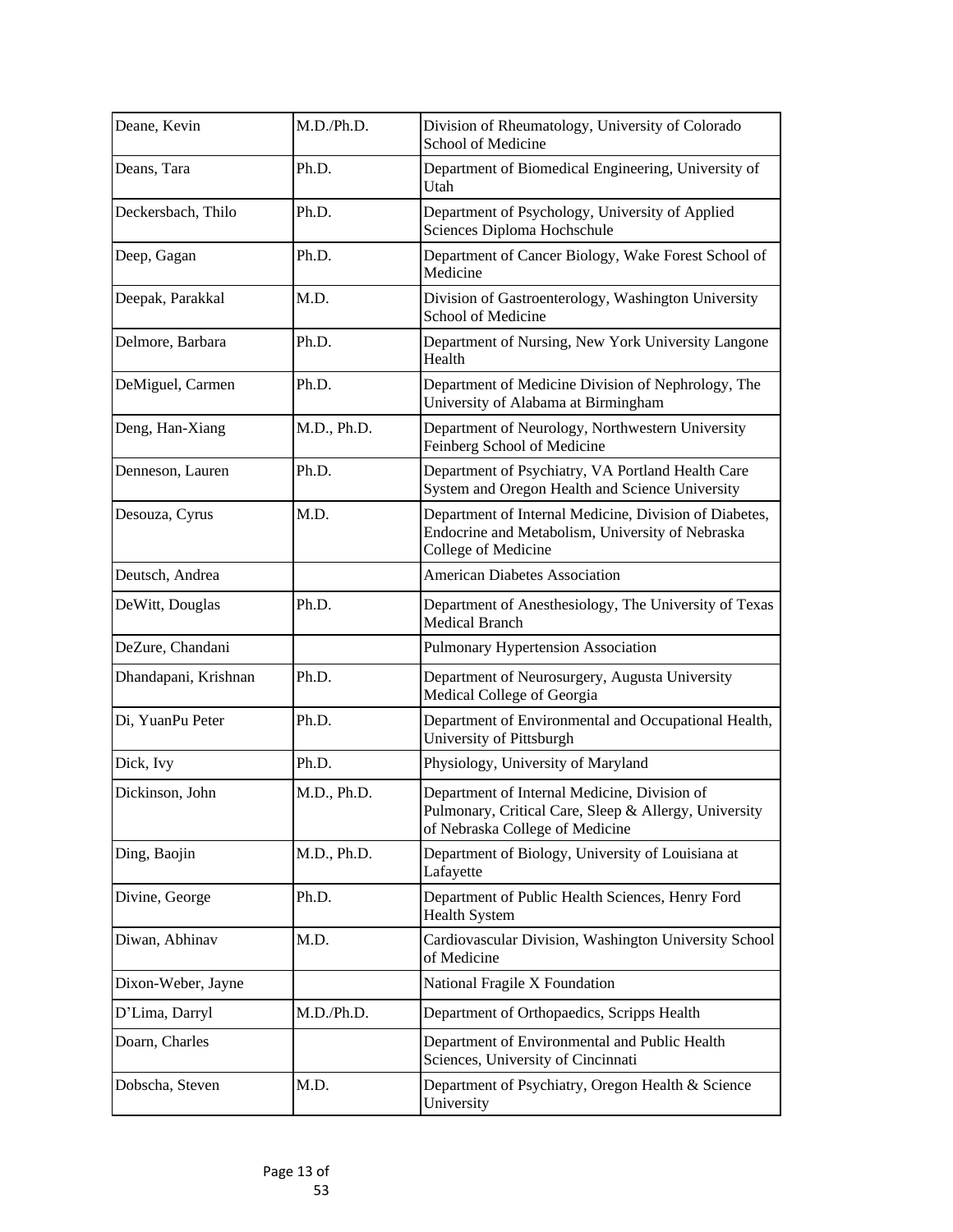| Domilici, Rhondell     |               | Crohn's & Colitis Foundation                                                                                                             |
|------------------------|---------------|------------------------------------------------------------------------------------------------------------------------------------------|
| Dong, Yufeng           | M.D., Ph.D.   | Department of Orthopaedic Surgery, Louisiana State<br><b>University Health Sciences Center</b>                                           |
| Donlin, Laura          | Ph.D.         | Hospital for Special Surgery (HSS) Research Institute<br>and Weill Cornell Medical College                                               |
| Dooley, Kelly          | M.D., Ph.D.   | Department of Clinical Pharmacology and Infectious<br>Diseases, The Johns Hopkins Medical School of<br>Medicine                          |
| Dorsey, Susan          | Ph.D., R.N.   | Department of Pain and Translational Symptom<br>Science, University of Maryland                                                          |
| Doty, Tracy            | Ph.D.         | Center for Military Psychiatry and Neuroscience<br>Research, Walter Reed Army Medical Center                                             |
| Dragicevic, Daria      |               | Dystonia Medical Research Foundation                                                                                                     |
| Drummond, Colin        | Ph.D., M.B.A. | Department of Biomedical Engineering, Case Western<br><b>Reserve University</b>                                                          |
| Dudeja, Pradeep        | Ph.D.         | Department of Medicine, Division of Gastroenterology<br>and Hepatology, University of Illinois at Chicago                                |
| Dumancas, Gerard       | Ph.D.         | Department of Chemistry, University of Scranton                                                                                          |
| Dunham-Snary, Kimberly | Ph.D.         | Department of Biomedical and Molecular Sciences,<br><b>Queens University</b>                                                             |
| Dweik, Raed            | M.D.          | Lerner Research Respiratory Institute, Cleveland Clinic                                                                                  |
| Ebens, Christen        | M.D., M.P.H.  | Department of Pediatrics, Division of Pediatric Blood<br>and Marrow Transplantation, University of Minnesota<br><b>Medical School</b>    |
| Eckel-Mahan, Kristin   | Ph.D.         | Institute for Molecular Medicine, The University of<br>Texas Health Sciences Center at Houston                                           |
| Edmonds, Crystal       |               | Dystonia Medical Research Foundation                                                                                                     |
| Edsberg, Laura         | Ph.D.         | Department of Natural Sciences, Center for Wound<br>Healing Research, Daemen College                                                     |
| Edwards, John          | Ph.D.         | Department of Physiology, New York Medical College                                                                                       |
| Edwards, Joshua        | Ph.D.         | Department of Pharmacology, Midwestern University                                                                                        |
| Egleston, Brian        | Ph.D.         | Biostatistics and Bioinformatics Facility, Fox Chase<br><b>Cancer Center</b>                                                             |
| Eickhoff, Jens         | Ph.D.         | Department of Biostatistics and Medical Informatics,<br>University of Wisconsin Madison                                                  |
| Einav, Shirit          | M.D.          | Department of Infectious Disease, Stanford University                                                                                    |
| El Solh, Ali           | M.D.          | Department of Pulmonary and Critical Care Medicine,<br>University of Buffalo Jacobs School of Medicine and<br><b>Biomedical Sciences</b> |
| Elbaz, Benayahu        | Ph.D.         | Department of Neurology, Northwestern University,<br>Feinberg School of Medicine                                                         |
| Eliasziw, Misha        | Ph.D.         | Department of Public Health and Community Medicine,<br>Tufts University School of Medicine                                               |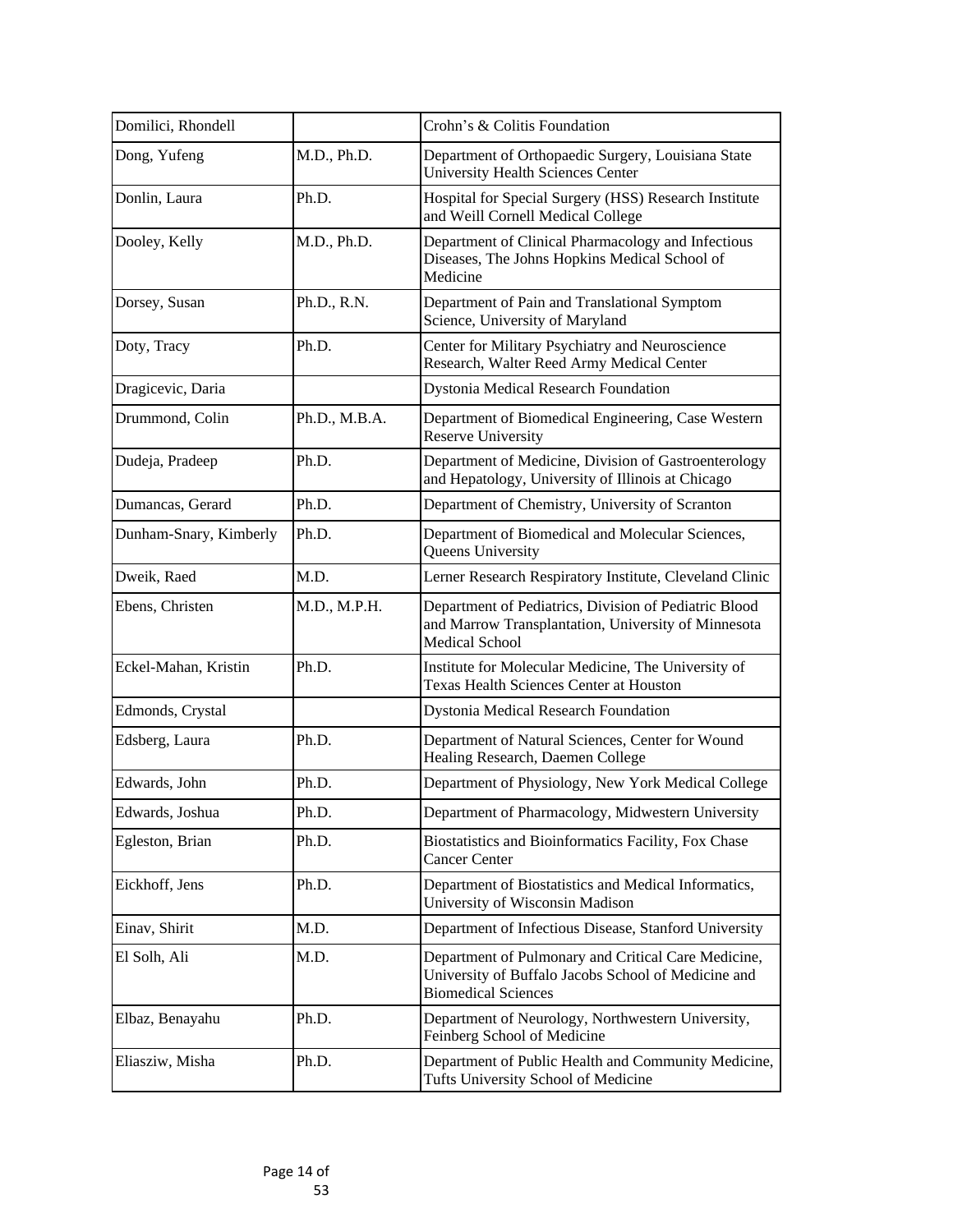| Eller, Julie       |               | Arthritis Foundation                                                                                                                                   |
|--------------------|---------------|--------------------------------------------------------------------------------------------------------------------------------------------------------|
| Elliott, Jonathan  | Ph.D.         | Department of Neurology, Oregon Health and Science<br>University                                                                                       |
| Ellis, Jessica     | Ph.D.         | Department of Physiology, East Carolina Diabetes and<br><b>Obesity Institute</b>                                                                       |
| Elrod, John        | Ph.D.         | Center for Translational Medicine, Temple University                                                                                                   |
| Engevik, Melinda   | Ph.D.         | Department of Regenerative Medicine and Cell Biology,<br>Medical University of South Carolina                                                          |
| Eon, Sharon        |               | Pulmonary Fibrosis Foundation                                                                                                                          |
| Eriksen, Jason     | Ph.D., P.M.P. | Department of Pharmacology, University of Houston<br>College of Pharmacy                                                                               |
| Estevez, Alvaro    | Ph.D.         | Department of Biochemistry and Biophysics, Oregon<br><b>State University</b>                                                                           |
| Ethell, Iryna      | Ph.D.         | Department of Biomedical Sciences, University of<br>California Riverside                                                                               |
| Evans, Christopher | D.Sc., Ph.D.  | Department of Physical Medicine and Rehabilitation,<br>Rochester Mayo Clinic                                                                           |
| Evans, Gretchen    |               | America's VetDogs                                                                                                                                      |
| Fairbanks, Carolyn | Ph.D.         | Department of Pharmaceutics, University of Minnesota<br>College of Pharmacy                                                                            |
| Fallini, Claudia   | Ph.D.         | Department of Cell and Molecular Biology and<br>Neuroscience, University of Rhode Island, George and<br>Anne Ryan Institute for Neuroscience           |
| Farkas, Laszlo     | M.D./Ph.D.    | Department of Internal Medicine, Division of<br>Pulmonary, Critical Care and Sleep Medicine, The Ohio<br><b>State University Wexner Medical Center</b> |
| Faul, Christian    | Ph.D.         | Department of Medicine, University of Alabama at<br>Birmingham                                                                                         |
| Fazeli, Pouneh     | M.D.          | Department of Medicine, University of Pittsburgh                                                                                                       |
| Feinstein, James   | M.D.          | Department of Pediatrics, University of Colorado,<br>School of Medicine                                                                                |
| Felson, David      | M.D., M.P.H.  | Departments of Medicine and Epidemiology, Boston<br>University School of Medicine and School of Public<br>Health                                       |
| Ferguson, Steven   | M.B.A.        | Office of Technology Transfer, National Institutes of<br>Health                                                                                        |
| Fiduccia, Peter    |               | <b>PKD</b> Foundation                                                                                                                                  |
| Figueiredo, Jane   | Ph.D.         | Department of Medicine, Samuel Oschin<br>Comprehensive Cancer Institute, Cedars-Sinai                                                                  |
| Filipov, Nikolay   | Ph.D.         | Department of Physiology and Pharmacology,<br>University of Georgia College of Veterinary Medicine                                                     |
| Filipp, Fabian     | Ph.D.         | Department of Natural Sciences, University of<br>California Merced                                                                                     |
| Finberg, Robert    | M.D.          | Department of Medicine, University of Massachusetts<br>Medical School                                                                                  |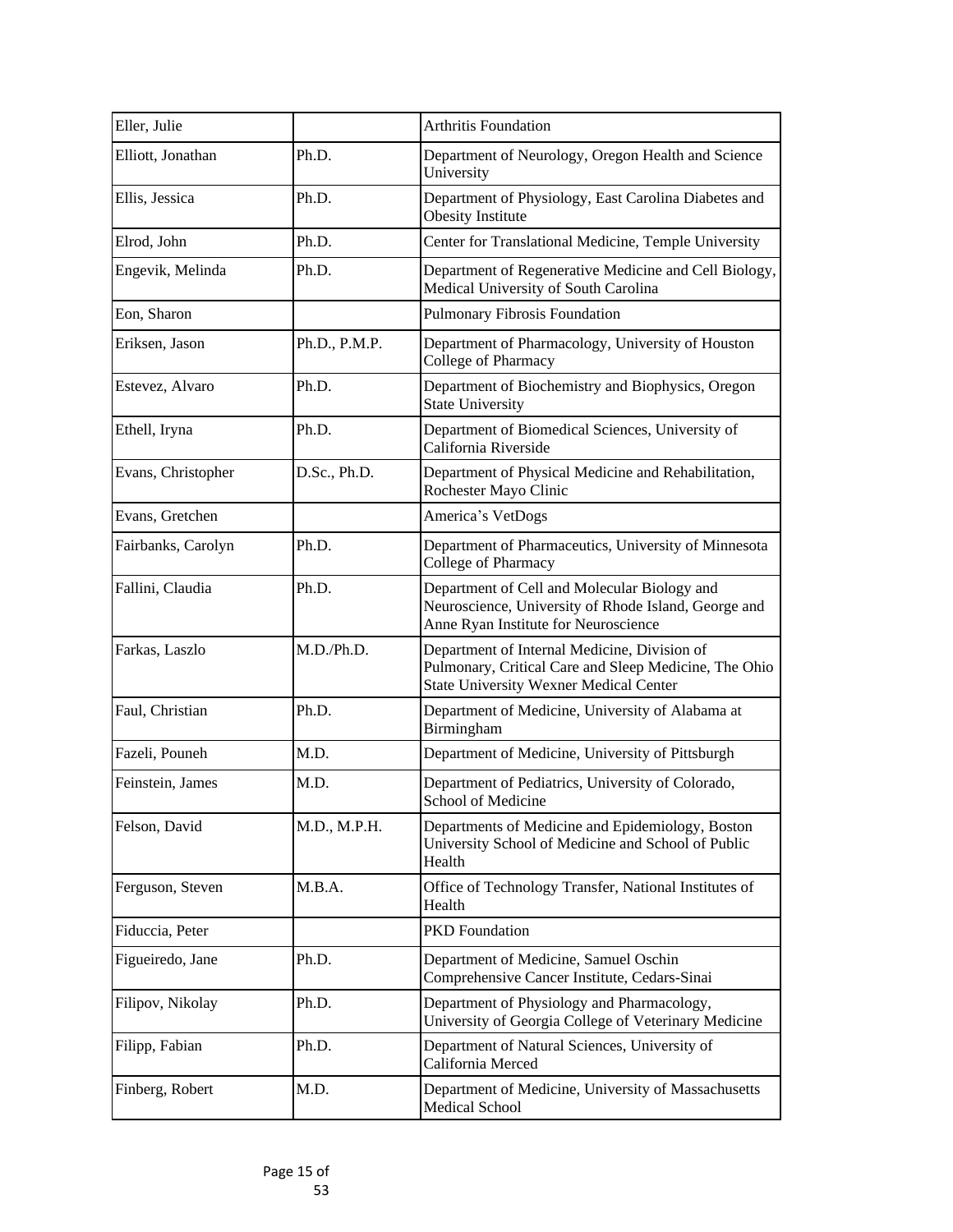| Fineman, Stanley         | M.D.       | Department of Pediatrics, Allergy Division, Emory<br><b>University School of Medicine</b>                                       |
|--------------------------|------------|---------------------------------------------------------------------------------------------------------------------------------|
| Fini, Mehdi              | M.D.       | Department of Medicine, University of Colorado<br>Denver School of Medicine                                                     |
| Fink, Anne               | Ph.D.      | Department of Nursing Health Science, University of<br><b>Illinois Chicago</b>                                                  |
| Finkel, Alan             | M.D.       | Carolina Headache Institute                                                                                                     |
| Finkelstein, Jacob       | Ph.D.      | Department of Pediatrics, University of Rochester<br><b>Medical Center</b>                                                      |
| Finnerty, Celeste        | Ph.D.      | Department of Surgery, The University of Texas<br><b>Medical Branch</b>                                                         |
| Fiocchi, Claudio         | M.D.       | Department of Inflammation and Immunity, Cleveland<br>Clinic Lerner Research Institute                                          |
| Fitzpatrick, Clare       | Ph.D.      | Department of Mechanical and Biomedical Engineering,<br><b>Boise State University</b>                                           |
| Fitzsimmons-Craft, Ellen | Ph.D.      | School of Medicine, Washington University                                                                                       |
| Flannery, Ann Marie      | M.D.       | Kids Specialty Center, Our Lady of Lourdes Women's<br>and Children's Hospital                                                   |
| Fleming, Gregory         | M.D.       | Department of Pediatric Cardiology, Duke University<br><b>School of Medicine</b>                                                |
| Fleming, Sherry          | Ph.D.      | Division of Biology, Kansas State University                                                                                    |
| Flory, Janine            | Ph.D.      | Department of Psychiatry, Mount Sinai School of<br>Medicine                                                                     |
| Forni, Greg              |            | <b>Arthritis Foundation</b>                                                                                                     |
| Forsmark, Chris          | M.D.       | Department of Medicine, Division of Gastroenterology,<br>Hepatology and Nutrition, University of Florida College<br>of Medicine |
| Fowler, Paul             |            | <b>STRONG STAR</b>                                                                                                              |
| Fox, David               | M.D.       | Department of Internal Medicine, University of<br>Michigan Medical School                                                       |
| Fox, Gordon              |            | Hypertrophic Cardiomyopathy Association                                                                                         |
| Foye, Sarah              |            | Children's Cardiomyopathy Foundation                                                                                            |
| Fraidenraich, Diego      | Ph.D.      | Department of Cell Biology and Molecular Medicine,<br>Rutgers New Jersey Medical School                                         |
| Frampton, Mark           | M.D.       | Department of Medicine and Environmental Medicine,<br>University of Rochester Medical Center                                    |
| Francis, Richard         | M.D./Ph.D. | Department of Pathology, Cell Biology, Columbia<br>University                                                                   |
| Freiberg, Alexander      | Ph.D.      | Department of Pathology, The University of Texas<br><b>Medical Branch</b>                                                       |
| Frenck, Robert           | M.D.       | Division of Infectious Diseases, Cincinnati Children's<br><b>Hospital Medical Center</b>                                        |
| Frey, Sharon             | M.D.       | Department of Internal Medicine, Saint Louis<br>University                                                                      |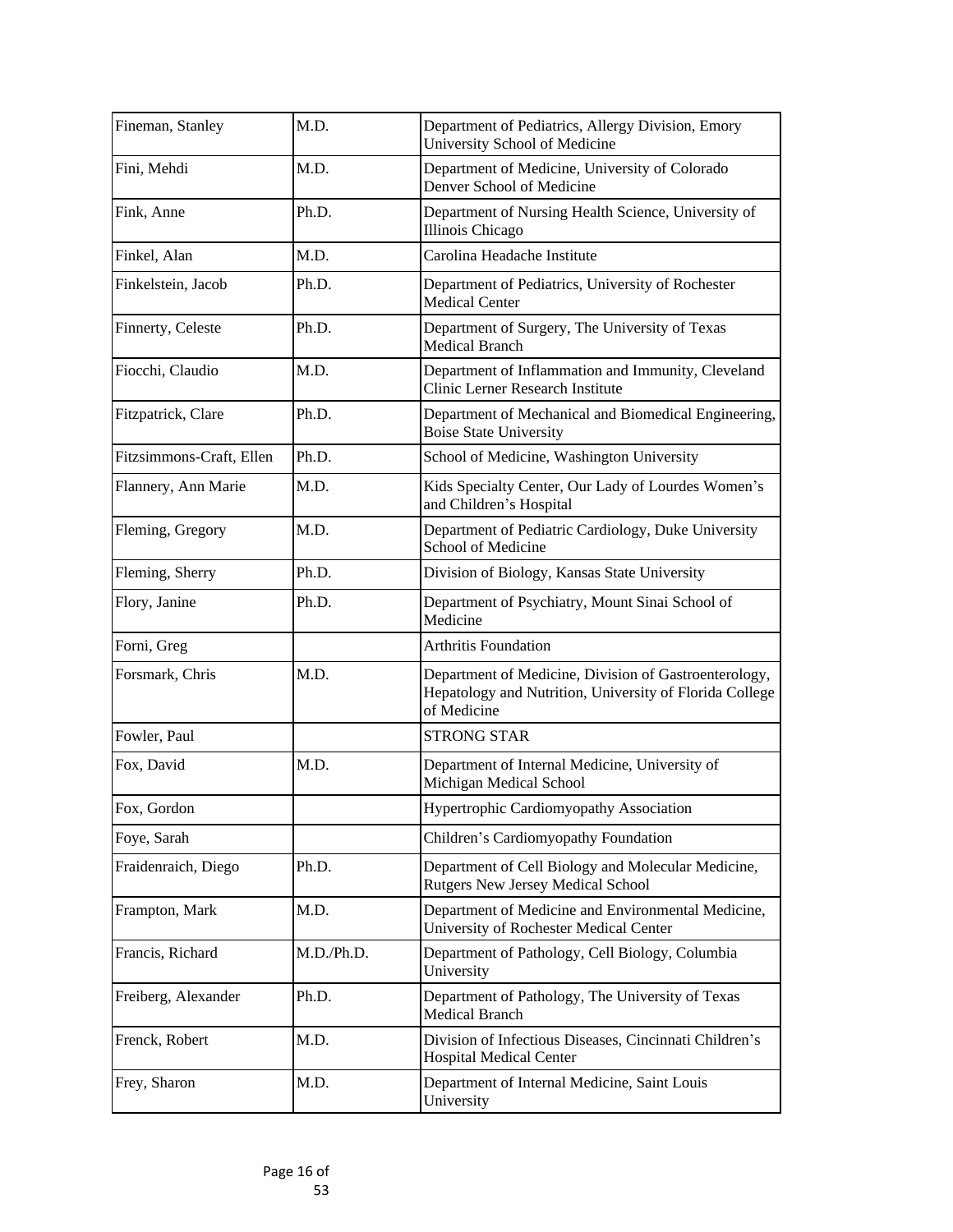| Friedberg, Fred           | Ph.D.       | Department of Psychiatry, Stony Brook University                                                           |
|---------------------------|-------------|------------------------------------------------------------------------------------------------------------|
| Frohlich, Flavio          | Ph.D.       | Department of Psychiatry, The University of North<br>Carolina at Chapel Hill                               |
| Fu, Jidong                | M.D., Ph.D. | Department of Physiology and Cell Biology, The Ohio<br><b>State University</b>                             |
| Fueger, Patrick           | Ph.D.       | Department of Molecular and Cellular Endocrinology,<br>Beckman Research Institute of City of Hope          |
| Fulzele, Sadanand         | Ph.D.       | Department of Medicine and Orthopaedic Surgery,<br><b>Augusta University</b>                               |
| Furst, Daniel             | M.D.        | Department of Rheumatology and Arthritis, University<br>of California Los Angeles                          |
| Gaffney, Brecca           | Ph.D.       | Department of Mechanical Engineering, University of<br>Colorado Denver                                     |
| Gaieski, David            | M.D.        | Department of Emergency Medicine, Thomas Jefferson<br>University                                           |
| Gaine, Marie              | Ph.D.       | Department of Pharmaceutical Sciences and<br>Experimental Therapeutics, University of Iowa                 |
| Galiano, Robert           | M.D.        | Department of Plastic Surgery, Northwestern<br>University, Feinberg School of Medicine                     |
| Ganesh, Ravindra          | M.D.        | Department of General Internal Medicine, Mayo Clinic                                                       |
| Gappmaier, Eduard         | Ph.D., P.T. | Department of Physical Therapy, University of Utah                                                         |
| Garcia, Aimee             | M.D.        | Department of Medicine-geriatrics Section, Baylor<br>College of Medicine                                   |
| Garg, Rajesh              | M.D.        | Division of Endocrinology, Diabetes, and Metabolism,<br>University of Miami Health System                  |
| Gargus, John              | M.D./Ph.D.  | Departments of Physiology, Biophysics, Pediatrics,<br>University of California, Irvine, School of Medicine |
| Garlow, Steven            | M.D./Ph.D.  | Department of Psychiatry, University of Wisconsin-<br>Madison School of Medicine and Public Health         |
| Garrett, Scott            | Ph.D.       | Department of Pathology, University of North Dakota<br>School of Medicine and Health Sciences              |
| Gaynor, J. William        | M.D.        | Department of Surgery, Children's Hospital of<br>Philadelphia                                              |
| Ge, Yulin                 | M.D.        | New York University Langone Medical Center                                                                 |
| Geary, Timothy            | Ph.D.       | Institute of Parasitology, McGill University                                                               |
| Gehrman, Philip           | Ph.D.       | Department of Psychiatry, University of Pennsylvania                                                       |
| Geisser, Michael          | Ph.D.       | Department of Physical Medicine Rehabilitation,<br>University of Michigan                                  |
| George, Sarah             | M.D.        | Department of Internal Medicine, Saint Louis<br><b>University Division of Infectious Diseases</b>          |
| Geraldino-Pardilla, Laura | M.D.        | Department of Medicine, Columbia University                                                                |
| Gere, Jeffrey             |             | Walkersville Volunteer Rescue Company                                                                      |
| Gerling, Ivan             | Ph.D.       | Department of Medicine, The University of Tennessee                                                        |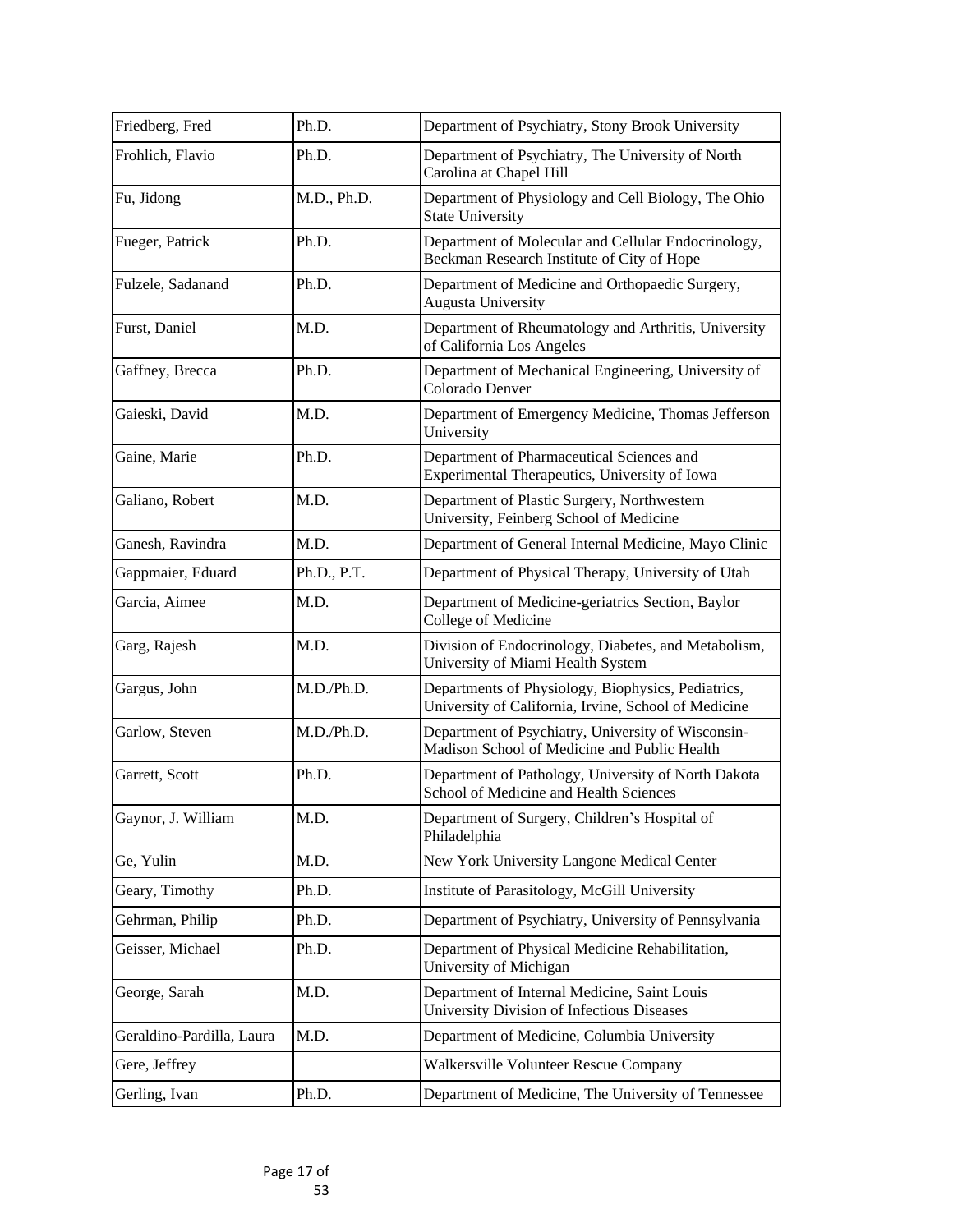|                        |               | <b>Health Science Center</b>                                                                                                           |
|------------------------|---------------|----------------------------------------------------------------------------------------------------------------------------------------|
| German, Bruce          | Ph.D.         | Department of Food Science and Technology,<br>University of California, Davis                                                          |
| Gewandter, Jennifer    | Ph.D., M.P.H. | Department of Anesthesiology and Perioperative<br>Medicine, University of Rochester Medical Center<br>School of Medicine and Dentistry |
| Ghishan, Fayez         | M.D.          | Department of Pediatrics, University of Arizona College<br>of Medicine                                                                 |
| Gholamrezanezhad, Ali  | M.D.          | Department of Clinical Radiology, University of<br>Southern California                                                                 |
| Gholipour-Baboli, Ali  | Ph.D.         | Department of Radiology, Boston Children's Hospital                                                                                    |
| Ghosn, Eliver          | Ph.D.         | Department of Medicine, Emory University                                                                                               |
| Giger, Roman           | Ph.D.         | Department of Cell and Developmental Biology,<br>University of Michigan                                                                |
| Gilbert, Ryan          | Ph.D.         | Department of Biomedical Engineering, Rensselaer<br>Polytechnic Institute                                                              |
| Gilchrist, Laura       | P.T., Ph.D.   | Department of Physical Therapy, St. Catherine<br>University                                                                            |
| Giles, Jon             | M.D., M.P.H.  | Department of Medicine, Columbia University                                                                                            |
| Gilkerson, Robert      | Ph.D.         | Departments of Biology and Clinical Laboratory<br>Sciences, The University of Texas Rio Grande Valley<br><b>College of Sciences</b>    |
| Gillman, Michal-Judith |               | <b>Central Coast Dragon Boat Association</b>                                                                                           |
| Gitomer, Berenice      | Ph.D.         | Department of Medicine, University of Colorado<br>Denver School of Medicine                                                            |
| Glaser, Jacob          | M.D.          | Department of Surgery, Uniformed Services University<br><b>School of Medicine</b>                                                      |
| Glover, Sarah          | D.O.          | Department of Digestive Diseases, University of<br>Mississippi Medical Center                                                          |
| Godin, Biana           | Ph.D.         | Department of Nanomedicine, Houston Methodist<br>Research Institute                                                                    |
| Gold, Michael          | Ph.D.         | Department of Neurobiology, University of Pittsburgh                                                                                   |
| Goldring, Mary         | Ph.D.         | Orthopaedic Soft Tissue Research Program, HSS<br>Research Institute                                                                    |
| Goldstein, Peter       | M.D.          | Department of Anesthesiology, Weill Cornell Medicine                                                                                   |
| Gomez, Jose            | M.D.          | Department of Pulmonary, Critical Care and Sleep<br>Medicine, Yale School of Medicine                                                  |
| Goodman, Marianne      | M.D.          | Department of Psychiatry, Icahn School of Medicine at<br><b>Mount Sinai</b>                                                            |
| Goodman, Richard       | Ph.D.         | Department of Food Science & Technology, Food<br>Allergy Research and Resource, University of Nebraska<br>Lincoln                      |
| Goodrich, Raymond      | Ph.D.         | Department of Microbiology, Immunology and<br>Pathology, Colorado State University                                                     |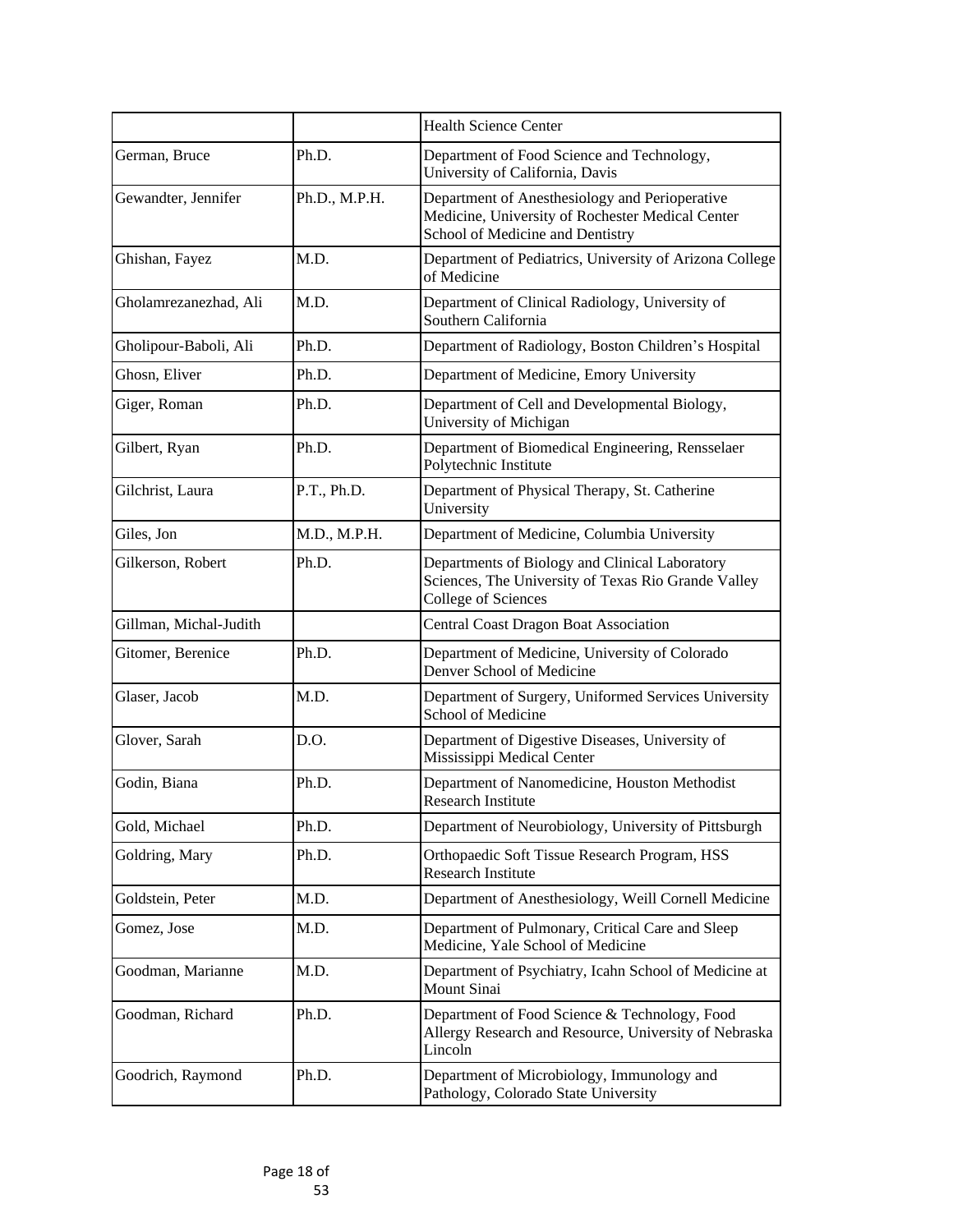| Gordon, Terry                    | Ph.D.       | Department of Environmental Medicine, New York<br>University                                                     |
|----------------------------------|-------------|------------------------------------------------------------------------------------------------------------------|
| Goukassian, David                | M.D., Ph.D. | Cardiology, Cardiovascular Research Institute, Icahn<br>School of Medicine at Mount Sinai                        |
| Gould, Lisa                      | M.D./Ph.D.  | Department of Surgery, South Shore Health                                                                        |
| Goundappa, Balasabramani   Ph.D. |             | Department of Epidemiology, University of Pittsburgh                                                             |
| Graham, Brett                    | M.D., Ph.D. | Department of Medical and Molecular Genetics, Indiana<br><b>University School of Medicine</b>                    |
| Graves, Christina                |             | Narcolepsy Network                                                                                               |
| Greenberg, Michael               | Ph.D.       | Department of Biochemistry and Molecular Biophysics,<br>Washington University in St. Louis                       |
| Greenblatt, Matthew              | M.D./Ph.D.  | Department of Pathology and Laboratory Medicine,<br>Weill Cornell Medical College                                |
| Grier, Tyson                     |             | Injury Prevention Division, U.S. Army Public Health<br>Center                                                    |
| Griffin, Donald                  | Ph.D.       | Department of Biomedical Engineering, University of<br>Virginia                                                  |
| Griffiths, Anthony               | Ph.D.       | Department of Microbiology, Boston University School<br>of Medicine/NEIDL                                        |
| Grimberg, Brian                  | Ph.D.       | Department of Pathology, Case Western Reserve<br>University                                                      |
| Grissom, Thomas                  | M.D.        | Department of Anesthesiology, University of Maryland<br><b>School of Medicine</b>                                |
| Gross, Christina                 | Ph.D.       | Department of Neurology, Cincinnati Children's<br>Hospital Medical Center University of Cincinnati               |
| Grossman, Lawrence               | Ph.D.       | Center for Molecular Medicine and Genetics, Wayne<br><b>State University</b>                                     |
| Guan, Yun                        | M.D., Ph.D. | Department of Anesthesiology, Critical Care Medicine,<br>Johns Hopkins University School of Medicine             |
| Guda, Teja                       | Ph.D.       | Department of Biomedical Engineering, University of<br>Texas San Antonio                                         |
| Gullapalli, Purnachandra         | Ph.D.       | Department of Diagnostic Radiology and Nuclear<br>Medicine, University of Maryland School of Medicine            |
| Gupta, Vineet                    | Ph.D.       | Department of Internal Medicine, Rush University<br><b>Medical Center</b>                                        |
| Gurkan, Umut                     | Ph.D.       | Department of Mechanical and Aerospace Engineering,<br><b>Case Western Reserve University</b>                    |
| Guyre, Paul                      | Ph.D.       | Department of Microbiology and Immunology, Geisel<br>School of Medicine at Dartmouth and Celdara Medical,<br>LLC |
| Hablitz, Lauren                  | Ph.D.       | Center for Translational Neuromedicine, Rochester<br>University                                                  |
| Hackett-Stuart, Tiffany          |             | <b>Adult Congenital Heart Association</b>                                                                        |
| Haddock, Christopher             | Ph.D.       | NDRI-USA                                                                                                         |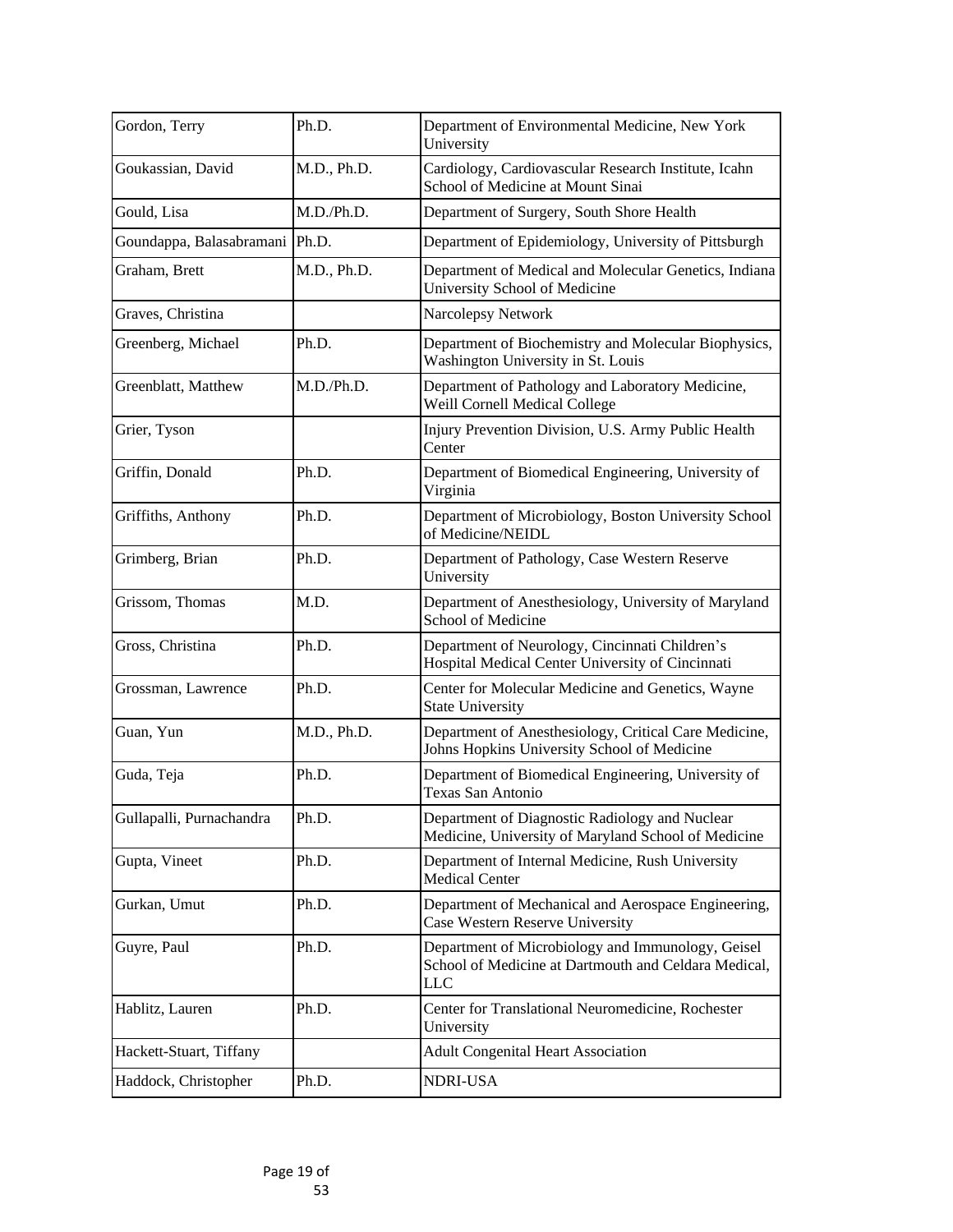| Hadley, David         | M.B.A.       | Department of Projects Management, Intermountain<br>Healthcare                                                               |
|-----------------------|--------------|------------------------------------------------------------------------------------------------------------------------------|
| Hager, Earle          | M.B.A.       | The Neutrino Donut, LLC                                                                                                      |
| Haggerty, Christopher | Ph.D.        | Department of Translational Data Science and<br><b>Informatics</b> , Geisinger                                               |
| Hague, Chris          | Ph.D.        | Department of Pharmacology, University of Washington<br><b>School of Medicine</b>                                            |
| Hakami, Ramin         | Ph.D.        | School of Systems Biology, George Mason University                                                                           |
| Halabi, Carmen        | M.D., Ph.D.  | Department of Pediatrics, Nephrology, Washington<br><b>University School of Medicine</b>                                     |
| Hall, Deborah         | M.D., Ph.D.  | Department of Neurological Sciences, Rush Medical<br>College                                                                 |
| Hall, Jennifer        |              | Crohn's & Colitis Foundation                                                                                                 |
| Hall, Michelle        |              | <b>EB Research Partnership</b>                                                                                               |
| Hammill, Adrienne     | M.D./Ph.D.   | Hemangioma & Vascular Malformations Center,<br>Cincinnati Children's Hospital Medical Center                                 |
| Hammond, Donna        | Ph.D.        | Department of Anesthesia, University of Iowa                                                                                 |
| Han, Lin              | Ph.D.        | Department of Science and Health Systems, Drexel<br>University School of Biomedical Engineering                              |
| Han, Sang Jun         | Ph.D.        | Department of Molecular and Cellular Biology, Baylor<br><b>College of Medicine</b>                                           |
| Handorf, Elizabeth    | Ph.D.        | Department of Biostatistics and Bioinformatics Facility,<br><b>Fox Chase Cancer Center</b>                                   |
| Hankinson, Todd       | M.D.         | Department of Neurosurgery, University of Colorado<br><b>Anschutz Medical Campus</b>                                         |
| Hanley, Jr., Daniel   | M.D.         | Division of Brain Injury Outcomes, Johns Hopkins<br>Medicine                                                                 |
| Hanson, Maureen       | Ph.D.        | Department of Molecular Biology and Genetics, Cornell<br>University                                                          |
| Haroutounian, Simon   | Ph.D., M.Sc. | Department of Anesthesiology, Washington University<br>School of Medicine St. Louis                                          |
| Harper, Daniel        | Ph.D.        | Department of Anesthesiology and Physiology, Emory<br><b>University School of Medicine</b>                                   |
| Harrington, Daniel    | Ph.D.        | Department of Diagnostic & Biomedical Sciences,<br>University of Texas Health Sciences Center Houston                        |
| Harris, Brett         |              | Crohn's & Colitis Foundation                                                                                                 |
| Harris, Jason         | M.A.         | Global Affect LLC                                                                                                            |
| Harrison, Shannon     | Ph.D.        | Center for Vaccine Development and Global Health,<br>University of Maryland School of Medicine                               |
| Harrod, Kevin         | Ph.D.        | Department of Anesthesiology and Perioperative<br>Medicine, University of Alabama at Birmingham<br><b>School of Medicine</b> |
| Harsh, John           | Ph.D.        | Department of Integrative Physiology, University of<br>Colorado at Boulder                                                   |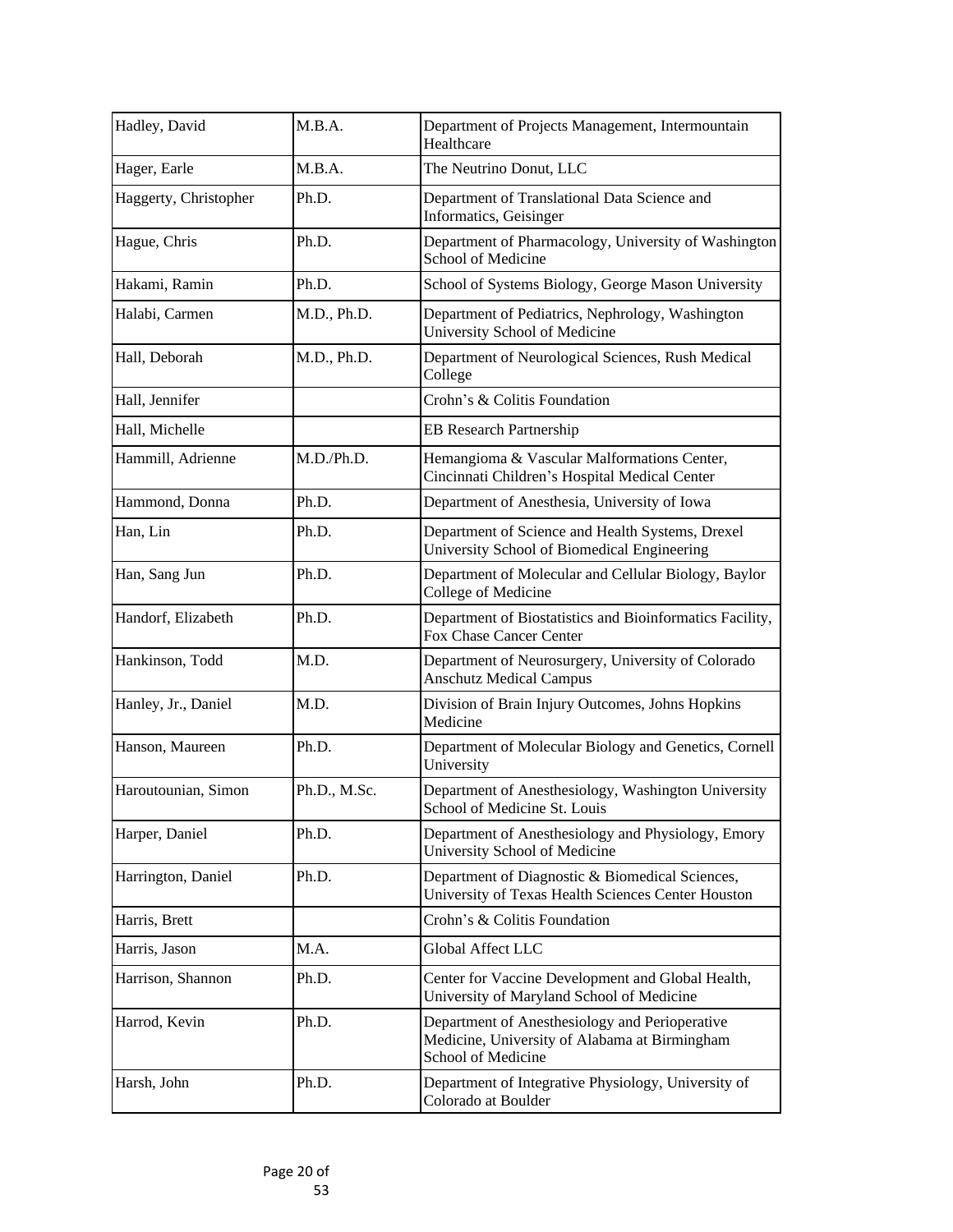| Hart, Geoffrey        | Ph.D.       | Department of Medicine, University of Minnesota                                                                  |
|-----------------------|-------------|------------------------------------------------------------------------------------------------------------------|
| Hartman, Karen        | M.S.        | Department of Research Administration, Mayo Clinic                                                               |
| Hasday, Jeffrey       | M.D.        | Department of Medicine, University of Maryland<br><b>School of Medicine</b>                                      |
| Hassell, Travis       | M.D., Ph.D. | Department of Neurology, Vanderbilt University<br><b>Medical Center</b>                                          |
| Haudenschild, Dominik | Ph.D.       | Department of Orthopaedic Surgery, University of<br>California Davis School of Medicine                          |
| Havelick, Guy         |             | Crohn's & Colitis Foundation                                                                                     |
| Hawkins, Shannon      | M.D./Ph.D.  | Department of Biochemistry and Molecular Biology,<br>Indiana University School of Medicine                       |
| Hayashi, Kanako       | Ph.D.       | School of Molecular Biosciences, Washington State<br>University                                                  |
| Haynos, Ann           | Ph.D.       | Department of Psychiatry and Behavioral Sciences,<br>University of Minnesota                                     |
| He, Congcong          | Ph.D.       | Department of Cell and Developmental Biology,<br>Northwestern University Feinberg School of Medicine             |
| Heise, Rebecca        | Ph.D.       | Department of Biomedical Engineering, Virginia<br>Commonwealth University                                        |
| Helms, My             | Ph.D.       | Department of Internal Medicine, University of Utah<br><b>School of Medicine</b>                                 |
| Hemendinger, Emily    |             | <b>University of Colorado</b>                                                                                    |
| Heppner, Donald       | M.D.        | Crozet BioPharma LLC                                                                                             |
| Hernandez, Amanda     |             | San Antonio Coalition for Veterans & Families                                                                    |
| Hess, Ellen           | Ph.D.       | Department of Pharmacology, Emory University School<br>of Medicine                                               |
| Hibino, Narutoshi     | M.D., Ph.D. | Department of Surgery, University of Chicago                                                                     |
| Hielscher, Kayla      |             | University of Mississippi School of Pharmacy,<br>Department of Pharmacy Practice                                 |
| Hildebrandt, Thomas   | Psy.D.      | Department of Psychiatry, Division of Eating and<br>Weight Disorders, Icahn School of Medicine at Mount<br>Sinai |
| Hill, Bradford        | Ph.D.       | Department of Medicine, Division of Cardiovascular<br>Medicine, University of Louisville School of Medicine      |
| Hill, Ryan            | Ph.D.       | Department of Pediatrics, Baylor College of<br>Medicine/Texas Children's Hospital                                |
| Hillenburg, Joseph    |             | Children's Cardiomyopathy Foundation                                                                             |
| Hirano, Michio        | M.D.        | Department of Neurology, Columbia University Irving<br><b>Medical Center</b>                                     |
| Hocking, Denise       | Ph.D.       | Department of Pharmacology and Physiology,<br><b>University of Rochester</b>                                     |
| Hodish, Israel        | M.D./Ph.D.  | Division of Metabolism, Endocrinology and Diabetes,<br>University of Michigan                                    |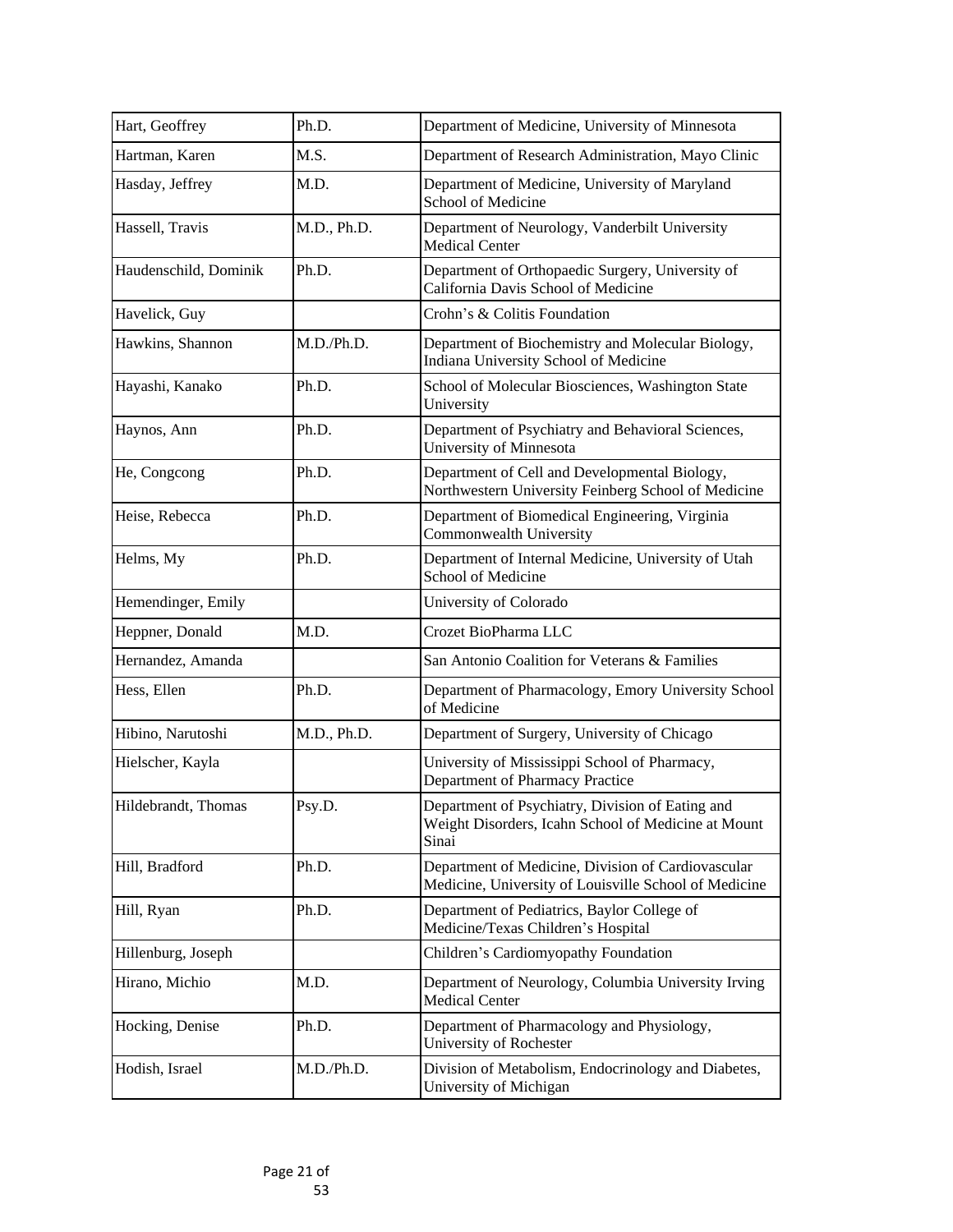| Hoffmann, Anne        |               | National Fragile X Foundation                                                                                                   |
|-----------------------|---------------|---------------------------------------------------------------------------------------------------------------------------------|
| Holtzman, Michael     | M.D.          | Department of Medicine, Division of Pulmonary and<br>Critical Care Medicine, Washington University                              |
| Hong, Seungpyo        | Ph.D.         | Pharmaceutical Sciences Division, University of<br>Wisconsin - Madison                                                          |
| Hong, TingTing        | M.D., Ph.D.   | Department of Pharmacology and Toxicology,<br>University of Utah                                                                |
| Honko, Anna           | Ph.D.         | Department of Microbiology, Boston<br>University/National Emerging Infectious Diseases<br>Laboratories                          |
| Honn, Kimberly        | Ph.D.         | Sleep and Performance Research Center, Elson S. Floyd<br>College of Medicine Washington State University                        |
| Hoopes, Paul          | D.V.M., Ph.D. | Departments of Surgery and Radiation Oncology, Geisel<br>School of Medicine at Dartmouth                                        |
| Hopmeier, Michael     | M.S.          | Unconventional Concepts, Inc.                                                                                                   |
| Hoppel, Charles       | M.D.          | Department of Pharmacology, Case Western Reserve<br><b>University School of Medicine</b>                                        |
| Hoppins, Suzanne      | Ph.D.         | Department of Biochemistry, University Washington                                                                               |
| Hornig, Mady          | M.D.          | Department of Epidemiology, Columbia University<br>Mailman School of Public Health                                              |
| Horton, Tonya         |               | <b>Arthritis Foundation National Office</b>                                                                                     |
| Hough, Rebecca        | M.D., Ph.D.   | Department of Pediatrics, Columbia University College<br>of Physicians & Surgeons                                               |
| Howell, Terrence      | M.B.A.        | Department of Research Administration, SUNY Upstate<br><b>Medical University</b>                                                |
| Hu, Jerry             | Ph.D.         | Department of Biomedical Engineering, University of<br>California Irvine                                                        |
| Hu, Jinghua           | Ph.D.         | Department of Biochemistry and Molecular Biology,<br>Mayo Clinic Rochester                                                      |
| Hu, Peng              | Ph.D.         | Department of Radiology, University of California Los<br>Angeles                                                                |
| Hu, Zhiwei            | M.D./Ph.D.    | Department of Surgery, The Ohio State University<br>College of Medicine                                                         |
| Huang, Heng           | Ph.D.         | Departments of Electrical and Computer Engineering,<br>Biomedical Informatics, University of Pittsburgh                         |
| Huang, Steven         | M.D.          | Department of Internal Medicine, Division of<br>Pulmonary and Critical Care, University of Michigan<br>Health Michigan Medicine |
| Huber, Michelle       |               | <b>Hepatitis B Foundation</b>                                                                                                   |
| Huggins, Gordon       | M.D.          | Department of Medicine, Tufts University School of<br>Medicine                                                                  |
| Hui, David            | Ph.D.         | Department of Pathology and Laboratory Medicine,<br>University of Cincinnati College of Medicine                                |
| Hull-Meichle, Rebecca | Ph.D.         | Department of Research and Development, VA Puget<br>Sound Health Care System                                                    |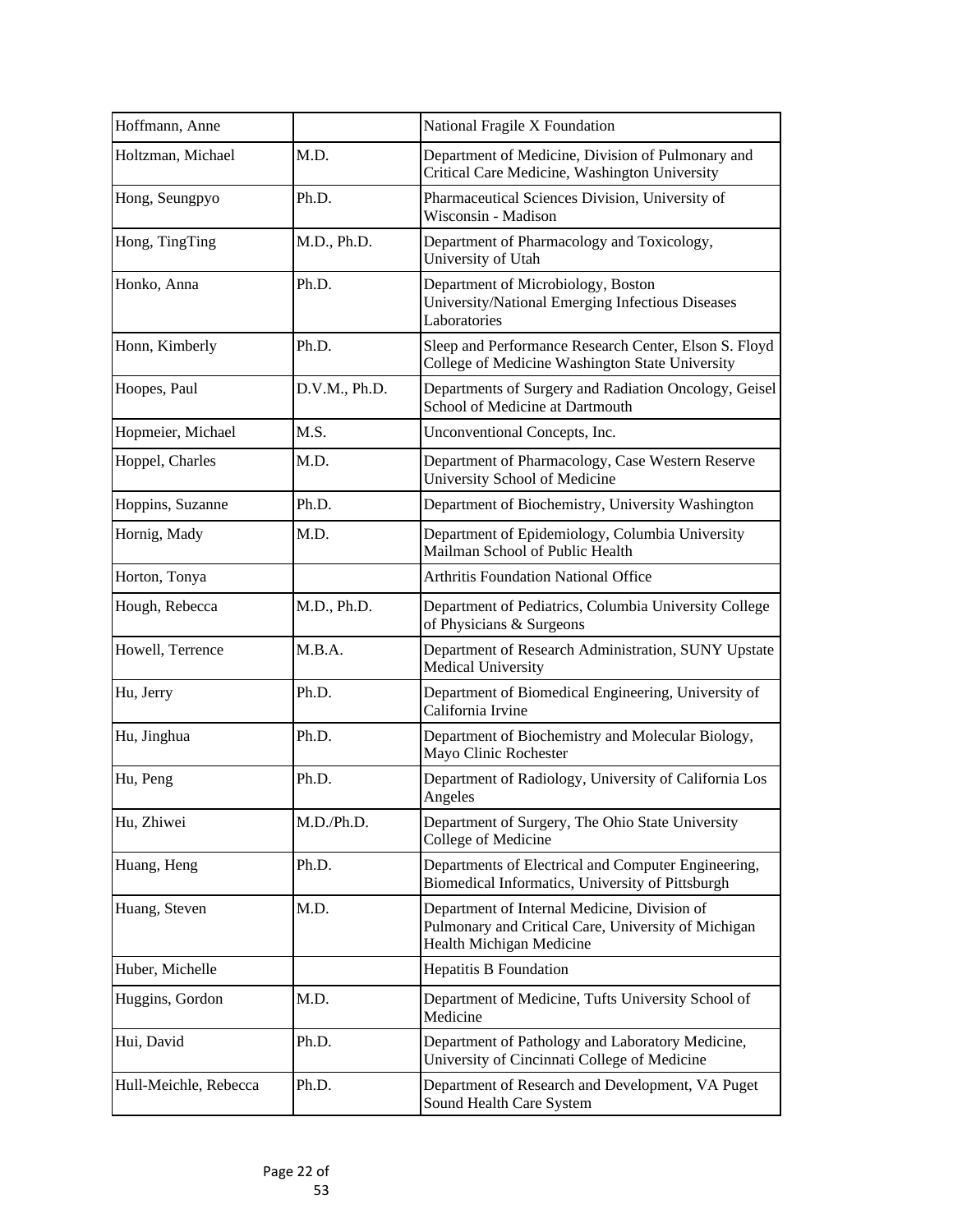| Hunkin, Kristen      |                 | Intrepid Spirit III, United States Army                                                                            |
|----------------------|-----------------|--------------------------------------------------------------------------------------------------------------------|
| Hunt, Charles        |                 | <b>Myotonic Dystrophy Foundation</b>                                                                               |
| Hur, Junguk          | Ph.D.           | Department of Biomedical Sciences, University of<br>North Dakota School of Medicine and Health Sciences            |
| Hurley, Christina    |                 | <b>Adaptive Training Foundation</b>                                                                                |
| Hurst, Brett         | Ph.D.           | Institute for Antiviral Research, Utah State University                                                            |
| Ilatovskaya, Daria   | Ph.D.           | Department of Physiology, Medical College of Georgia<br><b>Augusta University</b>                                  |
| Ilfeld, Brian        | M.D.            | Department of Anesthesiology, University of California,<br>San Diego School of Medicine                            |
| Ince, M. Nedim       | M.D.            | Department of Internal Medicine, University of Iowa                                                                |
| Irwin, Christopher   |                 | <b>Dustoff Association</b>                                                                                         |
| Ishikawa, Kiyotake   | M.D/Ph.D.       | Medicine, Cardiology, Mount Sinai                                                                                  |
| Ison, Michael        | M.D.            | Department of Medicine, Division of Infectious<br>Diseases, Northwestern University Feinberg School of<br>Medicine |
| Ita, Kevin           | Ph.D.           | Department of Biological and Pharmaceutical Sciences,<br>Touro University California                               |
| Iyer, Arun           | Ph.D.           | Department of Pharmaceutical Sciences, Wayne State<br>University                                                   |
| Izzetoglu, Kurtulus  | Ph.D.           | Department of Biomedical Engineering, Science and<br>Health Systems, Drexel University                             |
| Jabbi, Mbemba        | Ph.D.           | Department of Psychiatry and Behavioral Sciences,<br>University of Texas at Austin Dell Medical School             |
| Jacot, Jeffrey       | Ph.D.           | Department of Bioengineering, University of Colorado<br>Denver College of Engineering and Applied Science          |
| Jaffe, Michael       | Ph.D.           | Cardiorespiratory Consulting, LLC                                                                                  |
| Jagadeesan, Jayender | Ph.D.           | Department of Radiology, Brigham and Women's<br>Hospital                                                           |
| James, Aaron         | M.D./Ph.D.      | Department of Pathology, Johns Hopkins University<br><b>School of Medicine</b>                                     |
| Janjic, Jelena       | Ph.D.           | Department of Pharmaceutical Sciences, School of<br>Pharmacy, Duquesne University                                  |
| Jankowski, Michael   | Ph.D.           | Department of Anesthesia, Cincinnati Children's<br><b>Hospital Medical Center</b>                                  |
| Jarajapu, Yagna      | M.Pharm., Ph.D. | Department of Pharmaceutical Sciences, North Dakota<br><b>State University School of Pharmacy</b>                  |
| Jardetzky, Theodore  | Ph.D.           | Stanford                                                                                                           |
| Jenkins, Alexzandria |                 | <b>PKD</b> Foundation                                                                                              |
| Ji, Ru-Rong          | Ph.D.           | Departments of Anesthesiology and Neurobiology,<br><b>Duke University Medical Center</b>                           |
| Jia, Xun             | Ph.D.           | Department of Radiation Oncology, University of Texas<br>Southwestern Medical Center                               |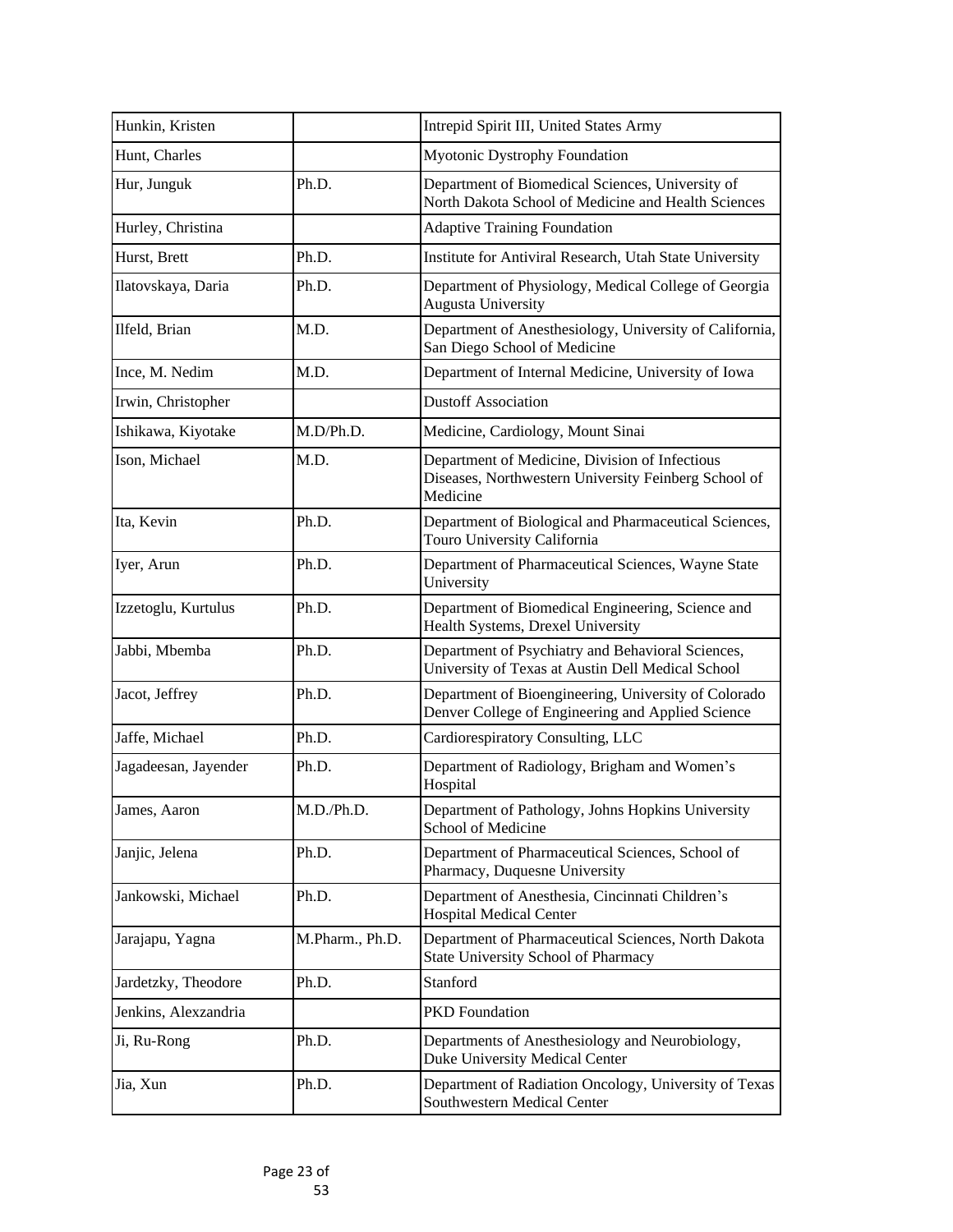| Jiang, Dianhua          | M.D., Ph.D.            | Department of Medicine, Cedars Sinai Medical Center                                                                         |
|-------------------------|------------------------|-----------------------------------------------------------------------------------------------------------------------------|
| Jiang, Jie              | Ph.D.                  | Department of Cell Biology, Emory University                                                                                |
| Jiao, Kai               | M.D., Ph.D.            | Department of Genetics, University of Alabama at<br>Birmingham                                                              |
| Johnson, Amy            |                        | <b>American Diabetes Association</b>                                                                                        |
| Johnson, Fletcher       |                        | <b>Arthritis Foundation National Office</b>                                                                                 |
| Johnson, Matthew        | Ph.D.                  | Stanley Center for Psychiatric Research, Broad Institute<br>of MIT and Harvard                                              |
| Johnson, Michael        | M.D./Ph.D.             | Department of Surgery and Emergency Medicine,<br>University of Utah                                                         |
| Johnson, Rajasingh      | Ph.D.                  | Department of Cardiovascular Medicine, University of<br>Tennessee Health Science Center                                     |
| Jonas, Elizabeth        | M.D.                   | Department of Internal Medicine, Division of<br>Endocrinology, Yale School of Medicine                                      |
| Jones, Byron            | Ph.D.                  | Department of Genetics, Genomics and Informatics,<br>University of Tennessee Health Sciences Center                         |
| Jones, Matthew          | Ph.D.                  | Department of Medicine, Boston University                                                                                   |
| Jones, Rheinallt        | Ph.D.                  | Department of Pediatrics, Emory University School of<br>Medicine, Division of Gastroenterology, Hepatology<br>and Nutrition |
| Jones-Hall, Yava        | D.V.M., Ph.D.          | Department of Veterinary Pathobiology, Texas A&M<br>University                                                              |
| Joslyn, Rochelle        |                        | <b>MEAction</b>                                                                                                             |
| Joyner, Chester         | Ph.D.                  | Department of Infectious Diseases and Center for<br>Vaccines and Immunology, University of Georgia                          |
| Julander, Justin        | Ph.D.                  | Department of Animal, Dairy and Veterinary Sciences,<br><b>Utah State University</b>                                        |
| Justice, Nicholas       | Ph.D.                  | Department of Molecular Medicine, University of Texas<br>at Houston, McGovern Medical School                                |
| Kaeberlein, Matt        | Ph.D.                  | Department of Pathology, University of Washington                                                                           |
| Kahle, Kristopher       | M.D., Ph.D.            | Department of Pediatric Neurosurgery, Massachusetts<br><b>General Hospital</b>                                              |
| Kalin, Tatiana          | M.D., Ph.D.            | Department of Pulmonary Biology, Cincinnati<br>Children's Hospital Medical Center                                           |
| Kalogeropoulos, Andreas | M.D., Ph.D.,<br>M.P.H. | Department of Medicine, Stony Brook University<br><b>Medical Center</b>                                                     |
| Kamada, Nobuhiko        | Ph.D.                  | Department of Internal Medicine, Division of<br>Gastroenterology, University of Michigan                                    |
| Kamal, Fadia            | Ph.D.                  | Department of Orthopaedics and Rehabilitation,<br>Pennsylvania State University                                             |
| Kamenskiy, Alexey       | Ph.D.                  | Department of Biomechanics, University of Nebraska<br>Omaha                                                                 |
| Kamil, Jeremy           | Ph.D.                  | Department of Microbiology and Immunology,<br>Louisiana State University Health Shreveport                                  |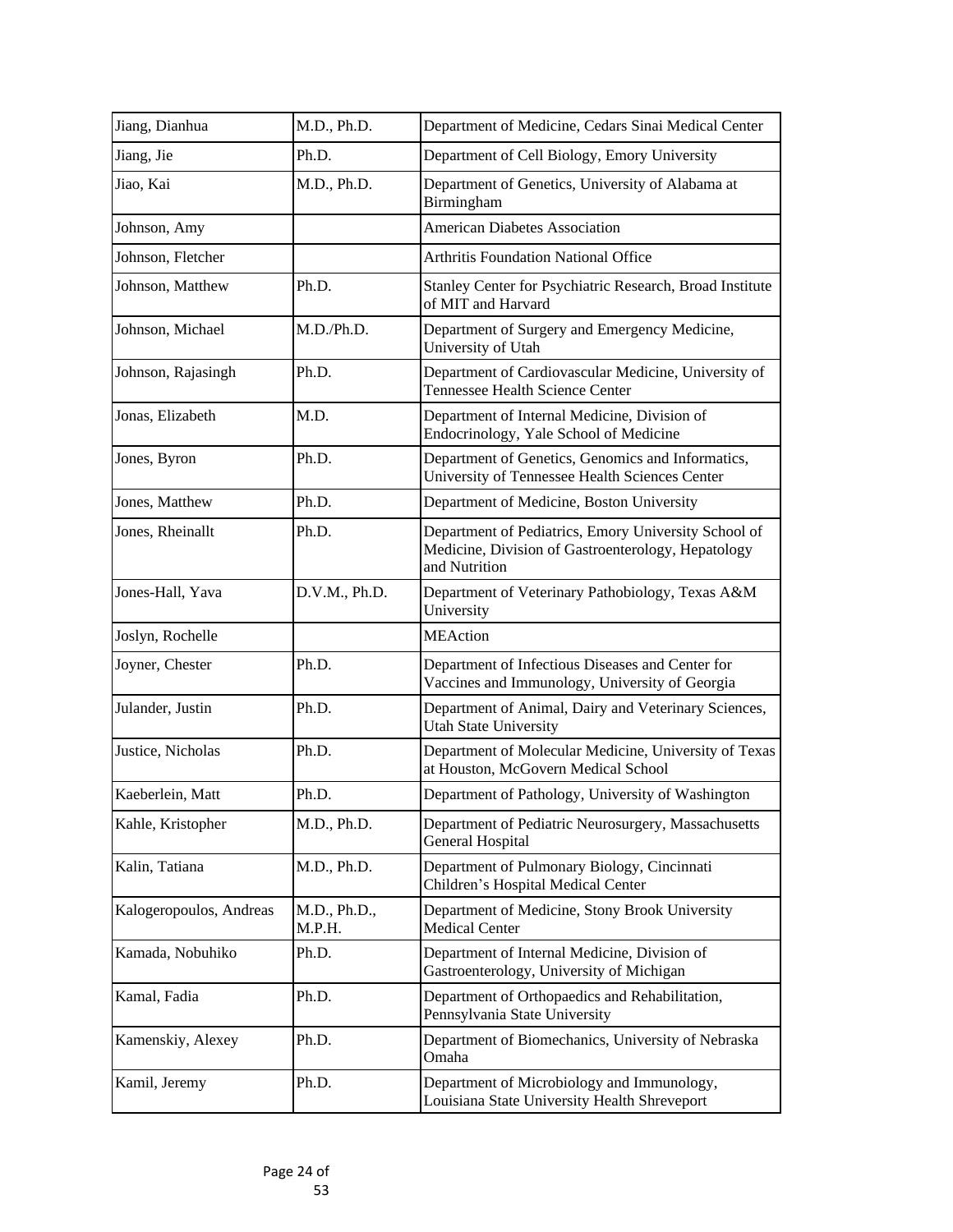| Kamischke, Maureen               |             | <b>Hepatitis B Foundation</b>                                                                                                                    |
|----------------------------------|-------------|--------------------------------------------------------------------------------------------------------------------------------------------------|
| Kanaley, Jill                    | Ph.D.       | Department of Nutrition and Exercise Physiology,<br>University of Missouri                                                                       |
| Kandasamy, Ram                   | Ph.D.       | Department of Psychology, California State University<br>East Bay                                                                                |
| Kandel, Johanna                  |             | The Alliance for Eating Disorders Awareness                                                                                                      |
| Kanter, Jenny                    | Ph.D.       | Department of Metabolism, Endocrinology and<br>Nutrition, University of Washington                                                               |
| Kaplan, Lewis                    | M.D.        | Department of Surgery, University of Pennsylvania                                                                                                |
| Kaplan, Phyllis                  |             | <b>American Diabetes Association</b>                                                                                                             |
| Karamichos, Dimitrios            | Ph.D.       | Department of Pharmaceutical Sciences, University of<br>North Texas Health Science Center                                                        |
| Karmonik, Christof               | Ph.D.       | Department of Magnetic Resonance Imaging Core,<br><b>Houston Methodist Research Institute</b>                                                    |
| Karmouty-Quintana, Harry         | Ph.D.       | Departments of Biochemistry and Molecular Biology<br>and Internal Medicine, University of Texas Health<br>Science Center-McGovern Medical School |
| Karpurapu, Manjula               | Ph.D.       | Division of Pulmonary Critical Care and Sleep<br>Medicine, The Ohio State University College of<br>Medicine                                      |
| Karvonen-Gutierrez, Carrie Ph.D. |             | Department of Epidemiology, University of Michigan<br>School of Public Health                                                                    |
| Kaskel, Frederick                | M.D., Ph.D. | Department of Pediatrics, Albert Einstein College of<br>Medicine                                                                                 |
| Kaufmann, Walter                 | M.D.        | <b>Anavex Life Sciences</b>                                                                                                                      |
| Kaushansky, Alexis               | Ph.D.       | Department of Pediatrics, University of Washington                                                                                               |
| Kazmi, Seema                     |             | <b>American Diabetes Association</b>                                                                                                             |
| Kean, Thomas                     | Ph.D.       | Department of Internal Medicine, University of Central<br>Florida                                                                                |
| Keating, Joseph                  | Ph.D.       | Department of Tropical Medicine, Tulane University<br>School of Public Health and Tropical Medicine                                              |
| Keep, Richard                    | Ph.D.       | Departments of Neurosurgery, Molecular and<br>Integrative Physiology, University of Michigan                                                     |
| Keller, Steven                   | M.D., Ph.D. | Division of Pulmonary and Critical Care Medicine,<br>Johns Hopkins University                                                                    |
| Kelvin, Alyson                   | Ph.D.       | Department of Vaccine and Infectious Disease,<br>University of Saskatchewan                                                                      |
| Kemp, Stephen                    | Ph.D.       | Department of Surgery, University of Michigan Medical<br>School                                                                                  |
| Kennedy, Richard                 | Ph.D.       | Division of General Internal Medicine, Mayo Clinic                                                                                               |
| Kerur, Nagaraj                   | Ph.D.       | Department of Ophthalmology & Visual Sciences, Ohio<br><b>State University</b>                                                                   |
| Kester, Kent                     | M.D.        | Translational Science and Biomarkers, Sanofi Pasteur                                                                                             |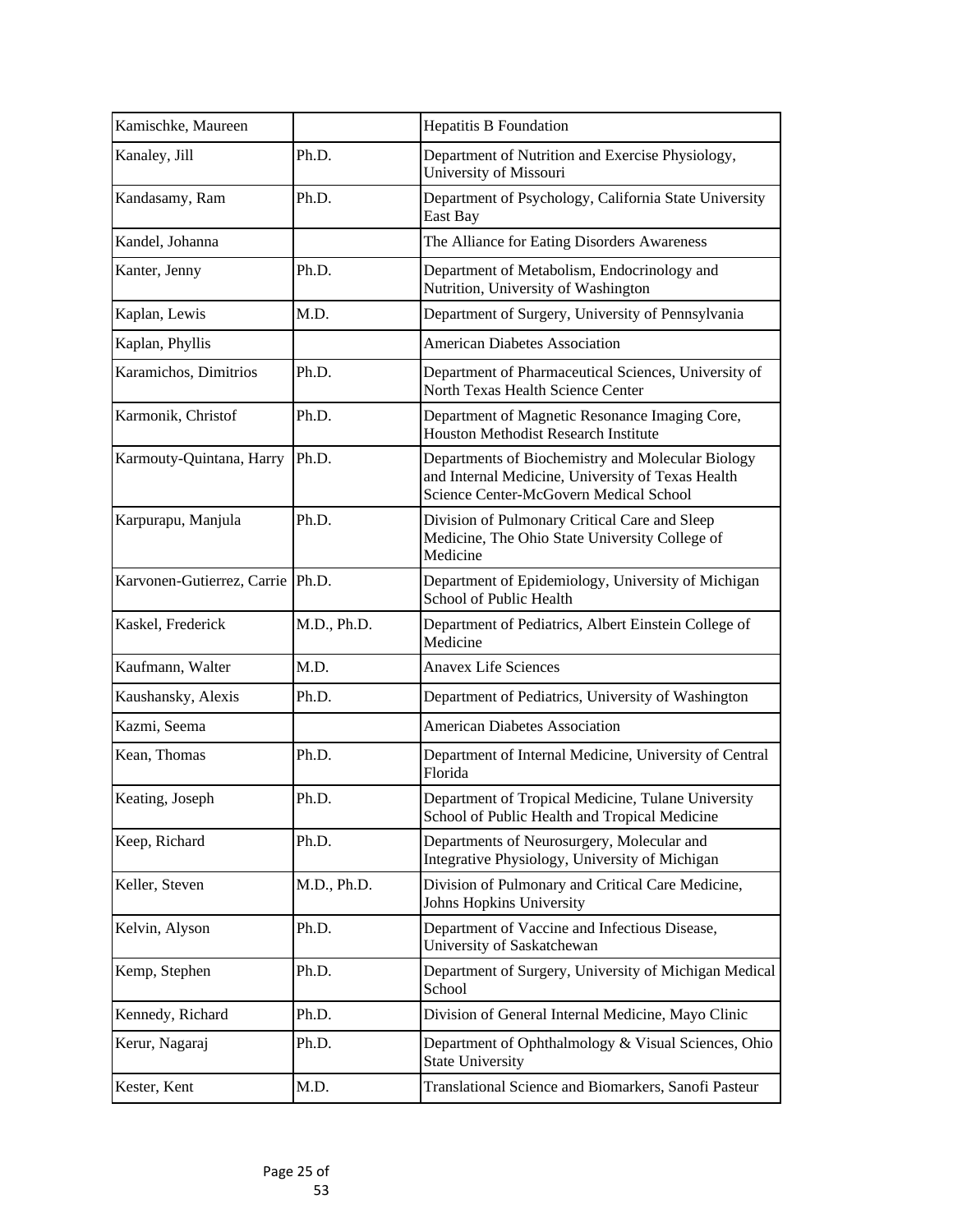| Ketter, Patrick        | Ph.D.         | Department of Tactical Combat Casualty Care (CRT-2),<br>United States Army Institute of Surgical Research                       |
|------------------------|---------------|---------------------------------------------------------------------------------------------------------------------------------|
| Khaiboullina, Svetlana | M.D., Ph.D.   | Department of Microbiology and Immunology,<br>University of Nevada Reno                                                         |
| Khalil, Raouf          | M.D., Ph.D.   | Department of Surgery, Brigham and Women's Hospital                                                                             |
| Khazaie, Khashayarsha  | Ph.D., D.Sc.  | Department of Immunology, Mayo Clinic                                                                                           |
| Khush, Kiran           | M.D.          | Department of Medicine-Cardiovascular Medicine,<br><b>Stanford University</b>                                                   |
| Kidder, Robin          |               | <b>BJC</b> HealthCare                                                                                                           |
| Kim, Chang Hee         | Ph.D.         | GoDx                                                                                                                            |
| Kim, Edwin             | M.D.          | Department of Pediatrics, University of North Carolina<br><b>School of Medicine</b>                                             |
| Kim, Jayoung           | Ph.D.         | Department of Surgery, Biomedical Sciences and<br>Medicine, Cedars-Sinai Medical Center                                         |
| Kim, Jeonga            | Ph.D.         | Department of Cell, Developmental and Integrative<br>Biology, University of Alabama at Birmingham                               |
| Kim, Kevin             | M.D.          | Department of Medicine and Pulmonary Diseases,<br>University of Michigan                                                        |
| Kim, Sangwon           | Ph.D.         | Department of Medicine and Endocrinology, Johns<br>Hopkins University School of Medicine                                        |
| Kim, Sun               | M.D.          | Department of Medicine, Stanford University School of<br>Medicine                                                               |
| Kim, Young-Bum         | Ph.D.         | Department of Medicine, Beth Israel Deaconess<br><b>Medical Center</b>                                                          |
| Kimura, Shioko         | Ph.D.         | Laboratory of Metabolism, National Cancer Institute                                                                             |
| Kindrachuk, Jason      | Ph.D.         | Department of Medical Microbiology & Infectious<br>Diseases, University of Manitoba                                             |
| King, Christine        | Ph.D.         | Department of Microbiology and Immunology, SUNY<br><b>Upstate Medical University</b>                                            |
| Kinsky, Michael        | M.D.          | Department of Anesthesiology, The University of Texas<br>Medical Branch                                                         |
| Kirabo, Annet          | D.V.M., Ph.D. | Medicine, Clinical Pharmacology, and Molecular<br>Physiology and Biophysics, Vanderbilt University<br><b>School of Medicine</b> |
| Kirkman, Laura         | M.D.          | Department of Microbiology and Immunology, Weill<br>Cornell Medical College Cornell University                                  |
| Kirton, Samuel         |               | Pulmonary Fibrosis Foundation                                                                                                   |
| Kleiman, Evan          | Ph.D.         | Department of Psychology, Rutgers University                                                                                    |
| Kline, Jeffrey         | M.D.          | Department of Emergency Medicine, Wayne State<br>University                                                                     |
| Kline, Paul            | D.P.T., Ph.D. | Department of Physical Therapy, High Point University                                                                           |
| Knezevic, Nebojsa Nick | M.D., Ph.D.   | Department of Anesthesiology and Surgery, University<br>of Illinois                                                             |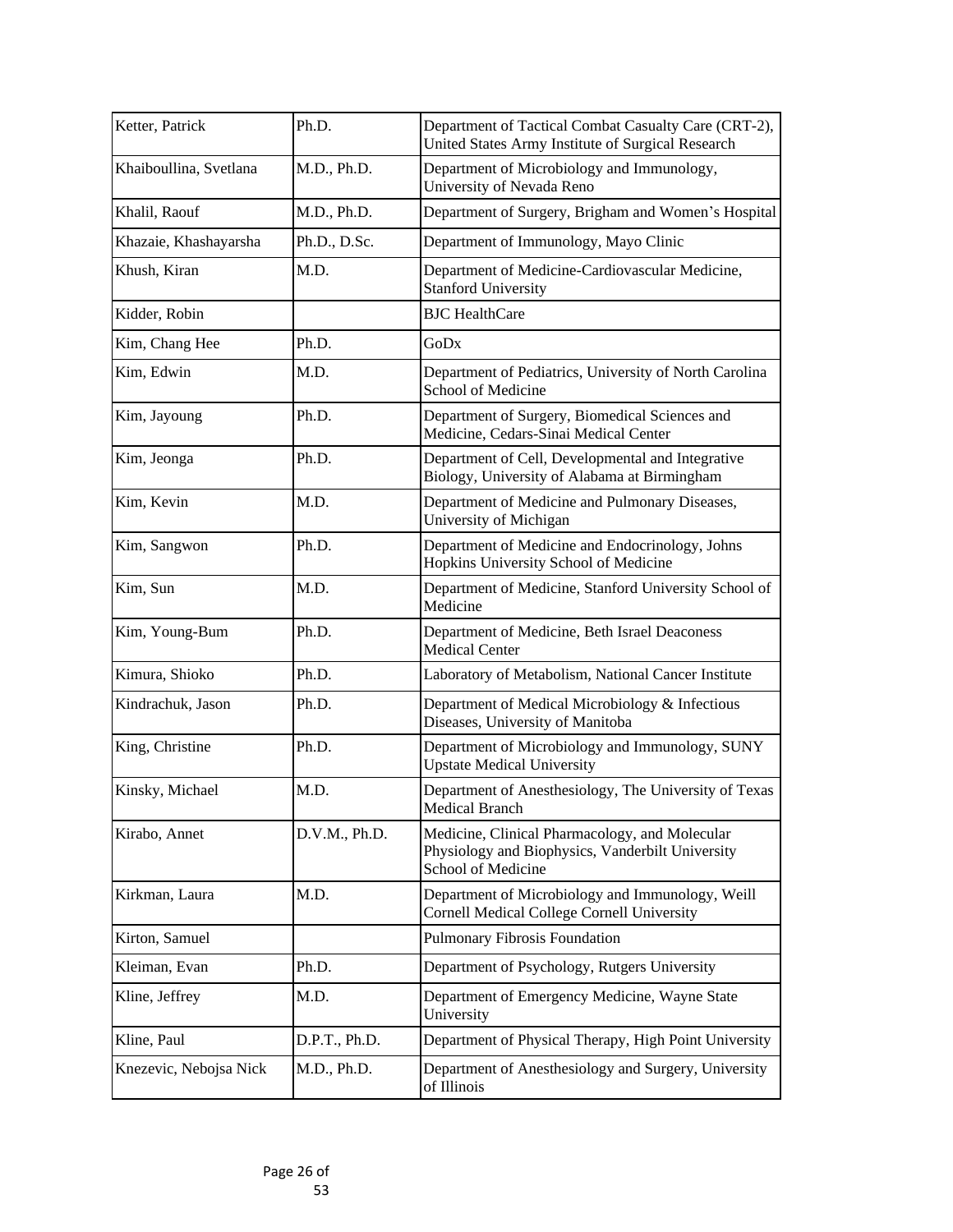| Knezevic, Vladimir         | M.D.              | Department of Technology Advancement, National<br>Institutes of Health, National Institute of Diabetes and<br>Digestive and Kidney Diseases      |
|----------------------------|-------------------|--------------------------------------------------------------------------------------------------------------------------------------------------|
| Knox, Konstance            | Ph.D.             | Department of Research and Development, Coppe<br><b>Healthcare Solutions</b>                                                                     |
| Kobeissy, Firas            | Ph.D.             | Department of Emergency Medicine, University of<br>Florida                                                                                       |
| Koch, Walter               | Ph.D.             | Center for Translational Medicine, Temple University<br>Lewis Katz School of Medicine                                                            |
| Kochilas, Lazaros          | M.D.              | Department of Pediatrics, Emory University School of<br>Medicine                                                                                 |
| Koehler, Carla             | Ph.D.             | Department of Chemistry and Biochemistry, University<br>of California, Los Angeles                                                               |
| Koh, Jason                 | M.D.              | Department of Orthopaedic Surgery, NorthShore<br><b>University Health System</b>                                                                 |
| Kohlmeier, Martin          | M.D., Ph.D.       | Department of Nutrition, University of North Carolina<br>at Chapel Hill Gillings School of Global Public Health                                  |
| Kokkotou, Efi              | M.D./Ph.D., D.Sc. | Department of Medicine, Division of Gastroenterology,<br>Beth Israel Deaconess Medical Center/Harvard Medical<br>School                          |
| Koliatsos, Vassilis        | M.D., M.B.A.      | Departments of Pathology, Neurology and Psychiatry<br>and Behavioral Sciences, Johns Hopkins University<br><b>School of Medicine</b>             |
| Koliopoulos, Efstathia     |                   | International Foundation for Autoimmune &<br><b>Autoinflammatory Arthritis</b>                                                                   |
| Kolla, Bhanuprakash        | M.D.              | Department of Psychiatry, Mayo Clinic Rochester                                                                                                  |
| Kolls, Jay                 | M.D.              | Department of Medicine and Pediatrics, Tulane<br>University                                                                                      |
| Konhilas, John             | Ph.D.             | Department of Physiology, University of Arizona                                                                                                  |
| Königshoff, Melanie        | M.D., Ph.D.       | Division of Pulmonary, Allergy, and Critical Care<br>Medicine, University of Pittsburgh Medical Center                                           |
| Kontaridis, Maria          | Ph.D.             | Biomedical Research and Translational Medicine,<br>Masonic Medical Research Institute                                                            |
| Korendovych, Ivan          | Ph.D.             | Department of Chemistry, Syracuse University                                                                                                     |
| Kothapalli, Sri-Rajasekhar | Ph.D.             | Department of Biomedical Engineering, Penn State<br>University                                                                                   |
| Kottyan, Leah              | Ph.D.             | Department of Autoimmune Genomics and Etiology,<br>Cincinnati Children's Hospital Medical Center<br>University of Cincinnati College of Medicine |
| Koulen, Peter              | Ph.D.             | Departments of Biomedical Sciences and<br>Ophthalmology, University of Missouri Kansas City<br><b>School of Medicine</b>                         |
| Koutnik, Andrew            | Ph.D.             | Department of Human Health, Resilience, and<br>Performance, Florida Institute for Human and Machine<br>Cognition                                 |
| Kozicz, Tamas              | M.D./Ph.D.        | Department of Clinical Genomics, Mayo Clinic                                                                                                     |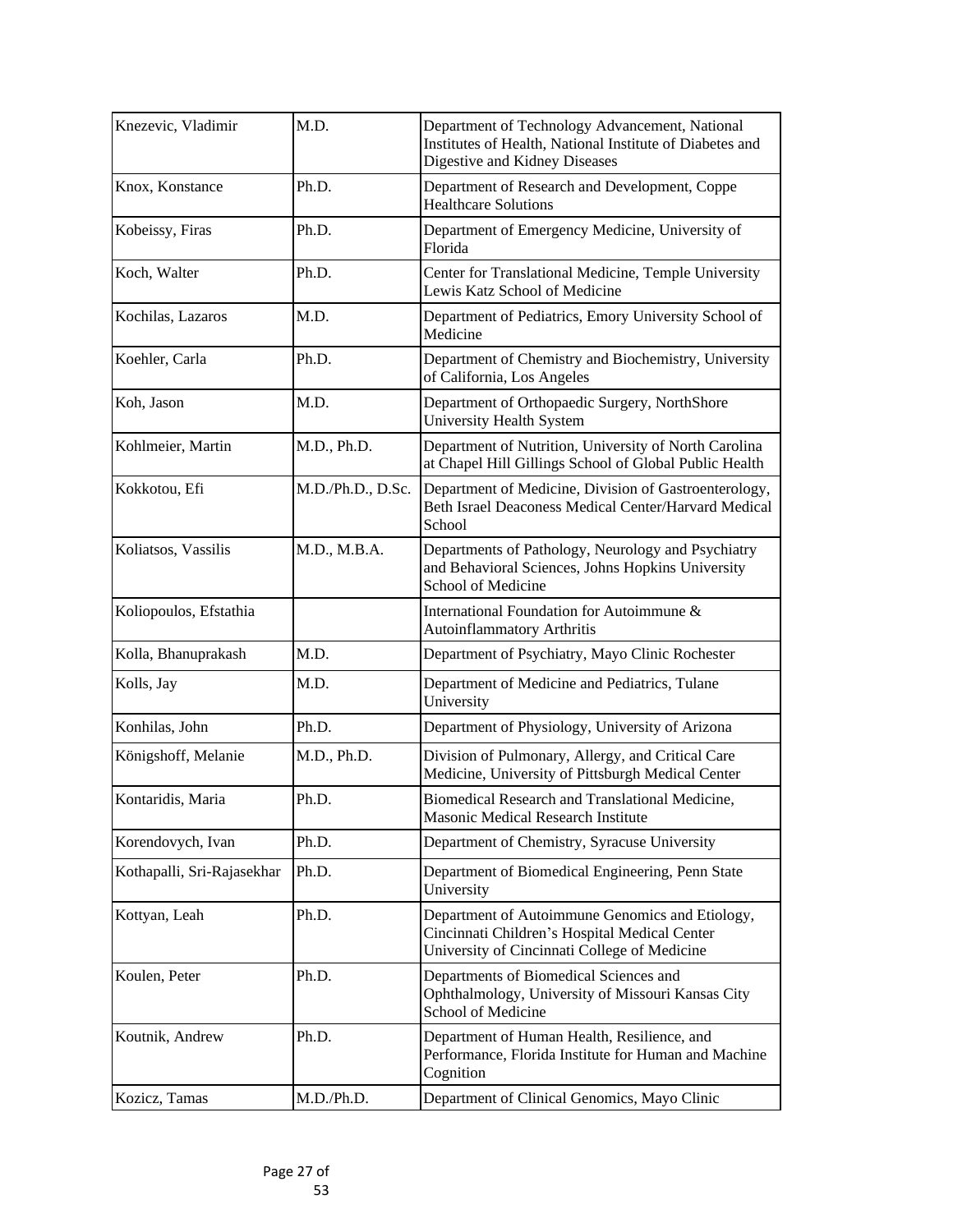|                     |             | Rochester                                                                                                              |
|---------------------|-------------|------------------------------------------------------------------------------------------------------------------------|
| Krick, Stefanie     | M.D., Ph.D. | Department of Medicine, University of Alabama<br>Birmingham                                                            |
| Krieger, Axel       | Ph.D.       | Department of Mechanical Engineering, Johns Hopkins<br>University                                                      |
| Krishnan, Shilpa    | Ph.D.       | Department of Rehabilitation Medicine, Emory<br>University                                                             |
| Krizaj, David       | Ph.D.       | Department of Ophthalmology and Visual Sciences,<br>University of Utah                                                 |
| Krongold, Leslie    |             | <b>Myotonic Dystrophy Foundation</b>                                                                                   |
| Kropski, Jonathan   | M.D.        | Department of Medicine, Vanderbilt University Medical<br>Center                                                        |
| Kuhn, Richard       | Ph.D.       | Department of Biological Sciences, Purdue University                                                                   |
| Kukreja, Rakesh     | Ph.D.       | Department of Internal Medicine, Virginia<br>Commonwealth University School of Medicine                                |
| Kulis, Michael      | Ph.D.       | Department of Pediatric Allergy and Immunology,<br>University of North Carolina Chapel Hill                            |
| Kulkarni, Ritwij    | Ph.D.       | Department of Biology, University of Louisiana<br>Lafayette                                                            |
| Kullo, Iftikhar     | M.D.        | Department of Cardiovascular Medicine and the Gonda<br>Vascular Center, Mayo Clinic College of Medicine and<br>Science |
| Kumar, Allison      | B.S.        | Arina Consulting, LLC                                                                                                  |
| Kume, Tsutomu       | Ph.D.       | Department of Medicine, Northwestern University<br><b>School of Medicine</b>                                           |
| Kutcher, Matthew    | M.D.        | Department of Surgery, University of Mississippi<br><b>Medical Center</b>                                              |
| Lacy-Hulbert, Adam  | Ph.D.       | Department of Immunology Research, Benaroya<br><b>Research Institute</b>                                               |
| Lafrenaye, Audrey   | Ph.D.       | Department of Anatomy and Neurobiology, Virginia<br>Commonwealth University                                            |
| Lagares, David      | Ph.D.       | Department of Medicine, Harvard Medical School                                                                         |
| Lamb, Tracey        | Ph.D.       | Department of Pathology Division of Microbiology and<br>Immunology, University of Utah School of Medicine              |
| Lamis, Dorian       | Ph.D.       | Department of Psychiatry and Behavioral Sciences,<br>Emory University School of Medicine/Grady Health<br>System        |
| LaPres, John        | Ph.D.       | Department of Biochemistry and Molecular Biology,<br>Michigan State University                                         |
| Larkin, III, Joseph | Ph.D.       | Department of Microbiology and Cell Science,<br>University of Florida                                                  |
| Larson, Mary Jo     | Ph.D.       | Institute for Behavioral Health, Brandeis University<br>Heller School for Social Policy and Management                 |
| Latella, Elyse      |             | United Mitochondrial Disease Foundation                                                                                |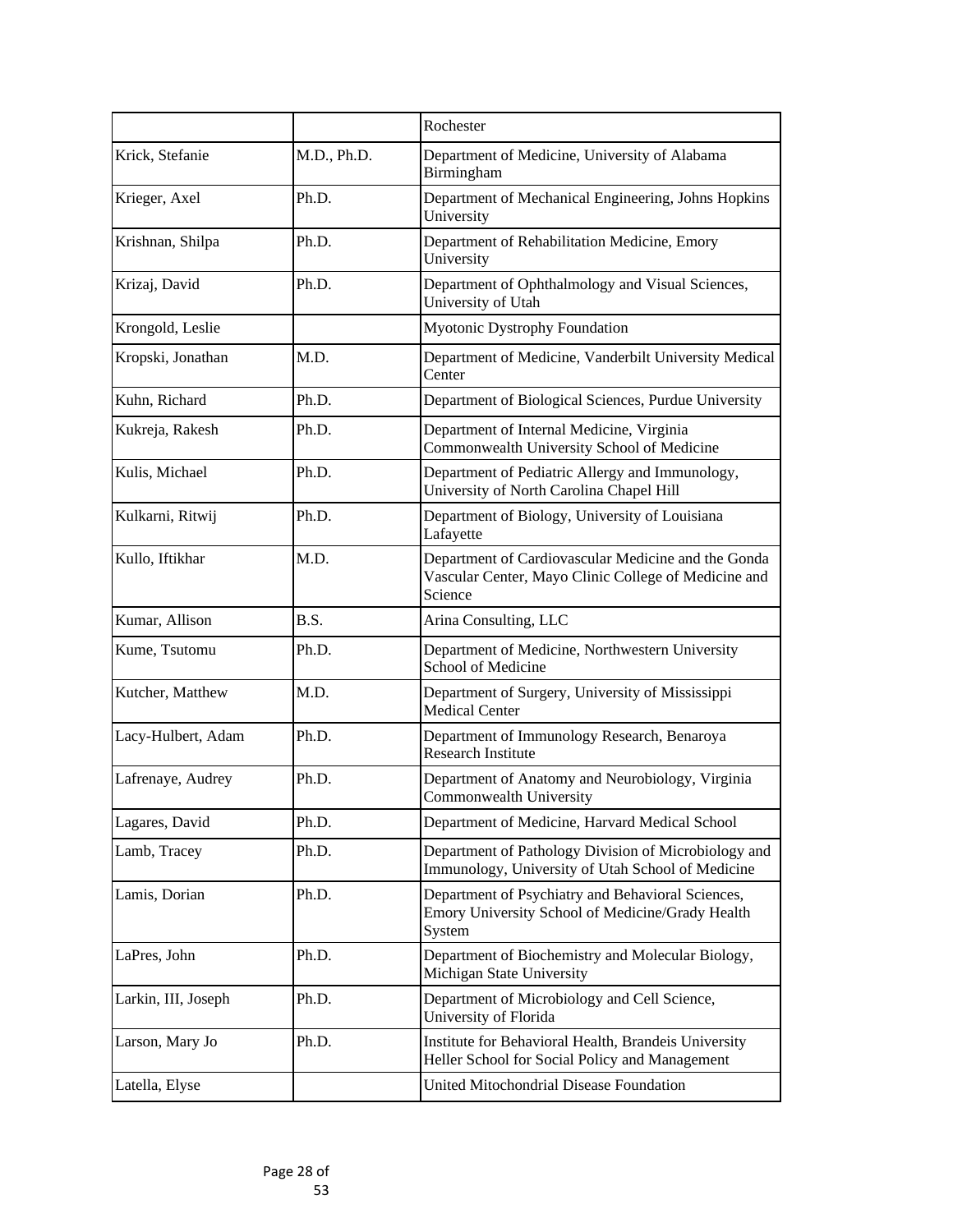| Laurens, Matthew  | M.D., M.P.H.  | Department of Pediatrics, University of Maryland<br>School of Medicine, Center for Vaccine Development<br>and Global Health |
|-------------------|---------------|-----------------------------------------------------------------------------------------------------------------------------|
| Lavender, Jason   | Ph.D.         | Department of Medicine, Uniformed Services<br>University of the Health Sciences and The Metis<br>Foundation                 |
| Lawrence, Michael | Ph.D.         | Heart and Vascular Institute, Baylor Scott & White<br><b>Research Institute</b>                                             |
| Le Duc, James     | Ph.D.         | Department of Microbiology and<br>Immunology/Galveston National Laboratory, University<br>of Texas Medical Branch           |
| Lebeche, Djamel   | Ph.D.         | Medicine; Division of Cardiology, The Icahn School of<br>Medicine at Mount Sinai                                            |
| Leber, Amy        | Ph.D.         | Department of Clinical Microbiology and<br>Immunoserology, Nationwide Children's Hospital                                   |
| Lee, Chun Geun    | M.D., Ph.D.   | Department of Molecular Microbiology and<br>Immunology, Brown University                                                    |
| Lee, Edward       | M.D., Ph.D.   | Department of Pathology and Laboratory Medicine,<br>University of Pennsylvania Perelman School of<br>Medicine               |
| Lee, Marion       | Ph.D., M.P.H. | Department of Epidemiology and Biostatistics,<br>University of California at San Francisco School of<br>Medicine            |
| Lee, Robert       | Ph.D.         | Division of Pharmaceutics, Pharmacology, The Ohio<br><b>State University College of Pharmacy</b>                            |
| Lee, Sang Jin     | Ph.D.         | Institute for Regenerative Medicine, Wake Forest<br><b>University School of Medicine</b>                                    |
| Lehtinen, Maria   | Ph.D.         | Department of Pathology, Boston Children's Hospital                                                                         |
| Leiby, Benjamin   | Ph.D.         | Department of Pharmacology, Thomas Jefferson<br>University                                                                  |
| Lemle, Marian     |               | Solve ME/CFS Initiative                                                                                                     |
| Lennon, Elizabeth | D.V.M., Ph.D. | Department of Internal Medicine, University of<br>Pennsylvania School of Veterinary Medicine                                |
| Leopold, Jane     | M.D.          | Department of Medicine, Division of Cardiovascular<br>Medicine, Brigham and Women's Hospital                                |
| Levitt, Joseph    | M.D., M.S.    | Department of Medicine, Stanford University School of<br>Medicine                                                           |
| Levy, Moise       | M.D.          | Departments of Pediatrics and Medicine (Dermatology),<br>Dell Medical School and Dell Children's Medical<br>Center          |
| Lewis, Dana       |               | <b>American Diabetes Association</b>                                                                                        |
| Lewis, Stephen    | Ph.D.         | Departments of Pediatric and Pharmacology, Case<br><b>Western Reserve University</b>                                        |
| Li, Bingyun       | Ph.D.         | Department of Orthopaedics, West Virginia University                                                                        |
| Li, Dawei         | Ph.D.         | Department of Biomedical Science, Florida Atlantic<br>University Charles E. Schmidt College of Medicine                     |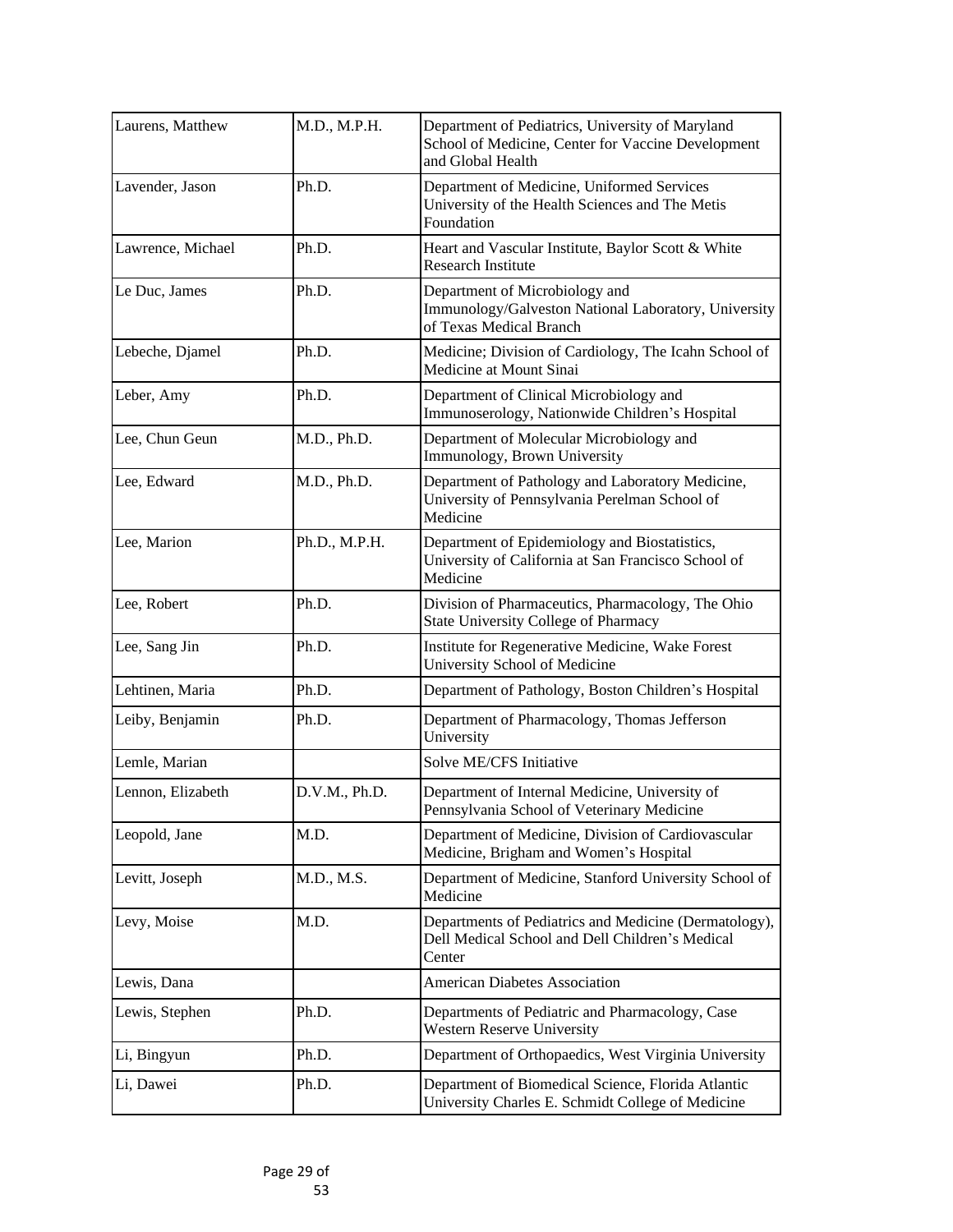| Li, De-Pei            | M.D.          | Department of Medicine, University of Missouri School<br>of Medicine                                      |
|-----------------------|---------------|-----------------------------------------------------------------------------------------------------------|
| Li, Melody            | Ph.D.         | Department of Microbiology, Immunology and<br>Molecular Genetics, University of California Los<br>Angeles |
| Li, Wenbo             | Ph.D.         | Biochemistry, Molecular Biology, University of Texas,<br>Houston                                          |
| Li, Xiaogang          | Ph.D.         | Department of Internal Medicine, Division of<br>Nephrology and Hypertension, Mayo Clinic                  |
| Li, Yize              | Ph.D.         | School of Life Sciences, Arizona State University                                                         |
| Limacher, Marian      | M.D.          | Division of Cardiovascular Medicine, University of<br>Florida                                             |
| Lin, Jessica          | M.D.          | Division of Infectious Diseases, University of North<br>Carolina Chapel Hill School of Medicine           |
| Lin, Sheldon          | M.D.          | Department of Orthopedics, Rutgers New Jersey<br><b>Medical School</b>                                    |
| Lindheimer, Jacob     | Ph.D.         | Department of Research and Development, William S.<br>Middleton Veterans Memorial Hospital                |
| Lindner, Scott        | Ph.D.         | Department of Biochemistry and Molecular Biology,<br>Pennsylvania State University                        |
| Lindseth, Glenda      | Ph.D., R.N.   | College of Nursing, University of North Dakota                                                            |
| Linnell, John         |               | <b>COPD Foundation</b>                                                                                    |
| Linnemann, Amelia     | Ph.D.         | Center for Diabetes and Metabolic Diseases, Indiana<br><b>University School of Medicine</b>               |
| Linseman, Daniel      | Ph.D.         | Department of Biological Sciences, University of<br>Denver College of Natural Sciences and Mathematics    |
| Lissak, Ronald        |               | The Foundation for Peripheral Neuropathy                                                                  |
| Litt, Melanie         |               | National Kidney Foundation                                                                                |
| Little, Dianne        | D.V.M., Ph.D. | Department of Basic Medical Sciences, Purdue<br>University                                                |
| Liu, Chuanju          | Ph.D.         | Departments of Orthopaedic Surgery and Cell Biology,<br>New York University School of Medicine            |
| Liu, Gang             | M.D., Ph.D.   | Division of Pulmonary, Allergy, and Critical Care<br>Medicine, University of Alabama at Birmingham        |
| Liu, Jiandong         | Ph.D.         | Department of Pathology and Laboratory Medicine,<br>University of North Carolina at Chapel Hill           |
| Liu, Kathleen         | M.D., Ph.D.   | Department of Medicine, University of California, San<br>Francisco                                        |
| Liu, Richard          | Ph.D.         | Department of Psychiatry, Harvard Medical School                                                          |
| Liu, Zhenqi           | M.D.          | Department of Medicine, Division of Endocrinology<br>and Metabolism, University of Virginia               |
| Livingston, Stephanie |               | <b>Arthritis Foundation National Office</b>                                                               |
| Lo, Cecilia           | Ph.D.         | Department of Developmental Biology, University of<br>Pittsburgh                                          |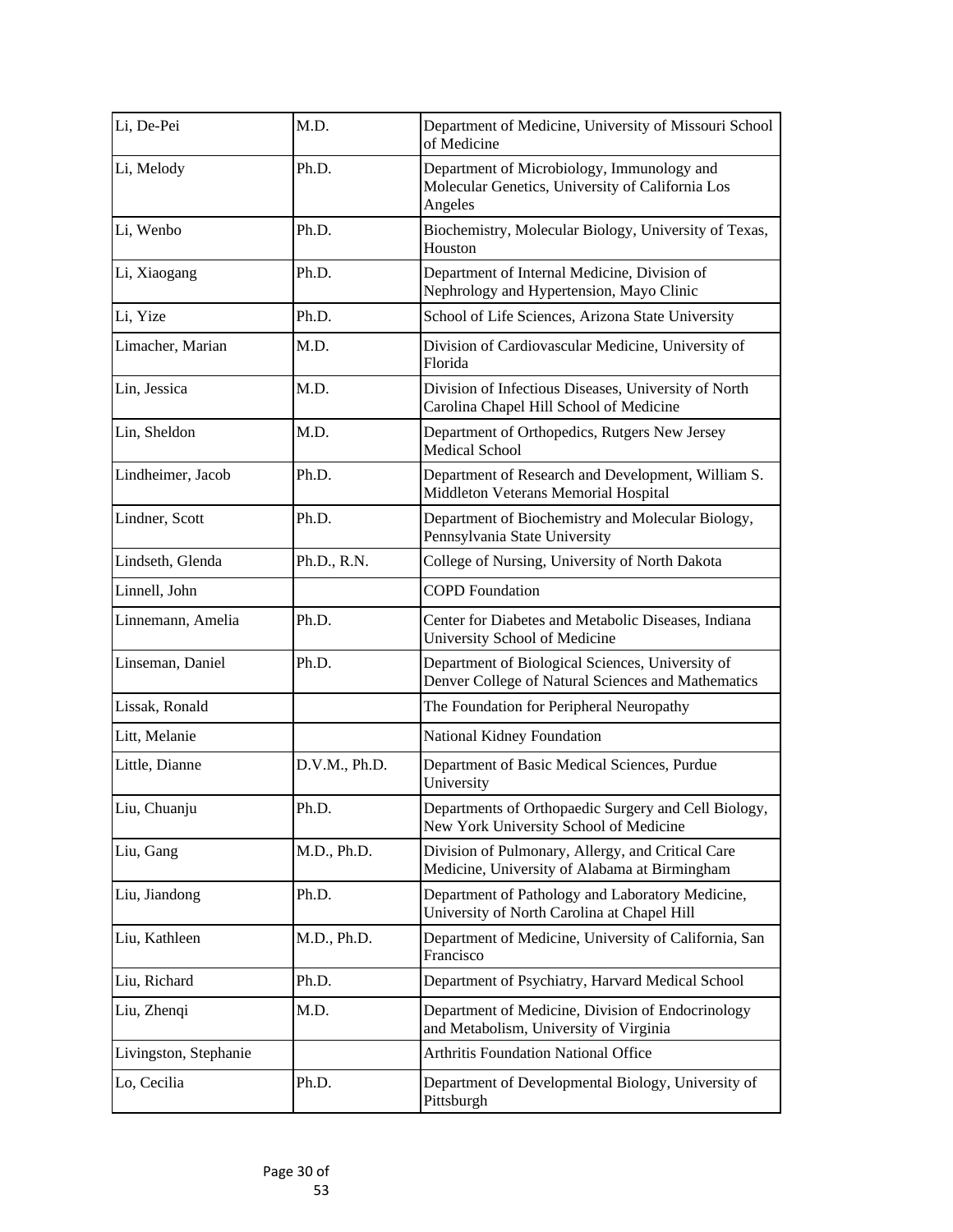| Lo, James               | M.D./Ph.D.  | Department of Medicine, Division of Cardiology, Weill<br><b>Cornell Medicine</b>                                                   |
|-------------------------|-------------|------------------------------------------------------------------------------------------------------------------------------------|
| Lo, Wai Hong            | Ph.D.       | Department of Medicine; Department of Biomedical<br>Engineering, University of Connecticut Health Center                           |
| Loc-Carrillo, Catherine | Ph.D.       | Department of Internal Medicine, University of Utah                                                                                |
| Lohr, Nicole            | M.D., Ph.D. | Department of Medicine, Medical College of Wisconsin                                                                               |
| Longobardi, Lara        | Ph.D.       | Department of Rheumatology, Allergy and<br>Immunology, University of North Carolina                                                |
| Looney, Richard         | M.D.        | Department of Medicine, Division of Allergy,<br>Immunology and Rheumatology, University of<br><b>Rochester Medical Center</b>      |
| Loots, Gabriela         | Ph.D.       | Human Health Sciences Group, Lawrence Livermore<br>National Laboratory                                                             |
| Lopes-Virella, Maria    | M.D./Ph.D.  | Department of Medicine Division of Endocrinology,<br>Medical University of South Carolina                                          |
| Lopez-Majano, Denise    |             | <b>MEAction</b>                                                                                                                    |
| Lotti, Francesco        | Ph.D.       | Department of Pathology and Cell Biology, Department<br>of Neurology, Columbia University Medical Center                           |
| Lu, Baisong             | Ph.D.       | Department of Regenerative Medicine, Wake Forest<br><b>Institute of Regenerative Medicine</b>                                      |
| Lu, Lichun              | Ph.D.       | Departments of Physiology, Biomedical Engineering,<br>and Orthopedic Surgery, Mayo Clinic                                          |
| Luciano, Mark           | M.D., Ph.D. | Department of Neurosurgery, Johns Hopkins Medical<br>Hospital                                                                      |
| Luo, Xin                | Ph.D.       | Department of Biomedical Sciences and Pathobiology,<br>Virginia Polytechnic Institute and State University                         |
| Lura, Derek             | Ph.D.       | Department of Bioengineering, Florida Gulf Coast<br>University, U.A. Whitaker College of Engineering                               |
| Lustberg, Maryam        | M.D.        | Department of Medicine, Division of Medical<br>Oncology, Yale Cancer Center, The Breast Center at<br><b>Smilow Cancer Hospital</b> |
| Lutchen, Kenneth        | PhD         | Department of Engineering, Boston University                                                                                       |
| Ly, Hinh                | Ph.D.       | Department of Veterinary and Biomedical Sciences,<br>University of Minnesota College of Veterinary<br>Medicine                     |
| Ma, Shen-Ying           | M.D.        | Department of Orthopaedic Surgery, University of<br>Missouri School of Medicine                                                    |
| Ma, Xin-Liang           | M.D., Ph.D. | Department of Emergency Medicine, Thomas Jefferson<br>University                                                                   |
| MacDonald, Robert       | M.D., Ph.D. | Department of Neurological Surgery, University of<br>California San Francisco, Fresno                                              |
| MacGinnitie, Andrew     | M.D., Ph.D. | Department of Pediatrics, Boston Children's Hospital                                                                               |
| Machtinger, Erika       | Ph.D.       | Department of Entomology, Pennsylvania State<br>University                                                                         |
| MacIntyre, Neil         | M.D.        | Department of Medicine, Division of Pulmonary,                                                                                     |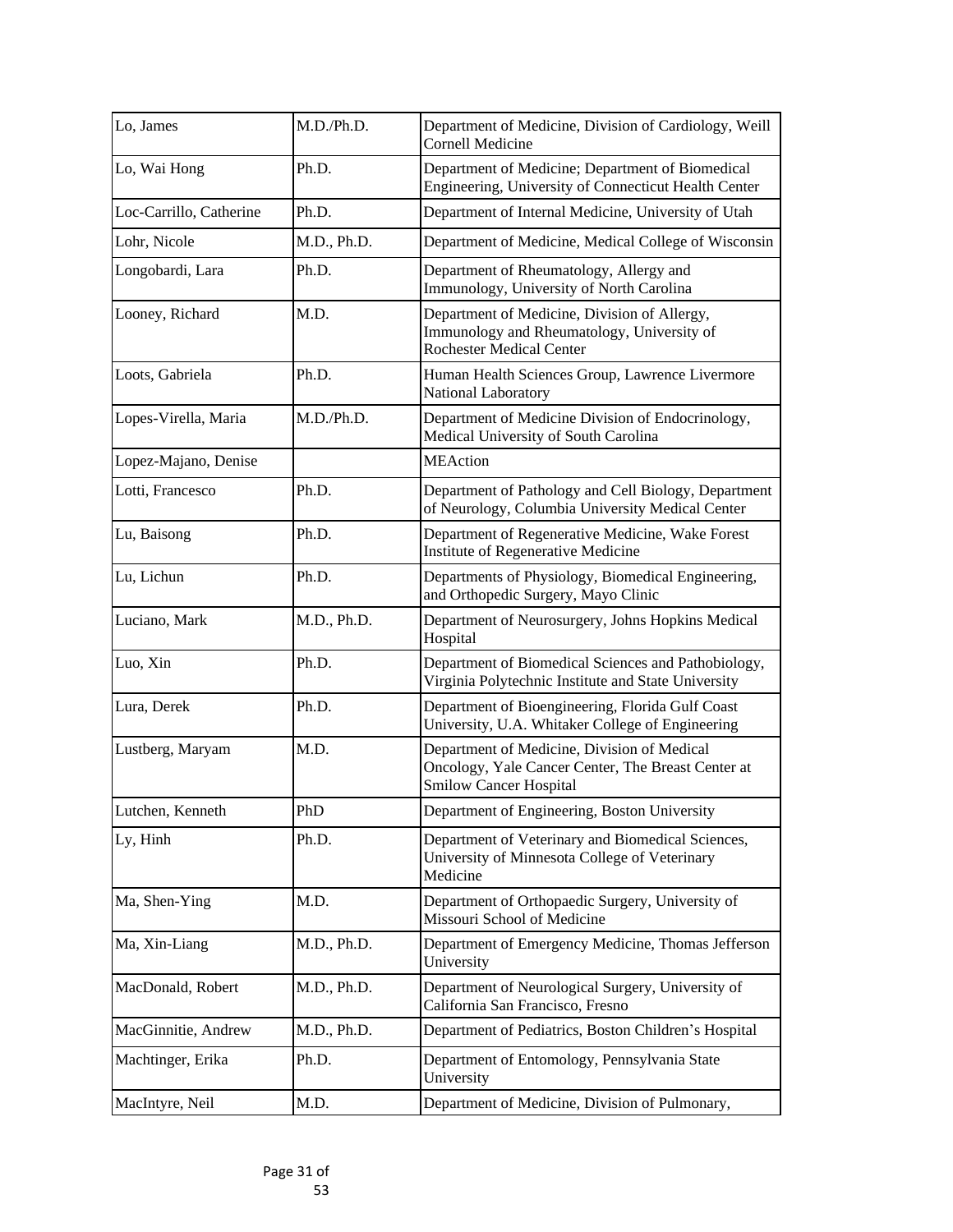|                         |             | Allergy, and Critical Care Med, Duke University School<br>of Medicine                                                                          |
|-------------------------|-------------|------------------------------------------------------------------------------------------------------------------------------------------------|
| MacLeod, Toran          | P.T., Ph.D. | Department of Physical Therapy, California State<br>University, Sacramento                                                                     |
| Madala, Satish          | Ph.D.       | Department of Pediatrics, Cincinnati Children's<br><b>Hospital Medical Center</b>                                                              |
| Madhur, Meenakshi       | M.D./Ph.D.  | Department of Medicine, Vanderbilt University Medical<br>Center                                                                                |
| Madihally, Sundararajan | Ph.D.       | School of Chemical Engineering, Oklahoma State<br>University                                                                                   |
| Mahdavinia, Mahboobeh   | MD./Ph.D.   | Department of Internal Medicine, Rush University                                                                                               |
| Mahmoudi, Morteza       | Ph.D.       | Department of Radiology and Precision Health<br>Program, Michigan State University                                                             |
| Maira-Litran, Tomas     | Ph.D.       | Department of Medicine, Brigham and Women's<br>Hospital                                                                                        |
| Malandraki, Georgia     | Ph.D.       | Department of Speech, Language, and Hearing<br>Sciences, Purdue University                                                                     |
| Malawer, Erin           |             | Food Allergy Research & Education                                                                                                              |
| Maldonado, Fabien       | M.D.        | Department of Medicine and Thoracic Surgery,<br>Vanderbilt University, Vanderbilt University School of<br>Medicine                             |
| Maleki, Soheila         | Ph.D.       | Department of Clinical Immunology, Allergy and<br>Rheumatology, USDA-Agricultural Research Service,<br><b>Tulane University Medical School</b> |
| Malik, Sadia            | M.D.        | Department of Pediatrics, Division of Pediatric<br>Cardiology, University of Texas Southwestern Medical<br>Center                              |
| Mandik-Nayak, Laura     | Ph.D.       | Lankenau Institute for Medical Research                                                                                                        |
| Maness, Nicholas        | Ph.D.       | Department of Microbiology, Immunology, Tulane<br>University, National Primate Research Center                                                 |
| Manetsch, Roman         | Ph.D.       | Department of Chemistry and Chemical Biology,<br>Northeastern University                                                                       |
| Mangalam, Ashutosh      | Ph.D.       | Department of Pathology, The University of Iowa<br><b>Carver College of Medicine</b>                                                           |
| Mangalmurti, Nilam      | M.D.        | Department of Medicine, University of Pennsylvania                                                                                             |
| Mangano, Francesco      | D.O.        | Department of Neurosurgery, University of Cincinnati                                                                                           |
| Mansuy-Aubert, Virginie | Ph.D.       | Loyola University Chicago                                                                                                                      |
| Mantell, Lin            | M.D., Ph.D. | Department of Pharmaceutical Sciences, St. John's<br>University College of Pharmacy and Health Sciences                                        |
| Marchuk, Douglas        | Ph.D.       | Department of Molecular Genetics and Microbiology,<br><b>Duke University Medical Center</b>                                                    |
| Mariani, Thomas         | Ph.D.       | Division of Neonatology and Center for Pediatric<br>Biomedical Research, University of Rochester                                               |
| Maron, Bradley          | M.D.        | Department of Cardiovascular Research, Brigham and<br>Women's Hospital, Harvard Medical School                                                 |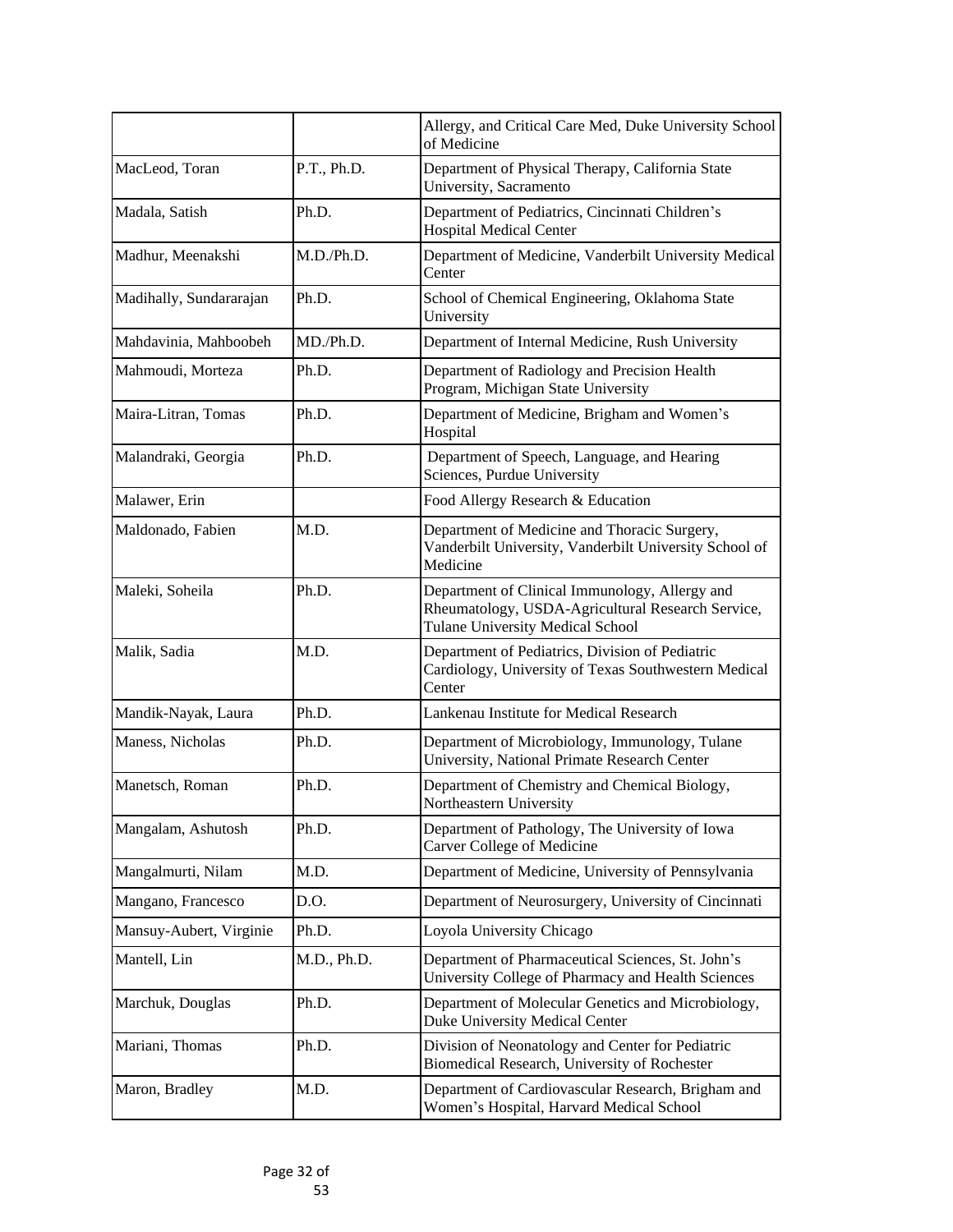| Marotta, Serese          |             | Families Fighting Flu                                                                                          |
|--------------------------|-------------|----------------------------------------------------------------------------------------------------------------|
| Marshall, Devin          |             | The Coalition to Salute America's Heroes                                                                       |
| Martin, Renee            | Ph.D.       | Department of Public Health Sciences, Medical<br>University of South Carolina College of Medicine              |
| Massimo, Lauren          | Ph.D.       | School of Nursing, Biobehavioral Health Sciences,<br>University of Pennsylvania                                |
| Matarazzo, Bridget       | Psy.D.      | Rocky Mountain MIRECC for Veteran Suicide<br>Prevention, U.S. Department of Veterans Affairs                   |
| Matsen, Frederick        | Ph.D.       | Computational Biology Program, Fred Hutchinson<br><b>Cancer Research Center</b>                                |
| Matsushima, Kazuhide     | M.D.        | Department of Clinical Surgery, University of Southern<br>California                                           |
| Matveyenko, Aleksey      | Ph.D.       | Department of Endocrinology, Mayo Clinic                                                                       |
| McAllister, James        | Ph.D.       | Department of Neurosurgery, Washington University<br><b>School of Medicine</b>                                 |
| McArthur, Monica         | M.D., Ph.D. | Department of Pediatrics, University of Maryland<br><b>School of Medicine</b>                                  |
| McCauley, Donna          |             | Debra of America                                                                                               |
| McClain, Micah           | M.D., Ph.D. | Department of Infectious Diseases, Duke University<br><b>School of Medicine</b>                                |
| McClung-Smith, Catherine | M.D.        | Department of Surgery and Pediatrics, University of<br>South Carolina                                          |
| McConnell, Michael       | M.D., Ph.D. | Antibiotic Resistance Reference Laboratory, National<br><b>Centre for Microbiology</b>                         |
| McConnell, Sydnie        |             | <b>Arthritis Foundation</b>                                                                                    |
| McCoy, Allison           | Ph.D.       | Department of Biomedical Informatics, Vanderbilt<br><b>University Medical Center</b>                           |
| McCray, Brett            | M.D., Ph.D. | Department of Neurology, Johns Hopkins Medicine                                                                |
| McCullough, Jeffrey      | M.D.        | <b>Global Blood Advisor</b>                                                                                    |
| McCusker, Christine      | M.D.        | Department of Pediatrics, McGill University Health<br>Center                                                   |
| McDonald, Christine      | Ph.D.       | Department of Inflammation and Immunity, Cleveland<br><b>Clinic Foundation Lerner Research Institute</b>       |
| McDonald, Karen          | Ph.D.       | Department of Chemical Engineering, University of<br>California at Davis College of Engineering                |
| McGinley, Thekla         |             | Central Arkansas Pulmonary Hypertension Group                                                                  |
| McGuigan, Alexis         |             | Eskenazi Health                                                                                                |
| McHill, Andrew           | Ph.D.       | Department of Nursing, Sleep, Chronobiology, and<br>Health Laboratory, Oregon Health and Science<br>University |
| McLachlan, Alan          | Ph.D.       | Department of Microbiology and Immunology,<br>University of Illinois at Chicago College of Medicine            |
| McQueen, Melissa         |             | Children's Cardiomyopathy Foundation                                                                           |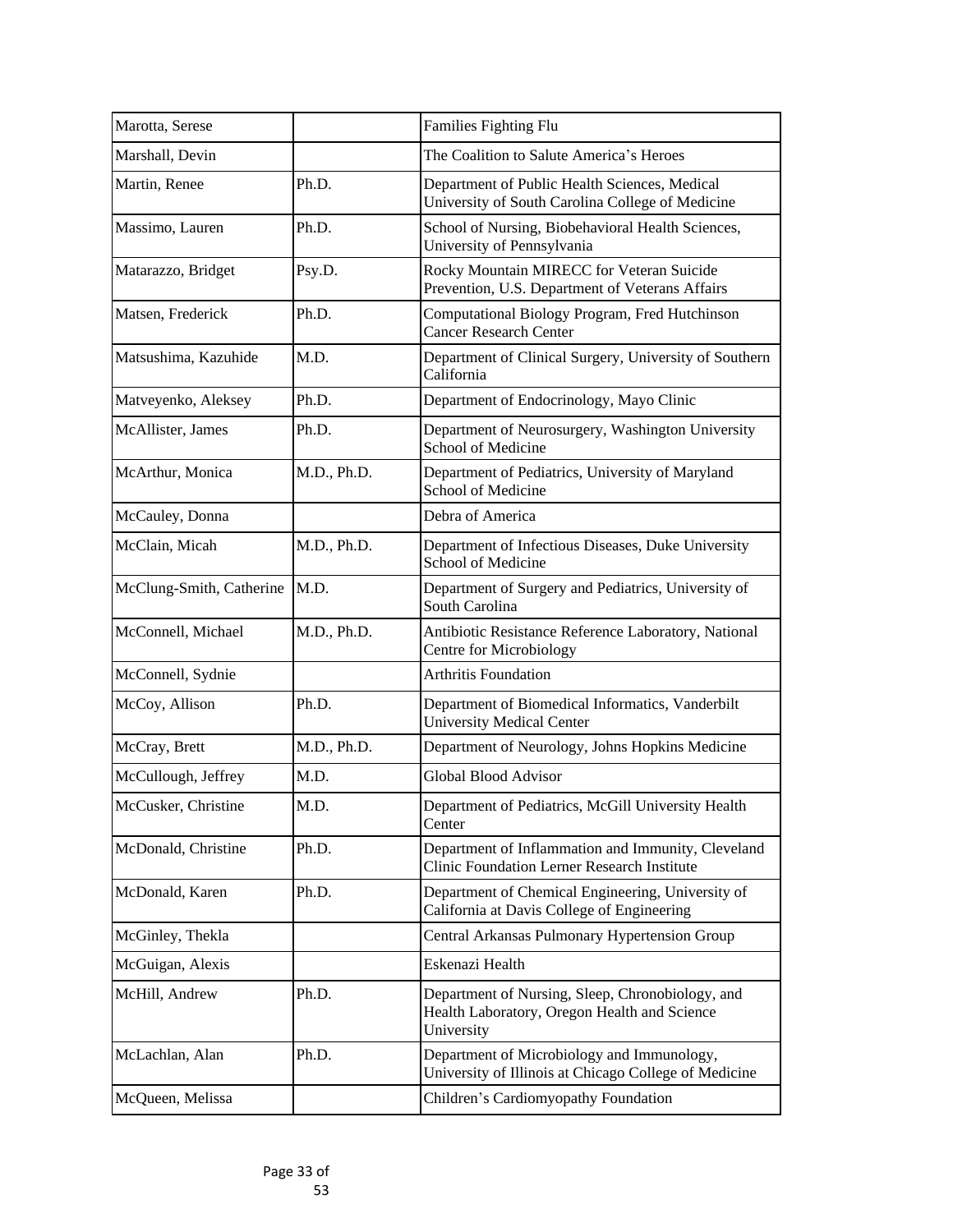| McVerry, Bryan     | M.D.          | Department of Medicine, Division of Pulmonary,<br>Allergy and Critical Care, University of Pittsburgh<br><b>Medical Center</b> |
|--------------------|---------------|--------------------------------------------------------------------------------------------------------------------------------|
| Mehra, Reena       | M.D.          | Sleep Disorders Center, Cleveland Clinic                                                                                       |
| Mehta, Hina        | Ph.D.         | Office of Technology Transfer, George Mason<br>University                                                                      |
| Mehta, Puja        | M.D.          | Department of Medicine, Division of Cardiology,<br><b>Emory University</b>                                                     |
| Melikian, Gregory  | Ph.D.         | Department of Pediatrics, Emory University                                                                                     |
| Melishchuk, Alexey | Ph.D.         | Office of Innovation, Thomas Jefferson University                                                                              |
| Melnick, Joseph    |               | <b>American Diabetes Association</b>                                                                                           |
| Meng, Wilson       | Ph.D.         | Graduate School of Pharmaceutical Sciences, Duquesne<br><b>University School of Pharmacy</b>                                   |
| Mercante, Donald   | Ph.D.         | Department of Biostatistics, Louisiana State University<br><b>Health Sciences Center</b>                                       |
| Merrell, Kathleen  |               | Crohn's & Colitis Foundation                                                                                                   |
| Metzger, Dennis    | Ph.D.         | Department of Immunology and Microbial Disease,<br><b>Albany Medical College</b>                                               |
| Michels, Aaron     | M.D.          | Department of Pediatrics, University of Colorado<br>Denver, Anschutz Medical Campus                                            |
| Michelsen, Kathrin | Ph.D.         | Department of Medicine, Cedars-Sinai Medical Center                                                                            |
| Mikacenic, Carmen  | M.D.          | Department of Translational Immunology, Benaroya<br><b>Research Institute</b>                                                  |
| Millay, Douglas    | Ph.D.         | Department of Molecular Cardiovascular Biology,<br>Cincinnati Children's Hospital Medical Center                               |
| Miller, Andrew     |               | American Association for Respiratory Care (AARC)                                                                               |
| Miller, Brandon    | M.D., Ph.D.   | Department of Neurosurgery, University of Kentucky<br><b>College of Medicine</b>                                               |
| Miller, Karen      | M.D.          | Department of Medicine, Massachusetts General<br>Hospital                                                                      |
| Miller, Kelley     |               | South Carolina Spinal Cord Injury Association                                                                                  |
| Mir, Mohammad      | Ph.D.         | Department of Veterinary Medicine, Western University<br>of Health Sciences                                                    |
| Mishra, Prashant   | M.D., Ph.D.   | Children's Medical Center Research Institute,<br>University of Texas Southwestern Medical Center                               |
| Mist, Scott        | Ph.D.         | Department of Anesthesiology and Perioperative<br>Medicine, Oregon Health & Science University School<br>of Medicine           |
| Mitchell, Braxton  | Ph.D., M.P.H. | Division of Endocrinology, Diabetes and Nutrition,<br>University of Maryland School of Medicine                                |
| Mitchell, Brett    | Ph.D.         | Department of Medical Physiology, Texas A&M<br>College of Medicine                                                             |
| M'Koma, Amosy      | M.D., Ph.D.   | Department of Biochemistry, Cancer Biology,<br>Neuroscience and Pharmacology, Meharry Medical                                  |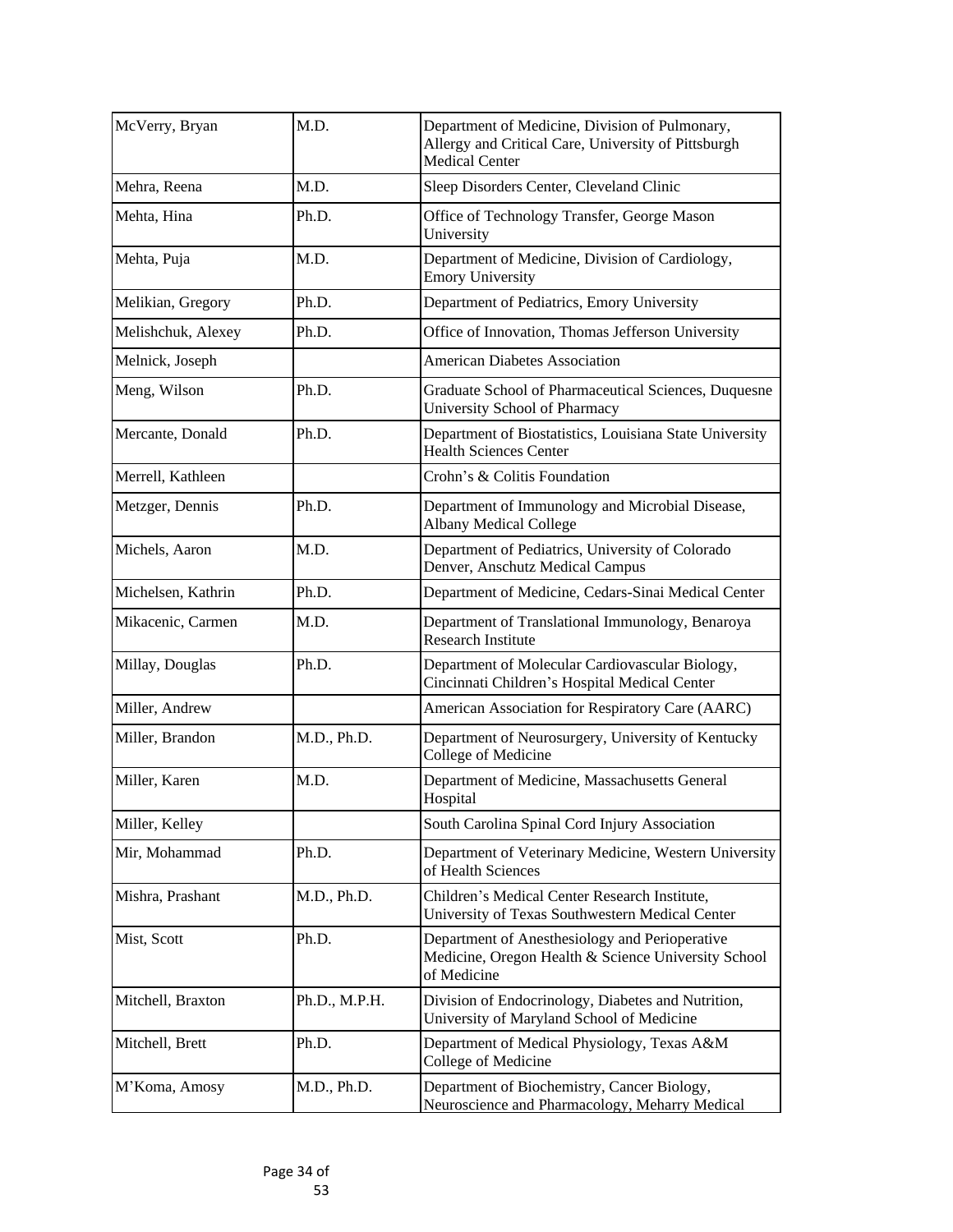|                    |              | College School of Medicine                                                                                                                |
|--------------------|--------------|-------------------------------------------------------------------------------------------------------------------------------------------|
| Moehle, Mark       | Ph.D.        | Department of Pharmacology & Therapeutics,<br>University of Florida                                                                       |
| Moghekar, Abhay    | M.D.         | Cerebral Fluid Center, Department of Neurology, The<br>Johns Hopkins Hospital                                                             |
| Mohatt, Nathaniel  |              | Rocky Mountain MIRECC for Suicide Prevention,<br>University of Colorado, Anschutz Medical Campus                                          |
| Moldawer, Lyle     | Ph.D.        | Department of Surgery, University of Florida College of<br>Medicine                                                                       |
| Mooradian, Daniel  | Ph.D.        | Technological Leadership Institute, Department of<br>Technology Management, University of Minnesota<br>College of Science and Engineering |
| Moore, Amy         | M.D.         | Department of Plastic and Reconstructive Surgery, The<br>Ohio State University Wexner Medical Center                                      |
| Moore, IV, Joseph  | Ph.D.        | Department of Medicine, University of Louisville<br><b>School of Medicine</b>                                                             |
| Morgan, Clifford   | Ph.D.        | Naval Medical Research Unit San Antonio                                                                                                   |
| Morris, E. Matthew | Ph.D.        | Department of Molecular & Integrative Physiology,<br>University of Kansas Medical Center                                                  |
| Morris, Michael    | M.D.         | Pulmonary Disease/Critical Care Service, Brooke Army<br><b>Medical Center</b>                                                             |
| Morris, Peter      | M.D.         | Department of Internal Medicine, University of<br>Kentucky College of Medicine                                                            |
| Morton, Gregory    | Ph.D.        | Department of Metabolism, Endocrinology and<br>Nutrition, University of Washington School of Medicine<br>Diabetes Institute               |
| Moslehi, Roxana    | Ph.D.        | Department of Epidemiology and Biostatistics,<br>University at Albany State University of New York                                        |
| Muldoon, Timothy   | M.D./Ph.D.   | Department of Biomedical Engineering, University of<br>Arkansas College of Engineering                                                    |
| Mulrooney, Daniel  | M.D.         | Department of Oncology, St. Jude Children's Research<br>Hospital                                                                          |
| Munoz Pinto, Dany  | Ph.D.        | Department of Engineering Science, Trinity University<br>Center for Sciences and Innovation                                               |
| Munro, James       | Ph.D.        | Department of Microbiology and Physiological<br>Systems, University of Massachusetts Medical School                                       |
| Murphy, Jennifer   | M.B.A.       | <b>Innovate Tech Ventures</b>                                                                                                             |
| Musch, Guido       | M.D.         | Department of Anesthesiology and Perioperative Health,<br>University of Massachusetts Memorial Health                                     |
| Nadorff, Michael   | Ph.D.        | Department of Psychology, Mississippi State University                                                                                    |
| Nair, Lakshmi      | Ph.D.        | Department of Orthopaedic Surgery, University of<br>Connecticut                                                                           |
| Najafi, Bijan      | Ph.D., M.Sc. | Department of Surgery, Baylor College of Medicine                                                                                         |
| Nakano, Stephanie  | M.D.         | Department of Pediatrics, University of Colorado                                                                                          |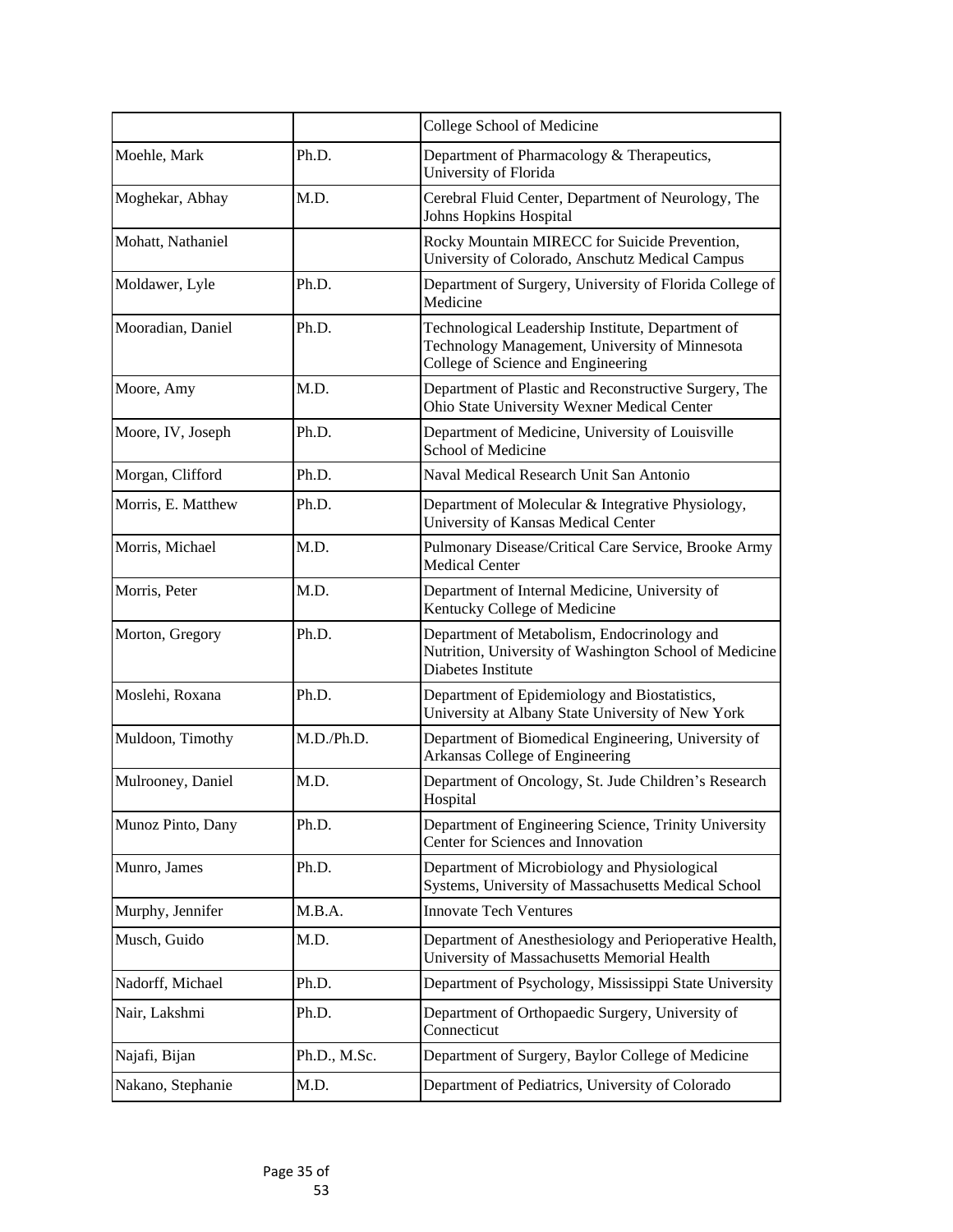| Narkar, Vihang        | Ph.D.                    | Center for Metabolic and Degenerative Diseases,<br>UTHealth McGovern Medical School Institute of<br><b>Molecular Medicine</b> |
|-----------------------|--------------------------|-------------------------------------------------------------------------------------------------------------------------------|
| Nielsen, Corinne      | Ph.D.                    | Department of Biological Sciences, Ohio University                                                                            |
| Nieman, Gary          |                          | Department of Surgery, Upstate Medical University                                                                             |
| Nixon, Christian      | M.D., Ph.D.              | Department of Pathology and Laboratory Medicine,<br>Brown University School of Medicine                                       |
| Nomellini, Vanessa    | M.D./Ph.D.               | Department of Surgery, University of Cincinnati                                                                               |
| Norris, Joseph        |                          | American Chronic Pain Association                                                                                             |
| Notterpek, Lucia      | Ph.D.                    | Department of Physiology and Cell Biology, School of<br>Medicine, University of Nevada                                        |
| Nukavarapu, Syam      | Ph.D.                    | Biomedical Engineering, Materials Science &<br>Engineering, and Orthopaedic Surgery, University of<br>Connecticut             |
| Obi, Andrea           | M.D.                     | Department of Surgery, University of Michigan                                                                                 |
| Ochoa-Reparaz, Javier | Ph.D.                    | Department of Biology, Eastern Washington University                                                                          |
| Ockenhouse, Christian | M.D., Ph.D.              | Department of Medical and Clinical Operations, MVI<br><b>PATH Malaria Vaccine Initiative</b>                                  |
| Ogershok, Joseph      |                          | Walkersville Volunteer Rescue Company                                                                                         |
| Oh, Daniel            | Ph.D.                    | Osteogene Tech Corp                                                                                                           |
| Oh, S. Paul           | Ph.D.                    | Department of Neurobiology, Barrow Neurological<br>Institute                                                                  |
| Okun, Michele         | Ph.D.                    | Department of BioFrontiers and Psychology, University<br>of Colorado                                                          |
| Olson, Michael        | Ph.D.                    | Department of Medical Microbiology, Immunology and<br>Cell Biology, Southern Illinois University School of<br>Medicine        |
| Onengut-Gumuscu, Suna | Ph.D.                    | Department of Public Health Sciences, University of<br>Virginia                                                               |
| O'Phelan, Kristine    | M.D.                     | Department of Neurology, University of Miami                                                                                  |
| O'Reilly, Paul        |                          | The Foundation for Peripheral Neuropathy                                                                                      |
| Orgill, Dennis        | M.D./Ph.D.               | Department of Plastic Surgery, Brigham and Women's<br>Hospital, Wound Care Center                                             |
| Oro, Anthony          | M.D., Ph.D.              | Department of Dermatology, Stanford University<br><b>School of Medicine</b>                                                   |
| Ortiz-Urda, Susana    | M.D./Ph.D.,<br>M.B.A.    | Department of Dermatology, University of California,<br>San Francisco                                                         |
| Osinubi, Omowunmi     | M.D., M.Sc.,<br>F.R.C.A. | Occupational and Environmental Health Associates, Inc.                                                                        |
| Palakurthi, Srinath   | Ph.D.                    | Department of Pharmaceutical Sciences, Texas A&M<br><b>Health Science Center</b>                                              |
| Palaniyandi, Suresh   | Ph.D.                    | Department of Physiology, Wayne State University,<br>Henry Ford Hospital                                                      |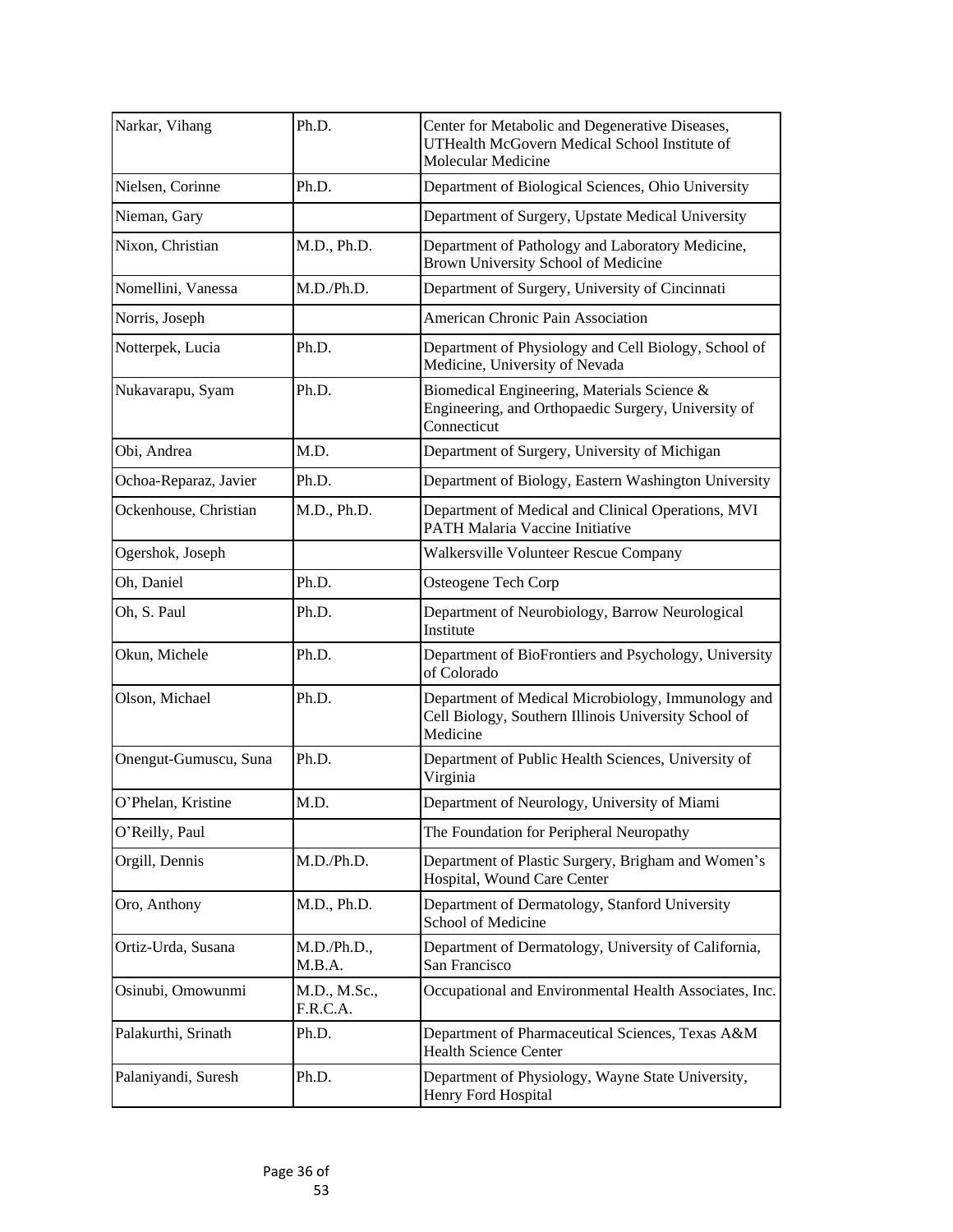| Paller, Amy           | M.D.        | Department of Dermatology, Northwestern University<br>Feinberg School of Medicine                          |
|-----------------------|-------------|------------------------------------------------------------------------------------------------------------|
| Palmer, Kenneth       | Ph.D.       | Department of Pharmacology and Toxicology,<br>University of Louisville School of Medicine                  |
| Pandey, Ambarish      | M.D.        | Department of Internal Medicine, University of Texas<br>Southwestern                                       |
| Pang, Yi              | M.D., Ph.D. | Department of Pediatrics, University of Mississippi<br><b>Medical Center</b>                               |
| Panyam, Jayanth       | Ph.D.       | Department of Pharmaceutical Sciences, Temple<br><b>University School of Pharmacy</b>                      |
| Parson, Henri         | Ph.D.       | Strelitz Diabetes Center, Eastern Virginia Medical<br>School                                               |
| Parthasarathy, Sairam | M.D.        | Department of Medicine, Center for Sleep Disorders,<br>University of Arizona College of Medicine           |
| Pasiakos, Stefan      | Ph.D.       | Military Nutrition Division, U.S. Army Research<br><b>Institute of Environmental Medicine</b>              |
| Pastar, Irena         | Ph.D.       | Department of Dermatology and Cutaneous Surgery,<br>University of Miami Miller School of Medicine          |
| Patel, Vishal         | M.D.        | Department of Internal Medicine, University of Texas<br>Southwestern Medical Center                        |
| Patel, Zarana         | Ph.D.       | <b>KBR/NASA Johnson Space Center</b>                                                                       |
| Patil, Sarita         | M.D.        | Department of Medicine, Massachusetts General<br>Hospital                                                  |
| PaulFlorit, Antonio   | Ph.D.       | Department of Molecular and Cellular Physiology,<br><b>Albany Medical College</b>                          |
| Payne, Laura          | Ph.D.       | Department of Psychiatry, McLean Hospital and<br><b>Harvard Medical School</b>                             |
| Peabody, David        | Ph.D.       | Department of Molecular Genetics and Microbiology,<br>University of New Mexico School of Medicine          |
| Pecic, Stevan         | Ph.D.       | Department of Chemistry and Biochemistry, California<br>State University, Fullerton                        |
| Peeling, Matthew      |             | South Carolina Spinal Cord Injury Association                                                              |
| Pei, Liming           | Ph.D.       | Department of Pathology and Laboratory Medicine,<br>Children's Hospital of Philadelphia Research Institute |
| Pekow, Joel           | M.D.        | Department of Medicine, Section of Gastroenterology,<br>University of Chicago                              |
| Pellizzari, Margaret  |             | <b>American Diabetes Association</b>                                                                       |
| Pereira, Mark         | Ph.D.       | Division of Epidemiology and Community Health,<br>University of Minnesota                                  |
| Perera, Robert        | Ph.D.       | Department of Biostatistics, Virginia Commonwealth<br><b>University Medical Center</b>                     |
| Perez, Daniel         | Ph.D.       | Department of Population Health, University of Georgia                                                     |
| Perumal, Omathanu     | Ph.D.       | Department of Pharmaceutical Sciences, South Dakota<br><b>State University</b>                             |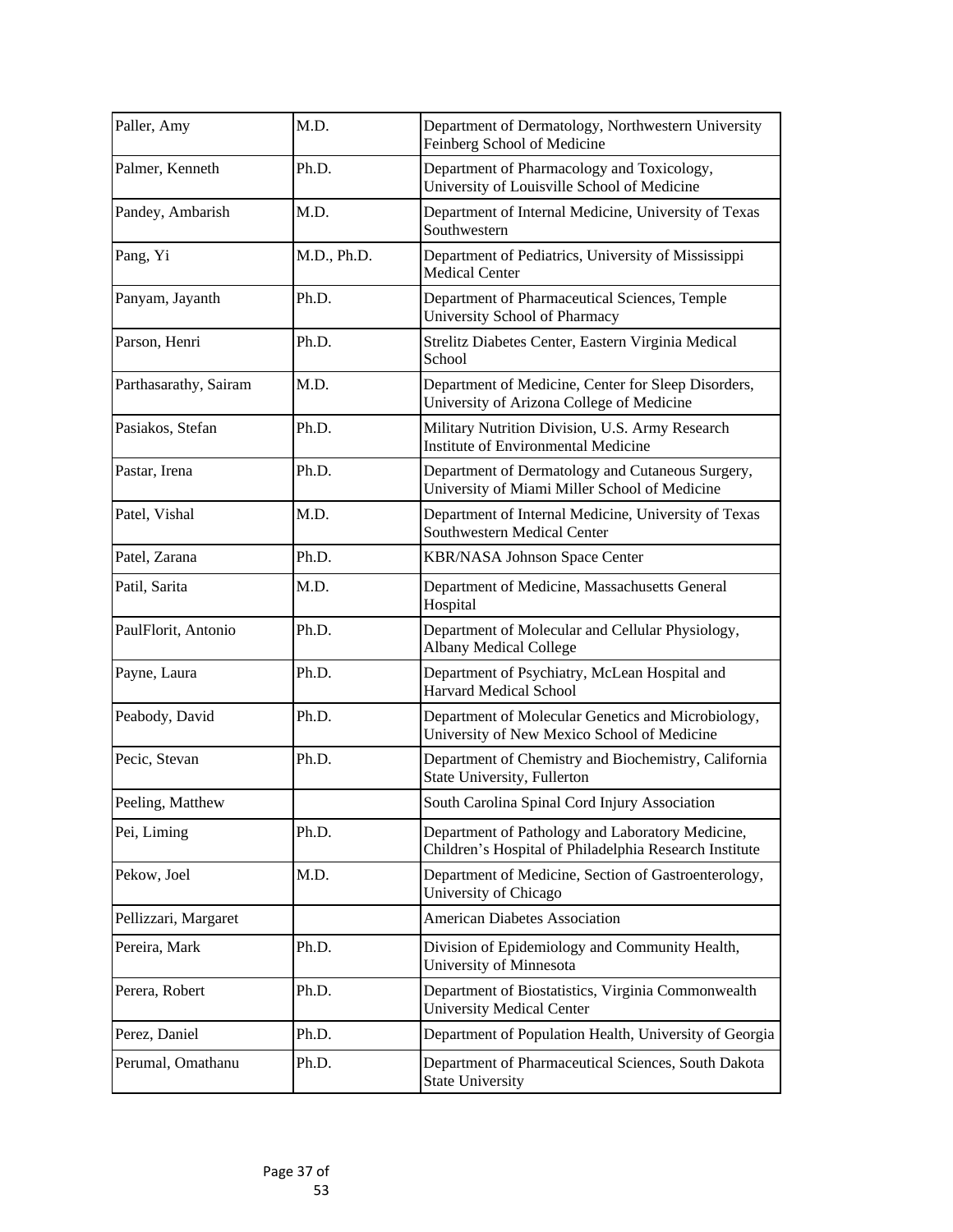| Peters, Christopher  | Ph.D.       | Department of Anesthesiology, Wake Forest Baptist<br><b>Medical Center</b>                                             |
|----------------------|-------------|------------------------------------------------------------------------------------------------------------------------|
| Petrache, Irina      | M.D.        | Department of Medicine, National Jewish Health                                                                         |
| Petruska, Jeffrey    | Ph.D.       | Department of Anatomical Sciences and Neurobiology,<br>University of Louisville                                        |
| Philipson, Lou       | M.D., Ph.D. | Department of Medicine, The University of Chicago                                                                      |
| Pidcoke, Heather     | M.D., Ph.D. | Office of the Vice President of Research, Colorado State<br>University                                                 |
| Plaas, Anna          | Ph.D.       | Department of Internal Medicine Section of<br>Rheumatology, Rush University                                            |
| Plant, Leigh         | Ph.D.       | Department of Pharmaceutical Sciences, Northeastern<br>University                                                      |
| Pobanz, James        |             | VetStrong                                                                                                              |
| Pochynyuk, Oleh      | Ph.D.       | Department of Integrative Biology and Pharmacology,<br>The University of Texas Health Science Center                   |
| Pociask, Derek       | Ph.D.       | Department of Pulmonary Diseases, Critical Care and<br>Environmental Medicine, Tulane University School of<br>Medicine |
| Podgorski, Izabela   | Ph.D.       | Department of Pharmacology, Wayne State University<br><b>School of Medicine</b>                                        |
| Podolanczuk, Anna    | M.D.        | Department of Medicine, Weill Cornell Medical College                                                                  |
| Poitelon, Yannick    | Ph.D.       | Department of Neuroscience and Experimental<br>Therapeutics (DNET), Albany Medical College                             |
| Polverino, Francesca | M.D./Ph.D.  | Department of Medicine, The University of Arizona<br><b>Health Sciences</b>                                            |
| Popat, Ketul         | Ph.D.       | Department of Mechanical Engineering, Colorado State<br>University                                                     |
| Porter, Craig        | Ph.D.       | Department of Pediatrics, University of Arkansas for<br><b>Medical Sciences</b>                                        |
| Prasad, Bharati      | M.D.        | Department of Medicine, University of Illinois at<br>Chicago                                                           |
| Predescu, Sanda      | Ph.D.       | Department of Internal Medicine, Rush University<br><b>Medical Center</b>                                              |
| Preihs, Christian    | Ph.D.       | Advanced Imaging, VitalQuan LLC                                                                                        |
| Preston, Jason       |             | Hydrocephalus Association                                                                                              |
| Price, Christopher   | Ph.D.       | Department of Biomedical Engineering, University of<br>Delaware                                                        |
| Pritts, Timothy      | M.D., Ph.D. | Department of Surgery, Division of General Surgery,<br>University of Cincinnati College of Medicine                    |
| Prober, David        | Ph.D.       | Department of Biology, California Institute of<br>Technology                                                           |
| Pulvino, Joseph      |             | 865th Combat Support Hospital                                                                                          |
| Pumiglia, Kevin      | Ph.D.       | Department of Regenerative and Cancer Cell Biology,<br><b>Albany Medical College</b>                                   |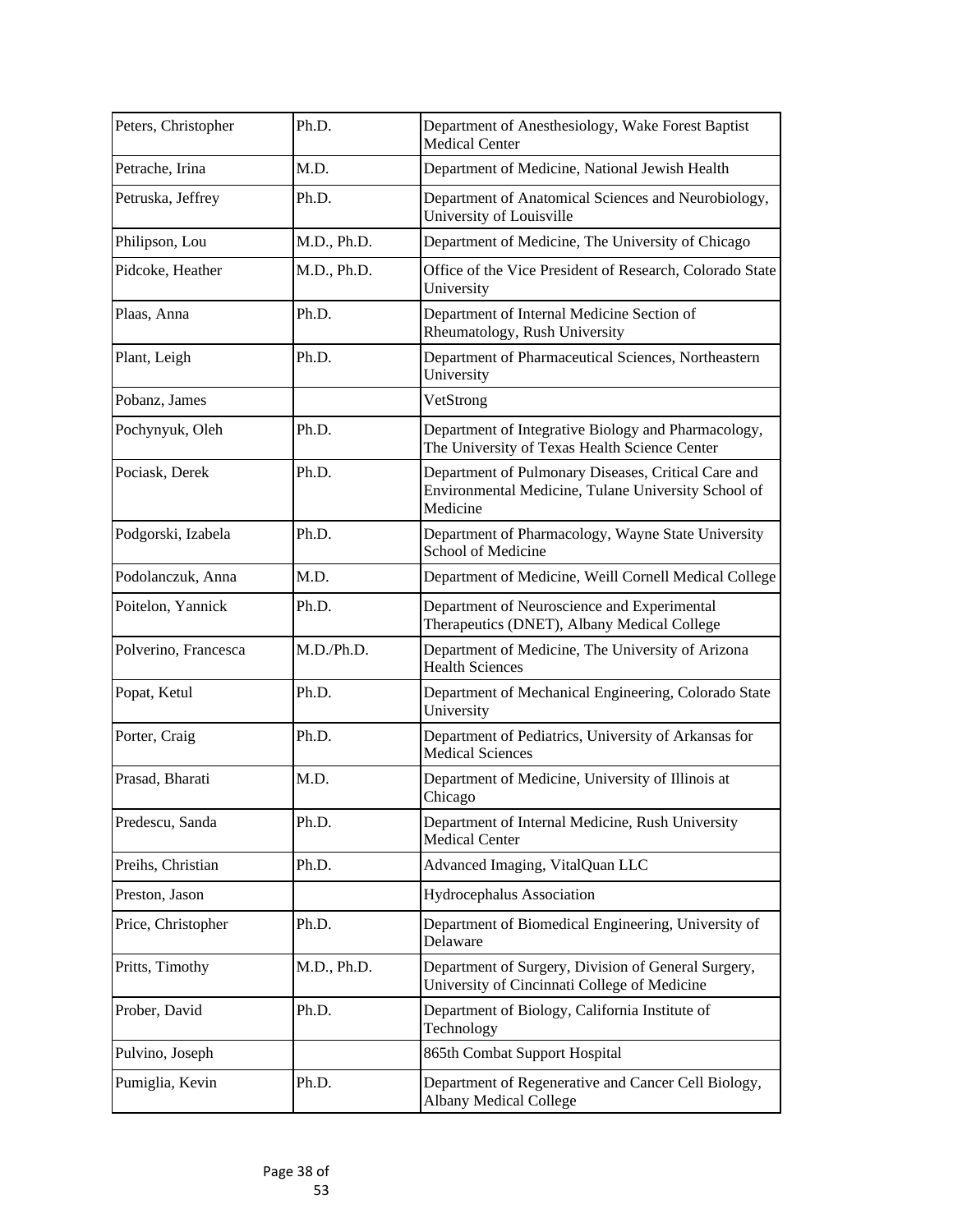| Purdy, John            | Ph.D.       | Department of Immunobiology, University of Arizona                                                                            |
|------------------------|-------------|-------------------------------------------------------------------------------------------------------------------------------|
| Qiang, Li              | Ph.D.       | Department of Pathology and Cell Biology, Columbia<br><b>University Irving Medical Center</b>                                 |
| Qing, Kun              | Ph.D.       | Radiation Oncology, City of Hope National Medical<br>Center                                                                   |
| Queen, Kimberly        |             | NephCure Kidney International                                                                                                 |
| Quinzii, Catarina      | M.D.        | Department of Neurology, Columbia University                                                                                  |
| Rader, Daniel          | M.D.        | Medicine, Perelman School of Medicine at the<br>University of Pennsylvania                                                    |
| Raffai, Robert         | Ph.D.       | Department of Surgery, University of California, San<br>Francisco                                                             |
| Rafferty, Janice       | M.D.        | Department of Surgery, University of Cincinnati<br>College of Medicine                                                        |
| Rai, Muhammad Farooq   | Ph.D.       | Department of Orthopaedic Surgery, Washington<br><b>University School of Medicine</b>                                         |
| Raju, Raghavan         | Ph.D.       | Department of Pharmacology, Augusta University                                                                                |
| Ramage, Holly          | Ph.D.       | Department of Microbiology and Immunology, Thomas<br>Jefferson University                                                     |
| Ramasamy, Ravichandran | Ph.D.       | Departments of Medicine, Biochemistry and Molecular<br>Pharmacology, New York University Langone Health                       |
| Ramasubramanian, Anand | Ph.D.       | Department of Chemical Engineering, San José State<br>University                                                              |
| Ramkumar, Abhishek     | Ph.D.       | Abram Scientific, Inc.                                                                                                        |
| Ramos, Paula           | Ph.D.       | Department of Medicine, Division of Rheumatology,<br>Immunology, Medical University of South Carolina                         |
| Ranzani, Tommaso       | Ph.D.       | Mechanical Engineering, Boston University                                                                                     |
| Rapoport, David        | M.D.        | Department of Medicine, Icahn School of Medicine at<br><b>Mount Sinai</b>                                                     |
| Rappl, Laurie          |             | Molnlycke Health Care USA, LLC                                                                                                |
| Rappold, Joseph        | M.D.        | Department of Surgery, Maine Medical Center                                                                                   |
| Ray, Ranjit            | Ph.D.       | Department of Internal Medicine, Saint Louis<br>University                                                                    |
| Raza, Shariq           | M.D.        | Department of Traumatology, Surgical Care and<br>Emergency Surgery, University of Pennsylvania<br>Perelman School of Medicine |
| Razani, Babak          | M.D., Ph.D. | Department of Medicine, Division of Cardiovascular<br>Division, Washington University in St. Louis, School of<br>Medicine     |
| Redeker, Nancy         | Ph.D.       | Center for Biobehavioral Health Research, Yale School<br>of Nursing                                                           |
| Reeder, Sharon         |             | United Mitochondrial Disease Foundation                                                                                       |
| Reger, Greg            | Ph.D.       | Department of Mental Health Service, VA Puget Sound<br>Health Care System and University of Washington                        |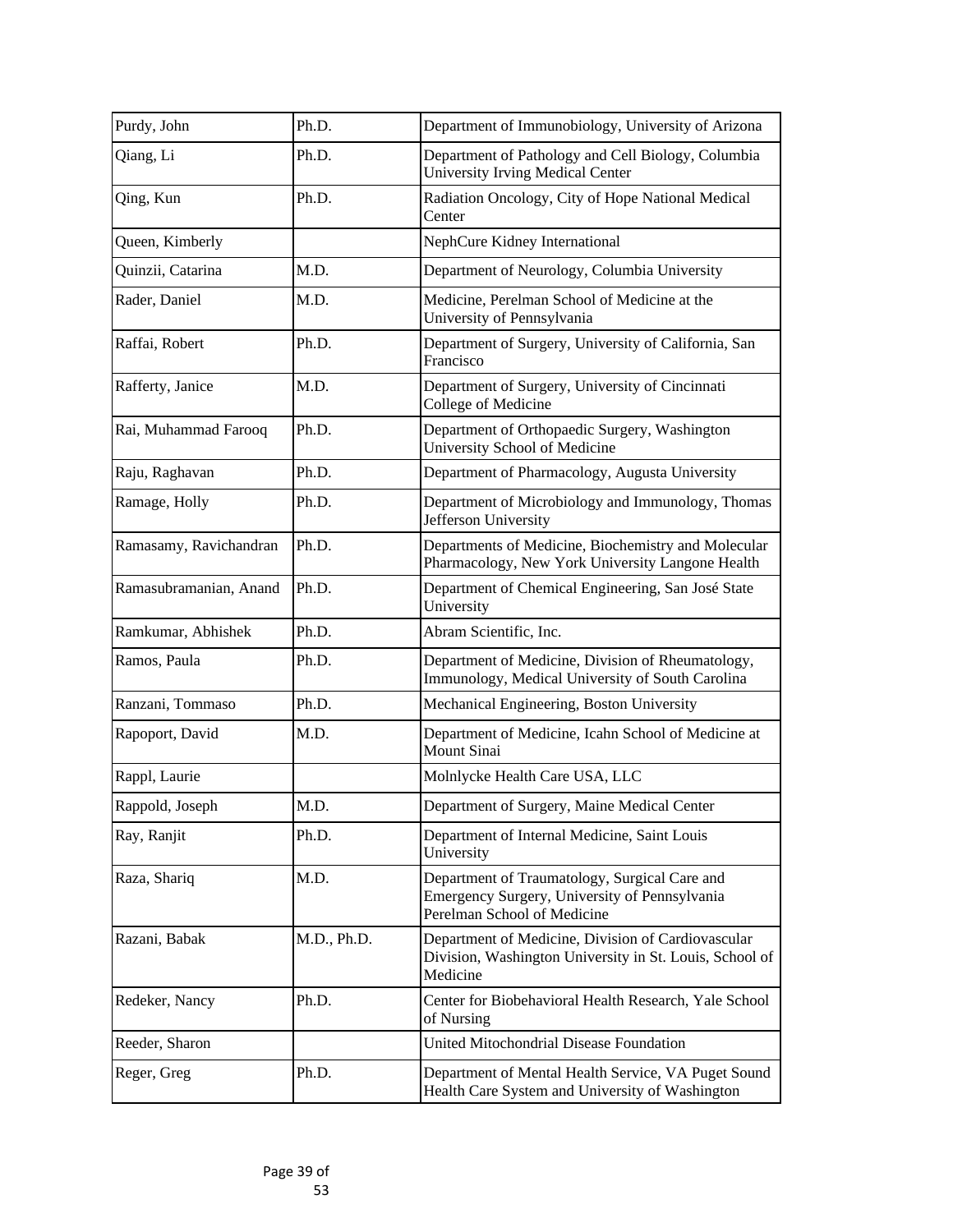| Reilly, John        | M.D.         | Department of Medicine, Division of Pulmonary,<br>Allergy, and Critical Care, University of Pennsylvania<br><b>Medical Center</b> |
|---------------------|--------------|-----------------------------------------------------------------------------------------------------------------------------------|
| Ren, Ke             | M.D., Ph.D.  | Department of Neural and Pain Sciences, University of<br>Maryland School of Dentistry                                             |
| Ren, Xi             | Ph.D.        | Department of Biomedical Engineering, Carnegie<br><b>Mellon University</b>                                                        |
| Reves, Randall      |              | <b>American Thoracic Society</b>                                                                                                  |
| Rezania, Kourosh    | M.D.         | Department of Neurology, University of Chicago                                                                                    |
| Reznikov, Leah      | Ph.D.        | Department of Physiological Sciences, University of<br>Florida College of Veterinary Medicine                                     |
| Richards, Stephanie | Ph.D.        | Health Education and Promotion, East Carolina<br>University                                                                       |
| Richmond, Tracy     | M.D., M.P.H. | Division of Adolescent/Young Adult Medicine, Boston<br>Children's Hospital Harvard Medical School                                 |
| Riscoe, Michael     | Ph.D.        | Department of Molecular Microbiology and<br>Immunology, Oregon Health and Science University<br><b>School of Medicine</b>         |
| Rivalsky, Edward    |              | Pulmonary Fibrosis Foundation                                                                                                     |
| Robbins, Olivia     |              | <b>Hypersomnia Foundation</b>                                                                                                     |
| Robertson, Danielle | O.D., Ph.D.  | Department of Ophthalmology, University of Texas<br>Southwestern Medical Center at Dallas                                         |
| Robinson, Joshua    | M.D.         | Departments of Pediatrics (Cardiology) and Radiology,<br>Northwestern University                                                  |
| Robinson, Renee     |              | <b>American Lung Association</b>                                                                                                  |
| Rogers, Jordan      |              | <b>Hydrocephalus Association</b>                                                                                                  |
| Rollins, Caitlin    | M.D.         | Department of Neurology, Harvard, Boston Children's<br>Hospital                                                                   |
| Romero, William     |              | <b>FD/MAS Alliance</b>                                                                                                            |
| Rommes, Jean        |              | <b>COPD Foundation</b>                                                                                                            |
| Rose, James         |              | National Eating Disorders Association                                                                                             |
| Roseberry, Aaron    | Ph.D.        | Neuroscience Institute, Georgia State University                                                                                  |
| Rosen, Glenn        | M.D.         | <b>BioMotiv LLC</b>                                                                                                               |
| Rosenthal, Liana    | M.D., Ph.D.  | Department of Neurology, Johns Hopkins University<br><b>School of Medicine</b>                                                    |
| Ross, Rachel        | M.D./Ph.D.   | Department of Medicine, Psychiatry, Behavioral<br>Sciences, and Neurosciences, Albert Einstein College of<br>Medicine             |
| Rothman, Alan       | M.D.         | Department of Cell and Molecular Biology, University<br>of Rhode Island                                                           |
| Rouphael, Nadine    | M.D.         | Department of Medicine, Emory University School of<br>Medicine                                                                    |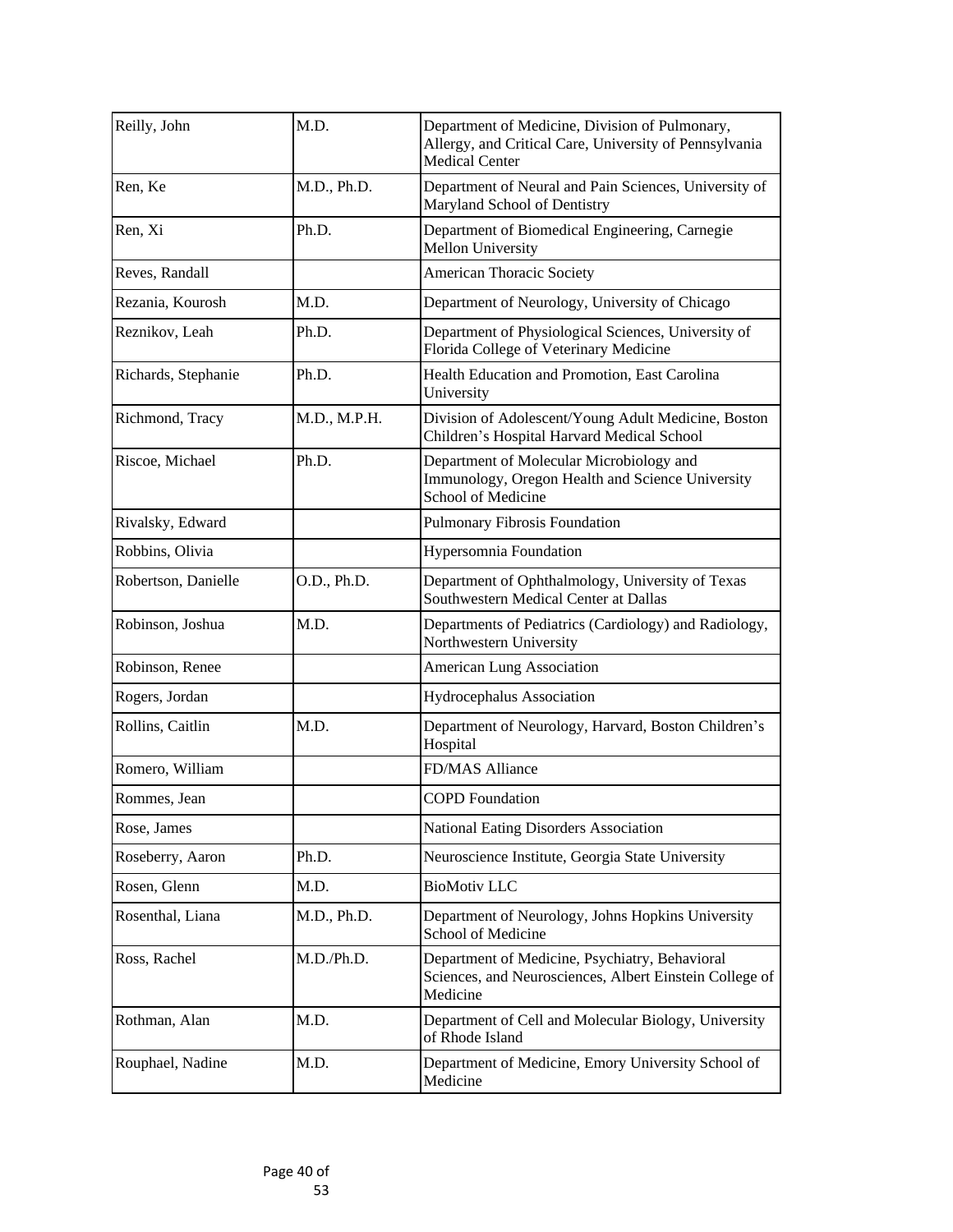| Roy, Sabita            | Ph.D.                        | Department of Surgery, University of Miami                                                                             |
|------------------------|------------------------------|------------------------------------------------------------------------------------------------------------------------|
| Rubman Ehrlich, Judith |                              | <b>PKD</b> Foundation                                                                                                  |
| Rudd, M. David         | Ph.D.                        | Department of Psychology, University of Memphis                                                                        |
| Rudolph, Mark          |                              | Dystonia Medical Research Foundation                                                                                   |
| Rudy, Yoram            | Ph.D., F.A.H.A.,<br>F.H.R.S. | Cardiac Bioelectricity and Arrhythmia Center,<br>Washington University in St. Louis                                    |
| Rupp, Richard          | M.D.                         | Sealy Institute for Vaccine Sciences, University of<br><b>Texas Medical Branch</b>                                     |
| Rusnak, Michael        | M.S.                         | Self-Employed                                                                                                          |
| Russ, Holger           | Ph.D.                        | Barbara Davis Center for Diabetes, School of Medicine,<br><b>University of Colorado</b>                                |
| Ryan, Lisa             | Ph.D.                        | Department of Medicine, University of Florida College<br>of Medicine                                                   |
| Ryan, Terence          | Ph.D.                        | Department of Applied Physiology and Kinesiology,<br>University of Florida                                             |
| Sabharwal, Rasna       | Ph.D.                        | Department of Internal Medicine, University of Iowa                                                                    |
| Sadayappan, Sakthivel  | Ph.D.                        | Department of Internal Medicine, University of<br>Cincinnati                                                           |
| Sadikot, Ruxana        | M.D.                         | Department of Pulmonary, Critical Care, and Sleep<br>Medicine, University of Nebraska Medical Center                   |
| Saenz, Catherine       | Ph.D.                        | Brooks Rehabilitation College of Healthcare Sciences,<br>Jacksonville University                                       |
| Saffitz, Jeffrey       | M.D./Ph.D.                   | Department of Pathology, Beth Israel Deaconess<br><b>Medical Center</b>                                                |
| Sahoo, Susmita         | Ph.D.                        | Department of Medicine, Icahn School of Medicine at<br>Mount Sinai                                                     |
| Sakata, Kazuko         | Ph.D.                        | Department of Pharmacology, Department of<br>Pharmacology, The University of Tennessee Health<br><b>Science Center</b> |
| Saletin, Jared         | Ph.D.                        | E.P. Bradley Sleep Research Lab, Alpert Medical<br>School of Brown University                                          |
| Salmon, Travis         |                              | <b>Arthritis Foundation National Office</b>                                                                            |
| Sanborn, Joan          |                              | American Chronic Pain Association                                                                                      |
| Sant, Himanshu         | Ph.D.                        | Department of Mechanical Engineering, University of<br>Utah                                                            |
| Santanam, Nalini       | Ph.D., M.P.H.                | Department of Biomedical Sciences, Marshall<br>University Joan C. Edwards School of Medicine                           |
| Santangelo, Kelly      | D.V.M., Ph.D.                | Department of Microbiology, Immunology, and<br>Pathology, Colorado State University                                    |
| Sarode, Ravindra       | M.D.                         | Department of Pathology, University of Texas<br>Southwestern Medical Center Dallas                                     |
| Sattler, Rita          | Ph.D.                        | Department of Neurobiology, Barrow Neurological<br>Institute                                                           |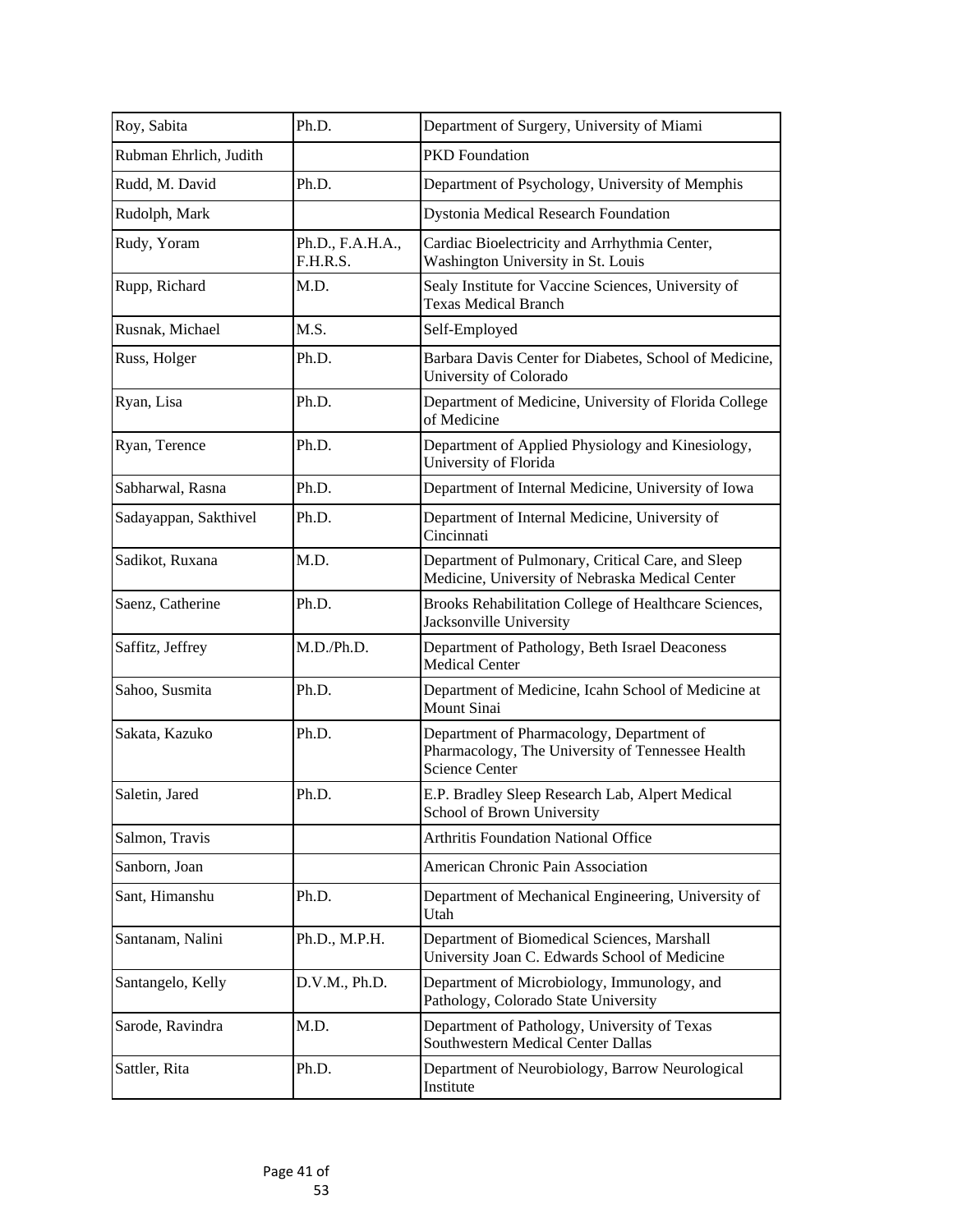| Savinov, Alexei        | M.D./Ph.D.   | Department of Pediatrics, University of South Dakota<br>Sanford School of Medicine                                                           |
|------------------------|--------------|----------------------------------------------------------------------------------------------------------------------------------------------|
| Sayed, Nazish          | M.D., Ph.D.  | Department of Surgery, Stanford University                                                                                                   |
| Schaer, Thomas         | D.V.M.       | Institute for Medical Translation New Bolton Center,<br>University of Pennsylvania School of Veterinary<br>Medicine                          |
| Schapiro, David        |              | <b>American Diabetes Association</b>                                                                                                         |
| Schatten, Heide        | Ph.D.        | Department of Veterinary Pathobiology, University of<br>Missouri                                                                             |
| Schenkel, Alan         | Ph.D.        | Department of Microbiology, Immunology and<br>Pathology, Colorado State University College of<br>Veterinary Medicine and Biomedical Sciences |
| Schleiss, Mark         | M.D.         | Department of Pediatrics, University of Minnesota<br><b>Medical School</b>                                                                   |
| Schmaling, Karen       | Ph.D.        | Department of Psychology, Washington State<br>University                                                                                     |
| Schmidt, Amy           | M.D./Ph.D.   | CSL Plasma                                                                                                                                   |
| Schmidt, Brian         | D.P.M.       | Division of Metabolism, Endocrinology, and Diabetes,<br>University of Michigan                                                               |
| Schoenfisch, Mark      | Ph.D.        | Department of Chemistry, University of North Carolina                                                                                        |
| Schultz-Cherry, Stacey | Ph.D.        | Department of Infectious Diseases, St. Jude Children's<br><b>Research Hospital</b>                                                           |
| Schulze, Stefan        | M.S., M.B.A. | Office of External Relations, Brenau University                                                                                              |
| Schwab, Richard        | M.D.         | Department of Medicine, University of Pennsylvania<br><b>Medical Center</b>                                                                  |
| Schwartz, Robert       | M.D./Ph.D.   | Department of Medicine, Weill Cornell Medical College                                                                                        |
| Schwartzbauer, Gary    | M.D./Ph.D.   | Departments of Neurosurgery and Orthopaedics,<br>Program in Trauma, University of Maryland School of<br>Medicine                             |
| Schwarz, Kathleen      | M.D.         | Department of Pediatrics, University of California San<br>Diego                                                                              |
| Schwendeman, Steven    | Ph.D.        | Pharmaceutical Sciences, University of Michigan                                                                                              |
| Scott, Darlene         |              | WomenHeart                                                                                                                                   |
| Scott, Melanie         | M.D., Ph.D.  | Department of Surgery, University of Pittsburgh<br><b>Medical Center</b>                                                                     |
| Sen, Utpal             | Ph.D.        | Department of Physiology, University of Louisville                                                                                           |
| Seres, David           | M.D.         | Department of Medicine, Columbia University Irving<br><b>Medical Center</b>                                                                  |
| Serpooshan, Vahid      | Ph.D.        | Department of Pediatrics, Department of Biomedical<br>Engineering, Emory University and Georgia Institute of<br>Technology                   |
| Severson, William      | Ph.D.        | Department of Regional Biocontainment Laboratory,<br>University of Louisville Center for Predictive Medicine                                 |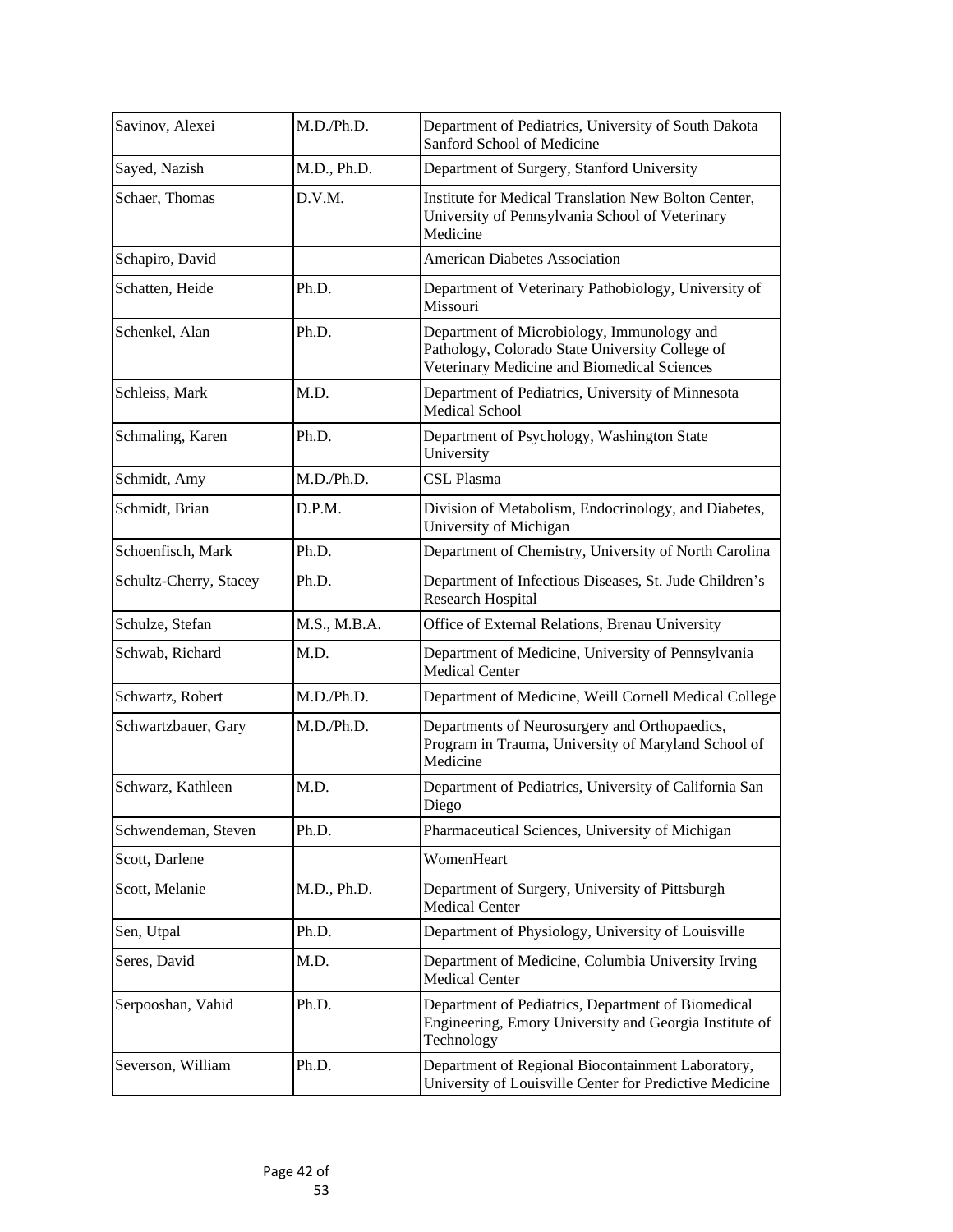| Sexauer, Glenda   |             | WomenHeart                                                                                                                             |
|-------------------|-------------|----------------------------------------------------------------------------------------------------------------------------------------|
| Seydel, Karl      | M.D., Ph.D. | Department of Osteopathic Medical Specialties,<br>Michigan State University College of Osteopathic<br>Medicine                         |
| Shaffery, James   | D.Phil.     | Department of Psychiatry and Human Behavior,<br>Division of Neurobiology, University of Mississippi<br><b>Medical Center</b>           |
| Shah, Ravi        | M.D.        | Cardiovascular Research Center, Massachusetts General<br>Hospital                                                                      |
| Shah, Tina        |             | We are TB                                                                                                                              |
| Shahidi, Bahar    | Ph.D.       | Department of Orthopaedic Surgery, University of<br>California San Diego                                                               |
| Shaikh, Aasef     | M.D., Ph.D. | Department of Neurology, Case Western Reserve<br><b>University Hospitals</b>                                                           |
| Shanholtz, Carl   | M.D.        | Department of Medicine, University of Maryland<br><b>Medical Center</b>                                                                |
| Shapiro, Jason    | M.D.        | Department of Pediatric Gastroenterology, Nutrition,<br>and Liver Diseases, Warren Alpert Medical School of<br><b>Brown University</b> |
| Sharma, Madhulika | PhD         | Department of Medicine, University of Kansas Medical<br>Center                                                                         |
| Sharma, Shruti    | Ph.D.       | Department of Ophthalmology, Center for<br>Biotechnology and Genomic Medicine, Medical College<br>of Georgia, Augusta University       |
| Sharp, William    | Ph.D.       | Department of Pediatrics, Emory University School of<br>Medicine                                                                       |
| Shaver, Ciara     | M.D./Ph.D.  | Department of Medicine, Vanderbilt University Medical<br>Center                                                                        |
| Shaz, Beth        | M.D.        | Marcus Center for Cellular Cures, Duke University                                                                                      |
| Shea, Barry       | M.D.        | Department of Medicine, Brown University                                                                                               |
| Sheikh, Farah     | Ph.D.       | Department of Medicine, University of California San<br>Diego                                                                          |
| Shen, Jie         | Ph.D.       | Department of Orthopaedics, Washington University in<br>St. Louis                                                                      |
| Shen, Kai         | Ph.D.       | Department of Chemistry and Forensic Science,<br>Savannah State University                                                             |
| Sherman, Andrew   | M.D.        | Department of Physical Medicine Rehabilitation,<br>University of Miami Miller School of Medicine                                       |
| Shetty, Kirti     | M.D.        | Department of Medicine, University of Maryland<br><b>School of Medicine</b>                                                            |
| Shi, Wei          | M.D., Ph.D. | Department of Surgery, University of Southern<br>California, Keck School of Medicine                                                   |
| Shi, Xuan-Zheng   | M.D.        | Department of Internal Medicine, The University of<br><b>Texas Medical Branch</b>                                                      |
| Shih, Ie-Ming     | M.D., Ph.D. | Departments of Gynecology and Obstetrics, Johns                                                                                        |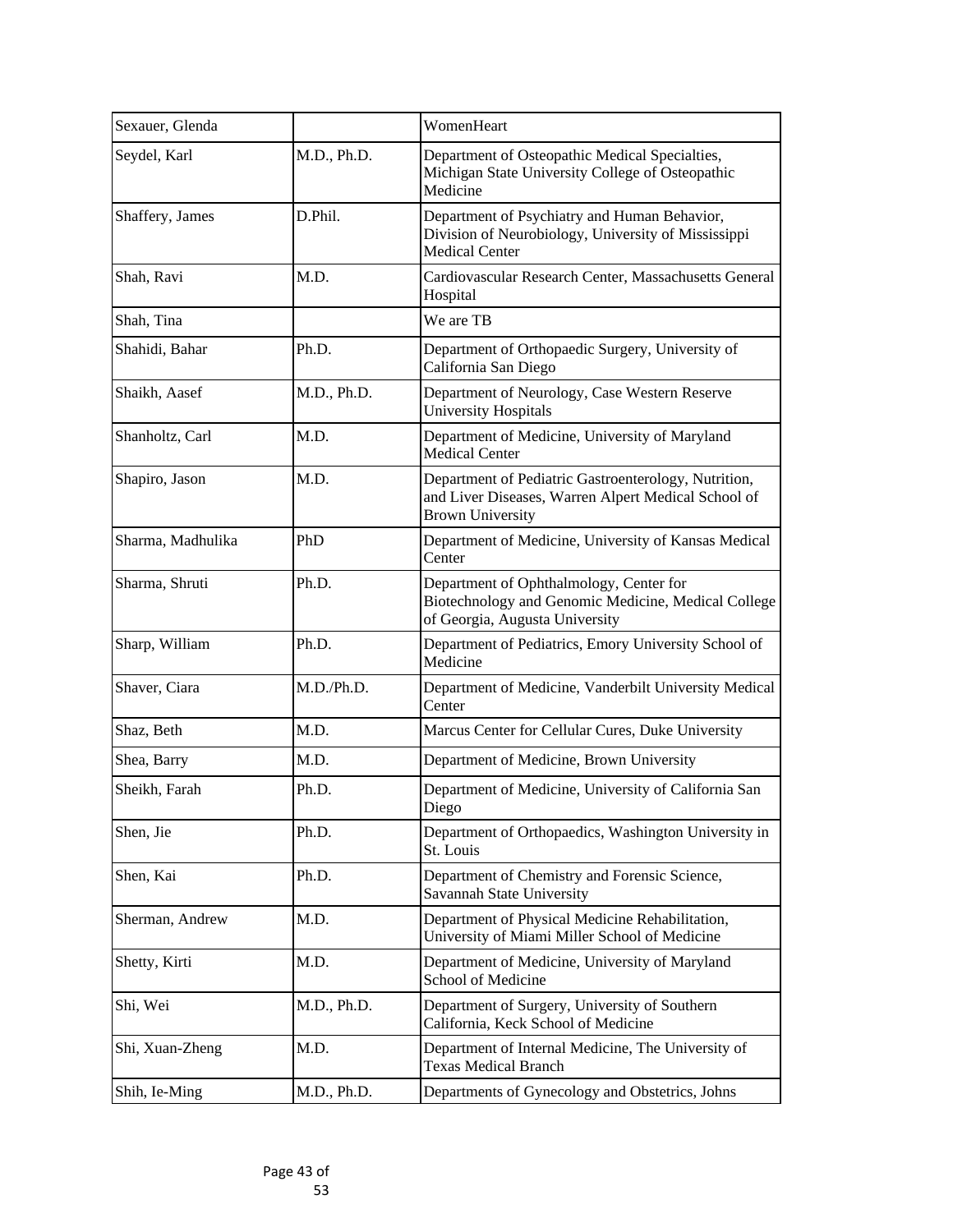|                        |               | <b>Hopkins Medical Institutions</b>                                                                                  |
|------------------------|---------------|----------------------------------------------------------------------------------------------------------------------|
| Shin, Crystal          | Ph.D.         | Michael E. DeBakey Department of Surgery, Baylor<br><b>College of Medicine</b>                                       |
| Shin, Laura            | D.P.M., Ph.D. | Department of Surgery, University of Southern<br>California                                                          |
| Shou, Haochang         | Ph.D.         | Department of Biostatistics, Epidemiology and<br>Informatics, University of Pennsylvania School of<br>Medicine       |
| Shou, Weinian          | Ph.D.         | Department of Pediatrics, Indiana University School of<br>Medicine                                                   |
| Shubayev, Veronica     | M.D.          | Department of Anesthesiology, University of California,<br>San Diego School of Medicine                              |
| Shuler, Michael        | M.D.          | Athens Orthopedic Clinic                                                                                             |
| Shutter, Lori          | M.D.          | Departments of Critical Care Medicine, Neurology and<br>Neurosurgery, University of Pittsburgh School of<br>Medicine |
| Shy, Michael           | M.D.          | Department of Neurology, University of Iowa                                                                          |
| Silvera, Thomas        |               | Elijah-Alavi Foundation Inc.                                                                                         |
| Silverman, Gregg       | M.D.          | Department of Pathology, New York University<br><b>Langone Medical Center</b>                                        |
| Sim, Leslie            | Ph.D.         | Department of Psychiatry and Psychology, Mayo Clinic                                                                 |
| Simionescu, Teodor Dan | Ph.D.         | Department of Bioengineering, Clemson University                                                                     |
| Simon, Tamara          | M.D., M.P.H.  | Department of Pediatrics, University of Southern<br>California Children's Hospital Los Angeles                       |
| Simons, Laura          | Ph.D.         | Department of Anesthesiology, Perioperative, and Pain<br>Medicine, Stanford University Medical School                |
| Singh, Prachi          | Ph.D.         | Department of Clinical Sciences, Pennington<br><b>Biomedical Research Center</b>                                     |
| Skinner, Ruby          | M.D.          | Department of Surgery, Dignity Health St. Bernardines<br><b>Medical Center</b>                                       |
| Slesnick, Natasha      | Ph.D.         | Department of Human Sciences, The Ohio State<br>University College of Education and Human Ecology                    |
| Smilowitz, Nathaniel   | M.D.          | Department of Medicine, New York University<br>Grossman School of Medicine                                           |
| Smith, Andrew          | Ph.D.         | Department of Bioengineering, University of Illinois,<br>Urbana-Champaign                                            |
| Smith, Bradford        | Ph.D.         | CEDC-Bioengineering, University of Colorado Denver<br><b>Anschutz Medical Campus</b>                                 |
| Smith, Chimere         |               | <b>Body Politic</b>                                                                                                  |
| Smith, Joseph          | M.A.          | Division of Research, Human Research Protection<br>Program, University of Maryland College Park                      |
| Smith, Shad            | Ph.D.         | Department of Anesthesiology, Duke University                                                                        |
| Smith, Zachariah       |               | Hydrocephalus Association                                                                                            |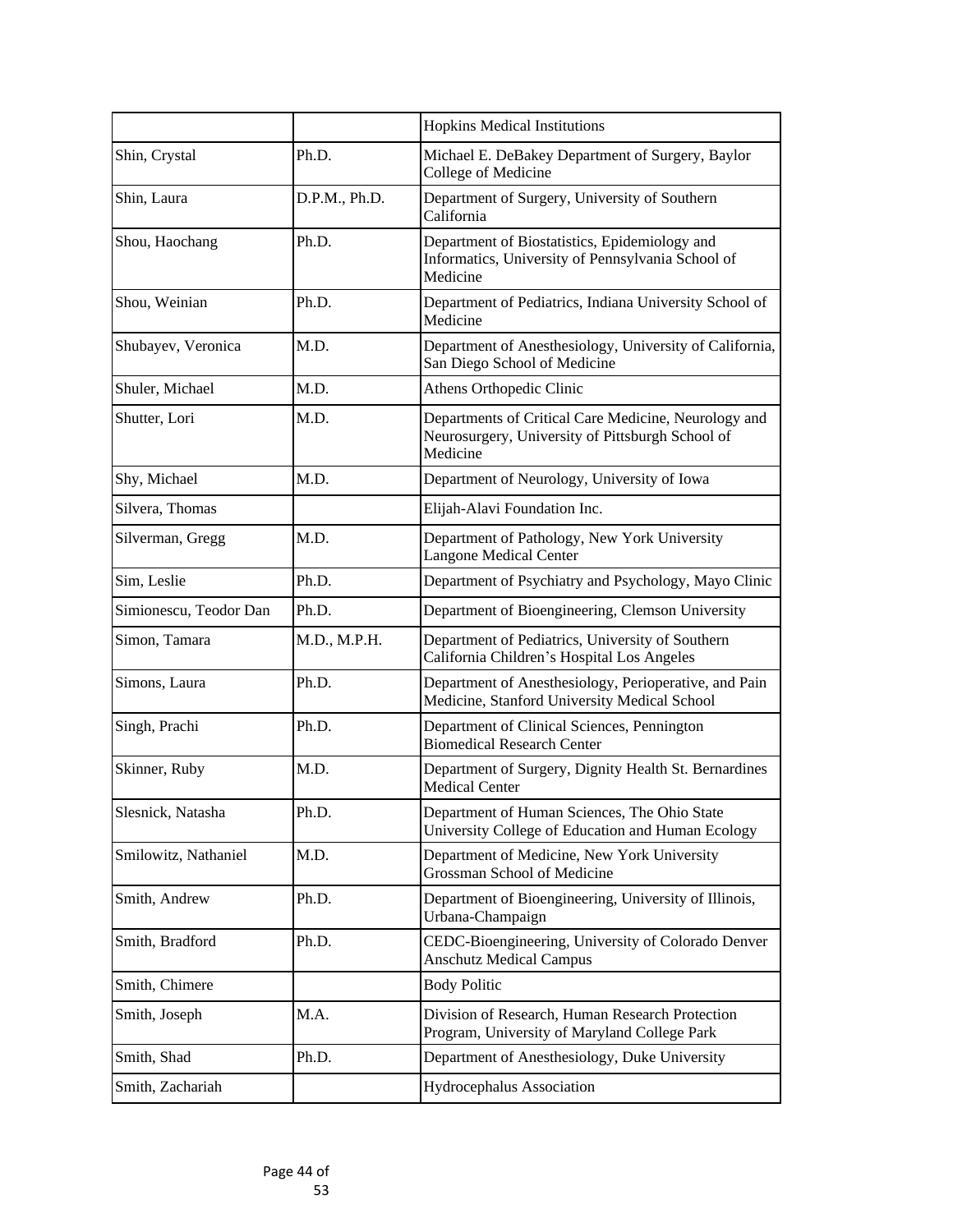| Smoot, Karen            |               | <b>Pulmonary Fibrosis Foundation</b>                                                                                         |
|-------------------------|---------------|------------------------------------------------------------------------------------------------------------------------------|
| Sniadecki, Nate         | Ph.D.         | Department of Mechanical Engineering, University of<br>Washington                                                            |
| Snowden, Jessica        | M.D.          | Departments of Pediatrics and Pathology and<br>Microbiology, University of Arkansas for Medical<br><b>Sciences</b>           |
| Snyder, Edward          | M.D.          | Department of Laboratory Medicine, Yale University                                                                           |
| Soleimanpour, Scott     | M.D.          | Department of Metabolism, Endocrinology and<br>Diabetes, University of Michigan                                              |
| Soloff, Adam            | Ph.D.         | Department of Cardiothoracic Surgery, University of<br>Pittsburgh School of Medicine                                         |
| Song, Wenliang          | M.D.          | Division of Cardiovascular Medicine, Vanderbilt<br><b>University Medical Center</b>                                          |
| Sopori, Mohan           | Ph.D.         | Department of Pathophysiology, Lovelace Respiratory<br>Research Institute                                                    |
| Sorge, Robert           | Ph.D.         | Department of Psychology, University of Alabama at<br>Birmingham                                                             |
| Sorokin, Andrey         | Ph.D.         | Department of Medicine, Division of Nephrology,<br>Medical College of Wisconsin                                              |
| South, Andrew           | Ph.D.         | Department of Dermatology and Cutaneous Biology,<br>Thomas Jefferson University                                              |
| Southern, Brian         | M.D.          | Department of Pulmonary Medicine, Cleveland Clinic                                                                           |
| Sparks, Jeffrey         | M.D.          | Department of Medicine, Harvard Medical School-<br>Brigham and Women's Hospital                                              |
| Spencer, Rebecca        | Ph.D.         | Department of Psychological and Brain Sciences,<br>University of Massachusetts Amherst College of Natural<br><b>Sciences</b> |
| Spurney, Christopher    | M.D.          | Department of Cardiology, Children's National Medical<br>Center                                                              |
| St. John, Alexander     | M.D., M.S.    | Department of Emergency Medicine, University of<br><b>Washington School of Medicine</b>                                      |
| St. John, Ashley Lauren | Ph.D.         | Department of Emerging Infectious Diseases, Duke<br><b>NUS Graduate Medical School</b>                                       |
| Stadler, Krisztian      | Ph.D.         | Oxidative Stress and Disease Lab, Pennington<br><b>Biomedical Research Center</b>                                            |
| Stanford, Stephanie     | Ph.D.         | Department of Medicine, University of California San<br>Diego School of Medicine                                             |
| Stanton, James          | D.V.M., Ph.D. | Department of Pathology, University of Georgia                                                                               |
| Staruschenko, Alexander | Ph.D.         | Department of Molecular Pharmacology and<br>Physiology, University of South Florida                                          |
| Staud, Roland           | M.D.          | Department of Medicine, Division of Rheumatology,<br>University of Florida Health                                            |
| Stawicki, Stanislaw     | M.D.          | Department of Research and Innovation, St. Luke's<br><b>University Health Network</b>                                        |
| Steeley, David          |               | Heart of Texas Veterans One Stop                                                                                             |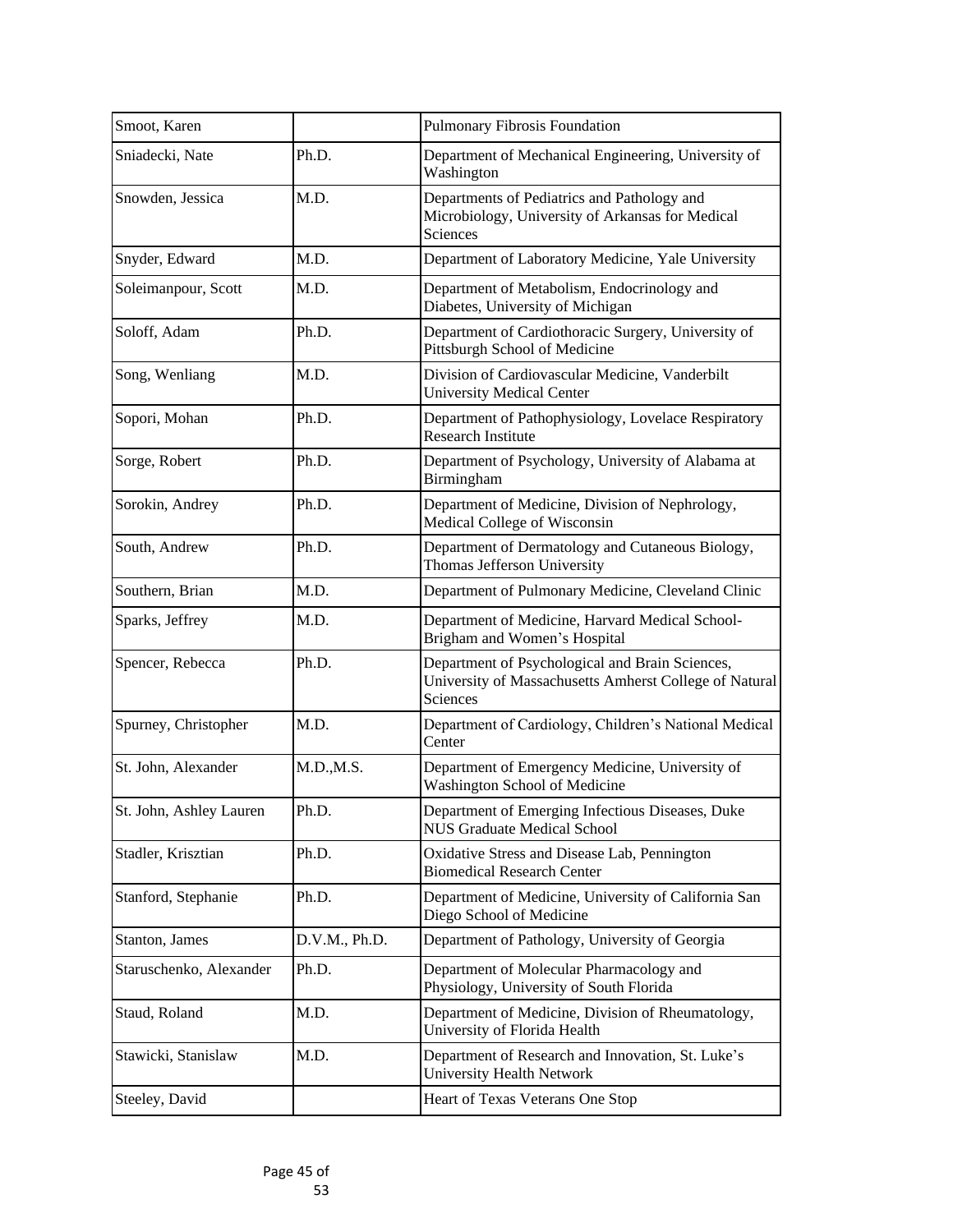| Stephens, Lancer     |             | <b>American Diabetes Association</b>                                                                         |
|----------------------|-------------|--------------------------------------------------------------------------------------------------------------|
| Stephens, Robert     | M.D.        | Department of Medicine-Pulmonary and Critical Care<br>Medicine, Johns Hopkins University                     |
| Stephens, Samuel     | Ph.D.       | Department of Internal Medicine, University of Iowa                                                          |
| Stewart, Kathleen    | Ph.D.       | Department of Geographical Sciences, University of<br>Maryland                                               |
| Stitzel, Michael     | Ph.D.       | The Jackson Laboratory for Genomic Medicine                                                                  |
| Stone, James         | M.D., Ph.D. | Department of Radiology and Medical Imaging,<br>University of Virginia School of Medicine                    |
| Storch, Gregory      | M.D.        | Pediatrics, Washington University of School of<br>Medicine                                                   |
| Strack, Stefan       | Ph.D.       | Department of Neuroscience and Pharmacology,<br>University of Iowa, Carver College of Medicine               |
| Strange, Charlton    | M.D.        | Departments of Internal Medicine and Pulmonary<br>Medicine, Medical University of South Carolina             |
| Streatfield, Stephen | Ph.D.       | Center Mid-Atlantic-Biotechnology Division,<br>Fraunhofer USA, Inc.                                          |
| Strom, Jordan        | M.D.        | Department of Medicine, Beth Israel Deaconess<br><b>Medical Center</b>                                       |
| Sturke, Terry        |             | The FH Foundation                                                                                            |
| Sturner, Stacey      |             | AllergyStrong                                                                                                |
| Subramaniam, Anand   | Ph.D.       | Department of Bioengineering, University of California<br>Merced                                             |
| Sumner, Charlotte    | M.D.        | Department of Neurology, Johns Hopkins University<br><b>School of Medicine</b>                               |
| Sun, Jun             | Ph.D.       | Division of Gastroenterology and Hepatology;<br>Department of Medicine, University of Illinois at<br>Chicago |
| Sun, Qi              | M.D., Sc.D. | Department of Nutrition, Harvard, T.H. Chan School of<br><b>Public Health</b>                                |
| Sun, Ye              | Ph.D.       | Department of Mechanical Engineering-Engineering<br>Mechanics, Michigan Technical University                 |
| Supp, Dorothy        | Ph.D.       | Department of Surgery, University of Cincinnati<br><b>College of Medicine</b>                                |
| Sussman, Mark        | Ph.D.       | Department of Biology, San Diego State University                                                            |
| Sweadner, Kathleen   | Ph.D.       | Department of Neurosurgery, Massachusetts General<br>Hospital                                                |
| Szasz Palmer, Susan  |             | <b>Arthritis Foundation</b>                                                                                  |
| Szentirmai, Éva      | M.D./Ph.D.  | Department of Biomedical Sciences, Washington State<br>University                                            |
| Szivek, John         |             | Biomedical Engineering and Orthopaedic Surgery,<br><b>University of Arizona</b>                              |
| Taghavi, Sharven     | M.D.        | Department of Surgery, Tulane University School of<br>Medicine                                               |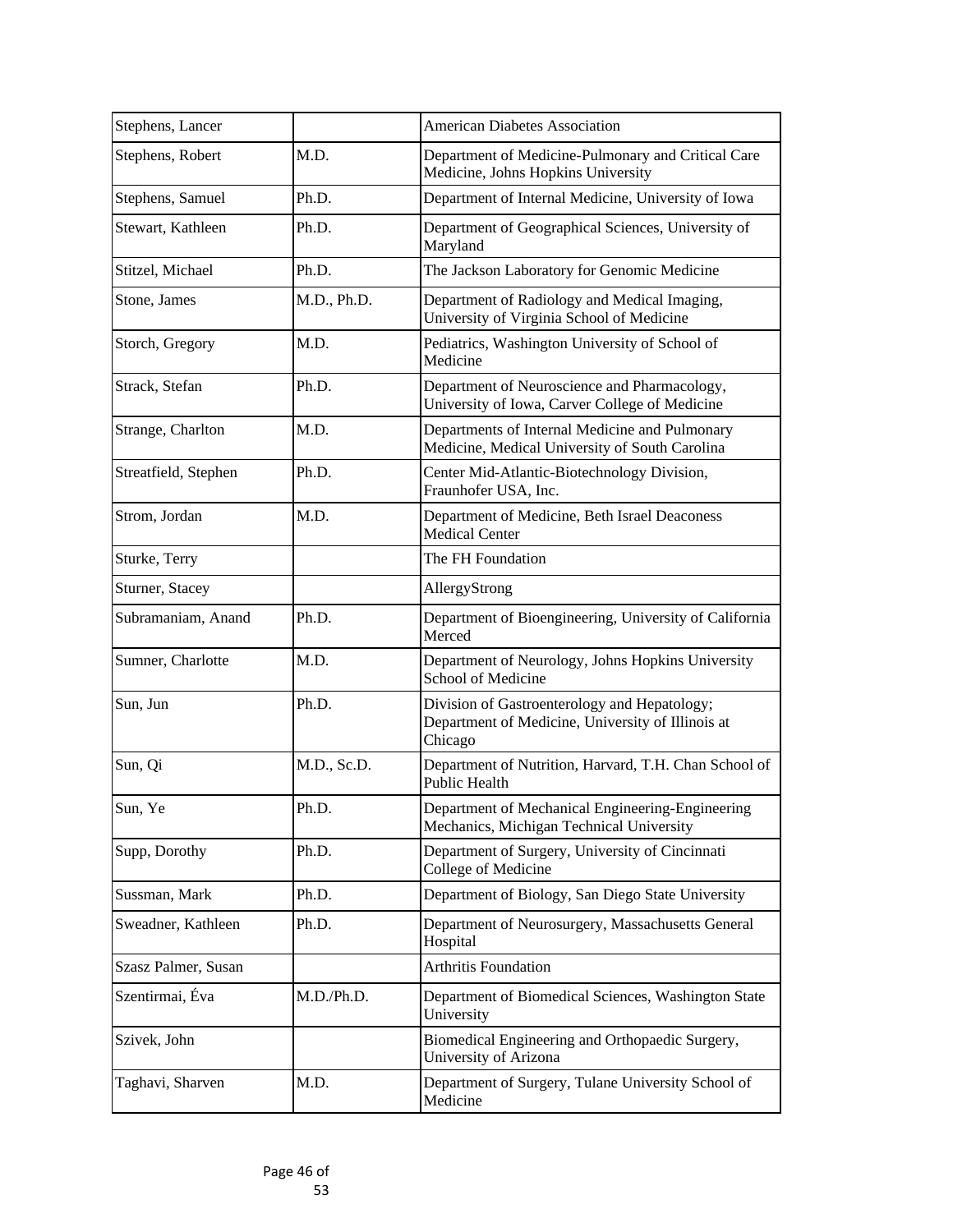| Tampakakis, Emmanouil   | M.D.          | Department of Medicine, Cardiology, Johns Hopkins<br><b>University School of Medicine</b>                         |
|-------------------------|---------------|-------------------------------------------------------------------------------------------------------------------|
| Tang, Xiaolei           | M.D., Ph.D.   | Department of Biological Sciences, Long Island<br>University, College of Veterinary Medicine                      |
| Tao, Yuanxiang          | M.D., Ph.D.   | Department of Anesthesiology, Rutgers, The State<br><b>University of New Jersey</b>                               |
| Tartaglia, Nicole       | M.D.          | Department of Pediatrics, University of Colorado,<br><b>Anschutz School of Medicine</b>                           |
| Tassone, Flora          | Ph.D.         | Department of Biochemistry and Molecular Medicine,<br>University of California Davis                              |
| Tayebi, Lobat           | Ph.D.         | Department of Developmental Sciences, Marquette<br><b>University School of Dentistry</b>                          |
| Taylor, Daniel          | Ph.D.         | Department of Psychology, University of Arizona                                                                   |
| Taylor, Michael         | M.D., Ph.D.   | Department of Pediatric Cardiology, Cincinnati<br>Children's Hospital Medical Center                              |
| Terrell, Julia          |               | The Sturge-Weber Foundation                                                                                       |
| Tessem, Jeffery         | Ph.D.         | Department of Nutrition, Dietetics and Food Science,<br><b>Brigham Young University</b>                           |
| Thakar, Juilee          | Ph.D.         | Department of Medicine and Dentistry, University of<br><b>Rochester Medical Center</b>                            |
| Thomas, Fridtjof        | Ph.D.         | Division of Biostatistics, Department of Preventive<br>Medicine, University of Tennessee Health Science<br>Center |
| Tian, Lili              | Ph.D.         | Department of Biostatistics, University at Buffalo                                                                |
| Tillman, Bryan          | M.D./Ph.D.    | Department of Surgery, The Ohio State University                                                                  |
| Tillman, David          |               | National Fragile X Foundation                                                                                     |
| Timchenko, Lubov        | Ph.D.         | Department of Pediatrics, Division of Neurology,<br>Cincinnati Children's Hospital, University of Cincinnati      |
| Titchenell, Paul        | Ph.D.         | Department of Physiology, University of Pennsylvania<br>Perelman School of Medicine                               |
| Todi, Sokol             | Ph.D.         | Departments of Pharmacology and Neurology, Wayne<br><b>State University</b>                                       |
| Tomlinson, Ryan         | Ph.D.         | Department of Orthopaedic Surgery, Thomas Jefferson<br>University                                                 |
| Tompkins, Stephen       | Ph.D.         | Department of Infectious Diseases, University of<br>Georgia                                                       |
| Torres-Reveron, Annelyn | Ph.D.         | Research and Development, Sur180 Therapeutics, LLC                                                                |
| Tran, Tuan              | M.D., Ph.D.   | Department of Medicine, Indiana University School of<br>Medicine                                                  |
| Treanor, John           | M.D.          | Department of Medicine, Infectious Diseases,<br><b>University of Rochester</b>                                    |
| Trivedi, Chinmay        | M.D., Ph.D.   | Department of Medicine, University of Massachusetts<br><b>Medical School</b>                                      |
| Truax, Valarie          | Ph.D., M.B.A. | Department of Business Development, Nimbus                                                                        |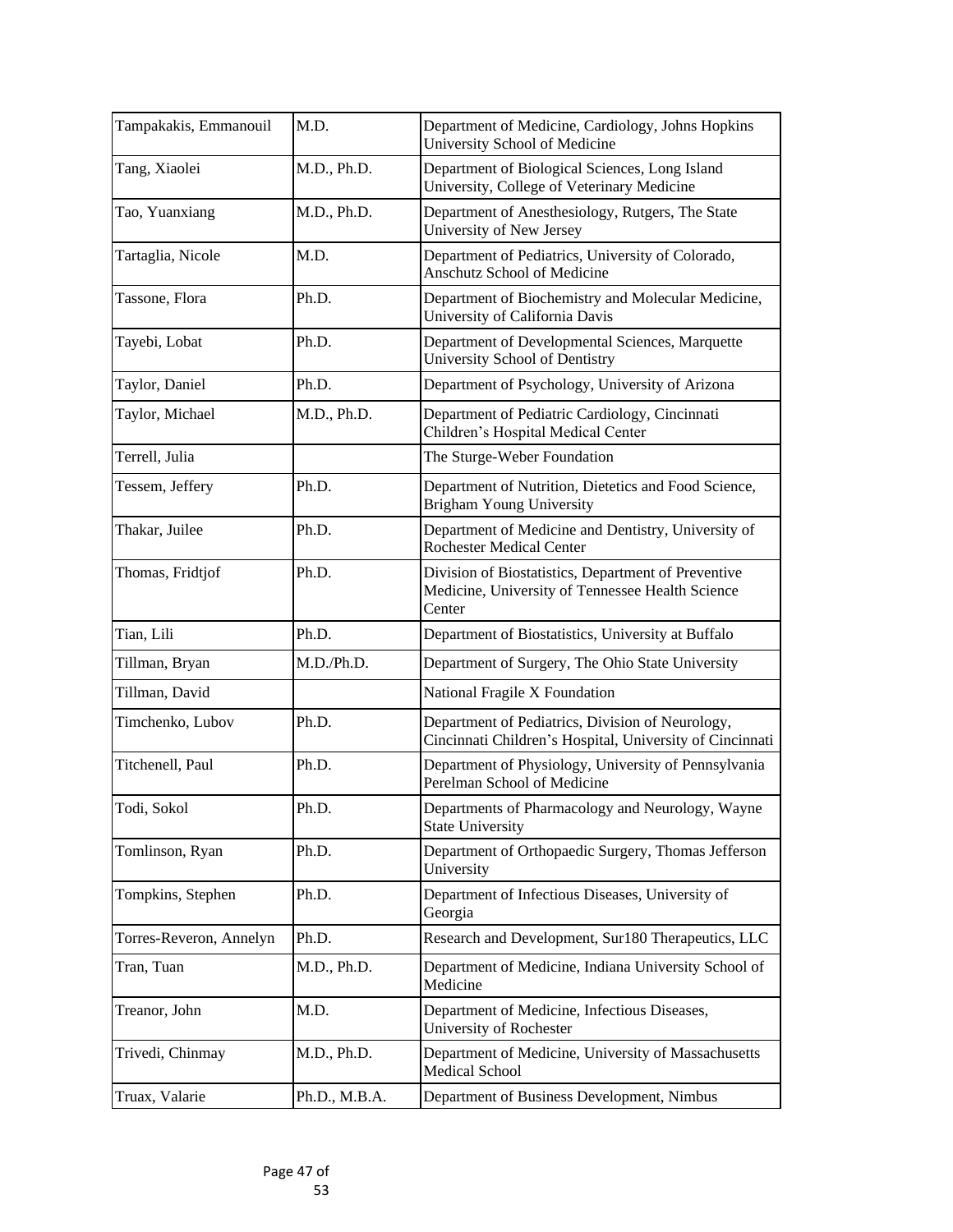|                          |             | Therapeutics                                                                                                                             |
|--------------------------|-------------|------------------------------------------------------------------------------------------------------------------------------------------|
| Tsai, Amy                | Ph.D.       | Department of Bioengineering, University of California,<br>San Diego                                                                     |
| Tsai, Kenneth            | M.D., Ph.D. | Departments of Pathology and Tumor Biology, H. Lee<br>Moffitt Cancer Center and Research Institute                                       |
| Tsai, Nien-Pei           | Ph.D.       | Department of Molecular and Integrative Physiology,<br>Neuroscience Program, University of Illinois at Urbana-<br>Champaign              |
| Tsalik, Ephraim          | M.D./Ph.D.  | Department of Medicine, Duke University                                                                                                  |
| Tucker, Erik             | Ph.D.       | Aronora, Inc.                                                                                                                            |
| Tung, Ching              | Ph.D.       | Department of Radiology, Weill Cornell Medicine<br>Molecular Imaging Innovations Institute                                               |
| Tzen, Yi-Ting            | Ph.D.       | Department of Applied Clinical Research, University of<br><b>Texas Southwestern Medical Center</b>                                       |
| Ulrich, Robert           | Ph.D.       | Viroforge Technologies                                                                                                                   |
| Upadhyay, Jaymin         | Ph.D.       | Department of Anesthesiology, Critical Care and Pain<br>Medicine, Boston Children's Hospital, McLean<br>Hospital, Harvard Medical School |
| Urao, Norifumi           | M.D./Ph.D.  | Department of Pharmacology, State University of New<br>York at Syracuse                                                                  |
| Valdez-Jasso, Daniela    | Ph.D.       | Department of Bioengineering, University of California<br>San Diego                                                                      |
| Valim, Clarissa          | M.D., Sc.D. | Department of Global Health, Boston University                                                                                           |
| Valujskikh, Anna         | Ph.D.       | Department of Immunology, Lerner Research Institute                                                                                      |
| van Blitterswijk, Marka  | M.D., Ph.D. | Department of Neuroscience, Mayo Clinic, Jacksonville                                                                                    |
| Van Landingham, Patricia |             | American Alliance for Healthy Sleep                                                                                                      |
| Vanden Heuvel, Gregory   | Ph.D.       | Department of Biomedical Sciences, Western Michigan<br>University, School of Medicine                                                    |
| VanDussen, Kelli         | Ph.D.       | Department of Gastroenterology, Hepatology, and<br>Nutrition, Cincinnati Children's Hospital Medical<br>Center                           |
| Vatner, Daniel           | M.D./Ph.D.  | Department of Medicine, Division of Endocrinology,<br>Yale University School of Medicine                                                 |
| Vaughan, Ashley          | Ph.D.       | Center for Global Infectious Disease Research, Seattle<br>Children's Research Institute                                                  |
| Veizi, Elias             | M.D., Ph.D. | Department of Anesthesiology, Pain Medicine, Case<br>Western Reserve University School of Medicine                                       |
| Vernon, Suzanne          | Ph.D.       | Research Program, Bateman Horne Center                                                                                                   |
| Veves, Aristidis         | M.D., D.Sc. | Department of Surgery, Beth Israel Deaconess Medical<br>Center/Harvard Medical School                                                    |
| Videnovic, Aleksandar    | M.D.        | Department of Neurology, Massachusetts General<br>Hospital; Harvard Medical School                                                       |
| Villarreal, Sara         |             | <b>Brooke Army Medical Center</b>                                                                                                        |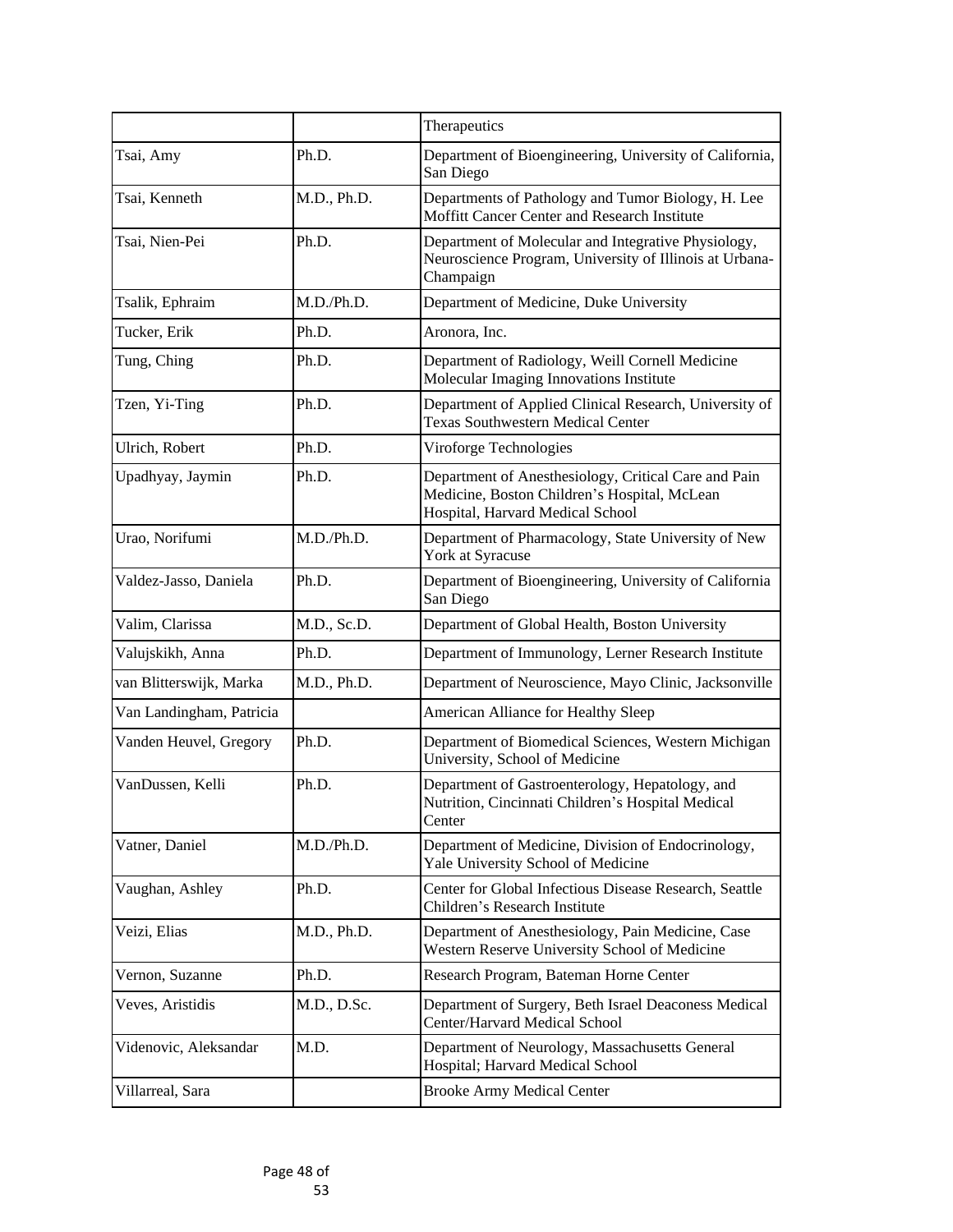| von Recum, Horst  | Ph.D.       | Department of Biomedical Engineering, Case Western<br><b>Reserve University</b>                                    |
|-------------------|-------------|--------------------------------------------------------------------------------------------------------------------|
| Voruganti, Saroja | Ph.D.       | Department of Nutrition, University of North Carolina<br>Chapel Hill                                               |
| Vu, Hiep          | Ph.D.       | Department of Animal Science and Nebraska Center for<br>Virology, University of Nebraska-Lincoln                   |
| Wade, Charles     | Ph.D.       | Department of Surgery, University of Texas Health<br><b>Science Center at Houston</b>                              |
| Waldman, Stuart   |             | Association for Frontotemporal Degeneration                                                                        |
| Walkup, Laura     | Ph.D.       | Department of Pediatrics, Cincinnati Children's<br><b>Hospital Medical Center</b>                                  |
| Walsh, Casey      |             | The FH Foundation                                                                                                  |
| Walter, Russell   |             | <b>GBS-CIDP Foundation International</b>                                                                           |
| Wan, Jiandi       | Ph.D.       | Department of Chemical Engineering, UC Davis                                                                       |
| Wang, Bing        | M.D., Ph.D. | Department of Medicine, University of Pittsburgh<br><b>School of Medicine</b>                                      |
| Wang, Chun        | Ph.D.       | Department of Biomedical Engineering, University of<br>Minnesota                                                   |
| Wang, Danny       | Ph.D.       | Stevens Neuroimaging and Informatics Institute,<br>University of Southern California                               |
| Wang, David       | Ph.D.       | Department of Pathology and Immunology, Washington<br>University in St. Louis School of Medicine                   |
| Wang, Dongfang    | M.D., Ph.D. | Division of Cardiothoracic Surgery, University of<br>Kentucky College of Medicine                                  |
| Wang, Donghai     | Ph.D.       | Department of Medicine, Duke University School of<br>Medicine                                                      |
| Wang, Dongliang   | Ph.D.       | Department of Public Health and Preventive Medicine,<br>State University of New York Upstate Medical<br>University |
| Wang, Hongwu      | Ph.D.       | Department of Rehabilitation Sciences, University of<br>Oklahoma Health Sciences Center                            |
| Wang, Jing        | M.D./Ph.D.  | Department of Anesthesiology, Perioperative Care and<br>Pain Medicine, New York University School of<br>Medicine   |
| Wang, Jinxi       | M.D., Ph.D. | Department of Orthopedic Surgery, University of<br><b>Kansas Medical Center</b>                                    |
| Wang, Jiou        | M.D./Ph.D.  | Department of Biochemistry and Molecular Biology,<br>Johns Hopkins University                                      |
| Wang, Jun         | M.D., Ph.D. | Department of Basic Research Laboratories, Texas<br><b>Heart Institute</b>                                         |
| Wang, Jun         | Ph.D.       | Department of Pediatrics, The University of Texas<br>Health Science Center at Houston                              |
| Wang, Ping        | M.D.        | Department of Diabetes, Endocrinology and<br>Metabolism, City of Hope National Medical Center                      |
| Wang, Yang        | M.D., Ph.D. | Department of Medicine, University of Massachusetts                                                                |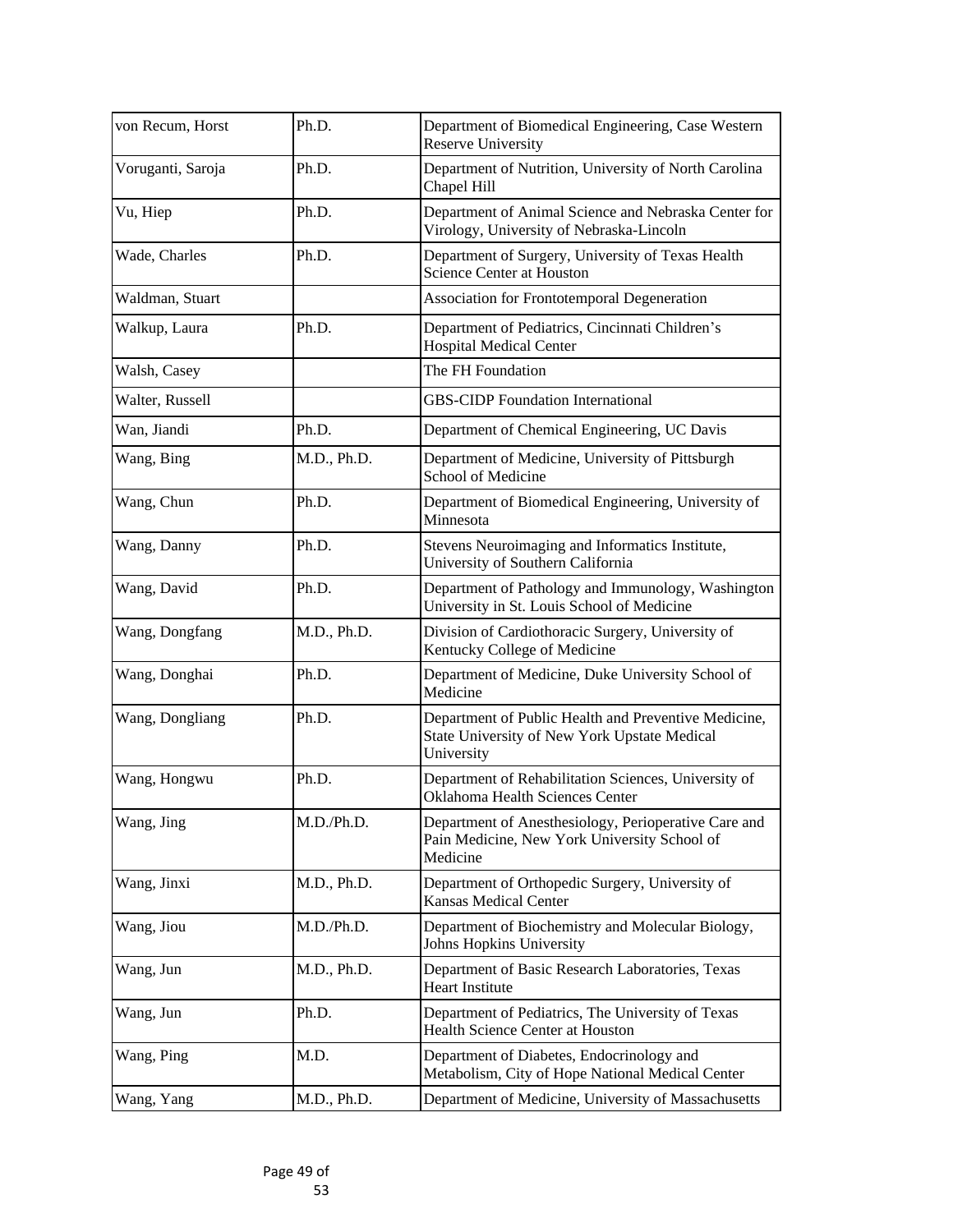|                      |               | <b>Medical School</b>                                                                                |
|----------------------|---------------|------------------------------------------------------------------------------------------------------|
| Wang, Zhuo           | Ph.D.         | Department of Pharmaceutical Chemistry, University of<br><b>Kansas</b>                               |
| Warren, Kristi       | Ph.D.         | Department of Internal Medicine, Pulmonary Division,<br>University of Utah                           |
| Watson, Hunna        | Ph.D.         | Department of Psychiatry, University of North Carolina<br><b>School of Medicine</b>                  |
| Wattman, Malcolm     |               | The Foundation for Peripheral Neuropathy                                                             |
| Watts, William       |               | South Florida VA Foundation for Research and<br><b>Education (SFVAFRE)</b>                           |
| Waxman, Joshua       | Ph.D.         | Department of Pediatrics, Cincinnati Children's<br><b>Hospital Medical Center</b>                    |
| Webb, R. Clinton     | Ph.D.         | Department of Cell Biology and Anatomy, University of<br>South Carolina School of Medicine Columbia  |
| Webby, Richard       | Ph.D.         | Department of Infectious Diseases, Division of<br>Virology, St. Jude Children's Research Hospital    |
| Wei, Feng            | Ph.D.         | Department of Biomedical Engineering, Michigan State<br>University                                   |
| Wei, Guo-Wei         | Ph.D.         | Center for Mathematical Molecular Biosciences,<br>Michigan State University                          |
| Wei, Lei             | M.D., Ph.D.   | Department of Orthopaedics, Brown Medical School<br>Rhode Island Hospital                            |
| Wei, Tao             | M.D., Ph.D.   | Department of Biology, Southwest Baptist University                                                  |
| Wein, Marc           | M.D., Ph.D.   | Department of Medicine, Massachusetts General<br>Hospital                                            |
| Weisleder, Noah      | Ph.D.         | Department of Physiology and Cell Biology, The Ohio<br><b>State University Wexner Medical Center</b> |
| Weiss, Fran          |               | <b>Women's Heart Alliance</b>                                                                        |
| Welty-Wolf, Karen    | M.D.          | Department of Medicine, Duke University                                                              |
| Wende, Adam          | Ph.D.         | Department of Pathology, University of Alabama at<br>Birmingham School of Medicine                   |
| Werbovetz, Karl      | Ph.D.         | Division of Medicinal Chemistry and Pharmacognosy,<br>The Ohio State University College of Pharmacy  |
| West, James          | Ph.D.         | Department of Medicine, Vanderbilt University School<br>of Medicine                                  |
| White, Daniel        | Sc.D., P.T.   | Department of Physical Therapy, University of<br>Delaware STAR Health Sciences Complex               |
| White, David         | Ph.D.         | Ward Family Heart Center, Children's Mercy Hospital                                                  |
| Widerstrom-Noga, Eva | D.D.S., Ph.D. | Department of Neurological Surgery, University of<br>Miami Miller School of Medicine                 |
| Widge, Alik          | M.D., Ph.D.   | Department of Psychiatry, McGuire Translational<br><b>Research Facility</b>                          |
| Wilder, Brandon      | Ph.D.         | Vaccine and Gene Therapy Institute, Oregon Health and<br><b>Science University</b>                   |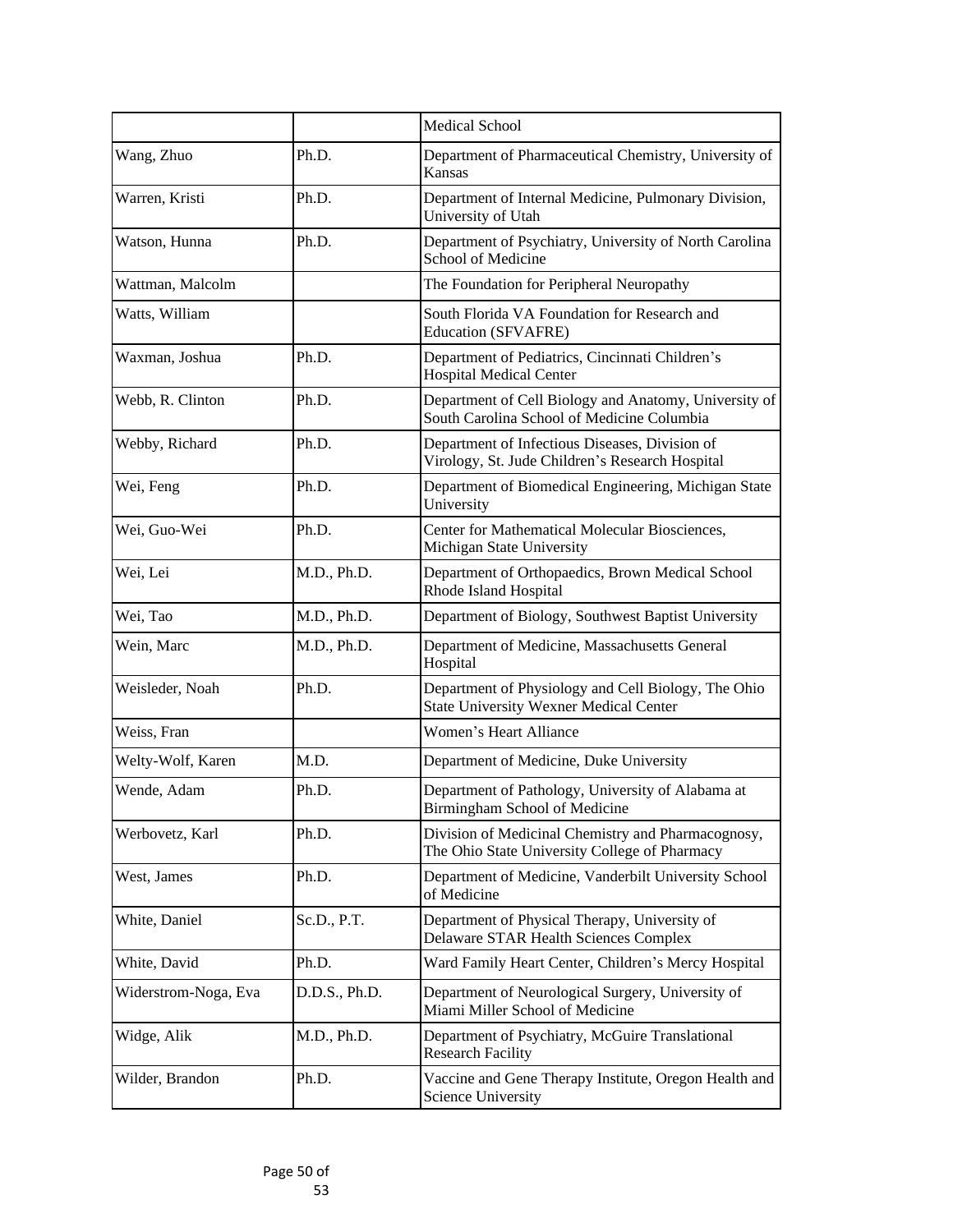| Williams, Michael  | M.D.         | Department of Neurology and Neurosurgery, University<br>of Washington School of Medicine                            |
|--------------------|--------------|---------------------------------------------------------------------------------------------------------------------|
| Williams, Scott    | Ph.D.        | Departments of Pathology and Laboratory Medicine and<br>Biology, The University of North Carolina at Chapel<br>Hill |
| Williamson, Sean   | M.D.         | Pathology, Cleveland Clinic                                                                                         |
| Wilson, Thomas     | M.D., M.P.H. | Department of Neurosurgery, Stanford University<br>Center for Peripheral Nerve Surgery                              |
| Wine, Eytan        | M.D./Ph.D.   | Departments of Pediatrics and Physiology, University of<br>Alberta                                                  |
| Wingert, Rebecca   | Ph.D.        | Department of Biological Sciences, University of Notre<br>Dame                                                      |
| Wink, David        | Ph.D.        | Center for Cancer Research, Cancer Inflammation<br>Program, National Cancer Institute                               |
| Winkel, Nicola     |              | State of Arizona, Department of Veterans Services                                                                   |
| Wise, Sr., John    | Ph.D.        | Department of Pharmacology and Toxicology,<br>University of Louisville                                              |
| Wold, Loren        | Ph.D.        | Department of Physiology and Cell Biology, The Ohio<br><b>State University</b>                                      |
| Wood, Robert       | M.D.         | Department of Pediatrics, Johns Hopkins University                                                                  |
| Woods, Chris       | M.D., M.P.H. | Department of Medicine and Global Health, Duke<br><b>University School of Medicine</b>                              |
| Wortmann, Glenn    | M.D.         | Department of Infectious Diseases, MedStar<br><b>Washington Hospital Center</b>                                     |
| Wright, Benjamin   | M.D.         | Department of Medicine, Division of Allergy, Asthma<br>and Clinical Immunology, Mayo Clinic Arizona                 |
| Wright, Michael    |              | The Foundation for Peripheral Neuropathy                                                                            |
| Wu, Hongju         | Ph.D.        | Endocrinology Section in Department of Medicine,<br>Tulane University School of Medicine                            |
| Wu, June           | M.D.         | Department of Surgery, Columbia University                                                                          |
| Wu, Long-Jun       | Ph.D.        | Departments of Neurology and Neuroscience, Mayo<br>Clinic College of Medicine                                       |
| Wu, Mingfu         | Ph.D.        | Department of Pharmacy, University of Houston                                                                       |
| Wu, Zhongjun       | Ph.D.        | Department of Surgery, University of Maryland School<br>of Medicine                                                 |
| Wunderink, Richard | M.D.         | Department of Medicine, Pulmonary Division,<br>Northwestern University                                              |
| Wyman, Peter       | Ph.D.        | Department of Psychiatry, University of Rochester<br>School of Medicine and Dentistry                               |
| Xiao, DaLiao       | Ph.D.        | Department of Basic Sciences, Loma Linda University<br><b>School of Medicine</b>                                    |
| Xu, Xiaolei        | Ph.D.        | Department of Biochemistry and Molecular Biology,<br>Mayo Clinic                                                    |
| Xue, Xiang         | Ph.D.        | Department of Biochemistry and Molecular Biology,                                                                   |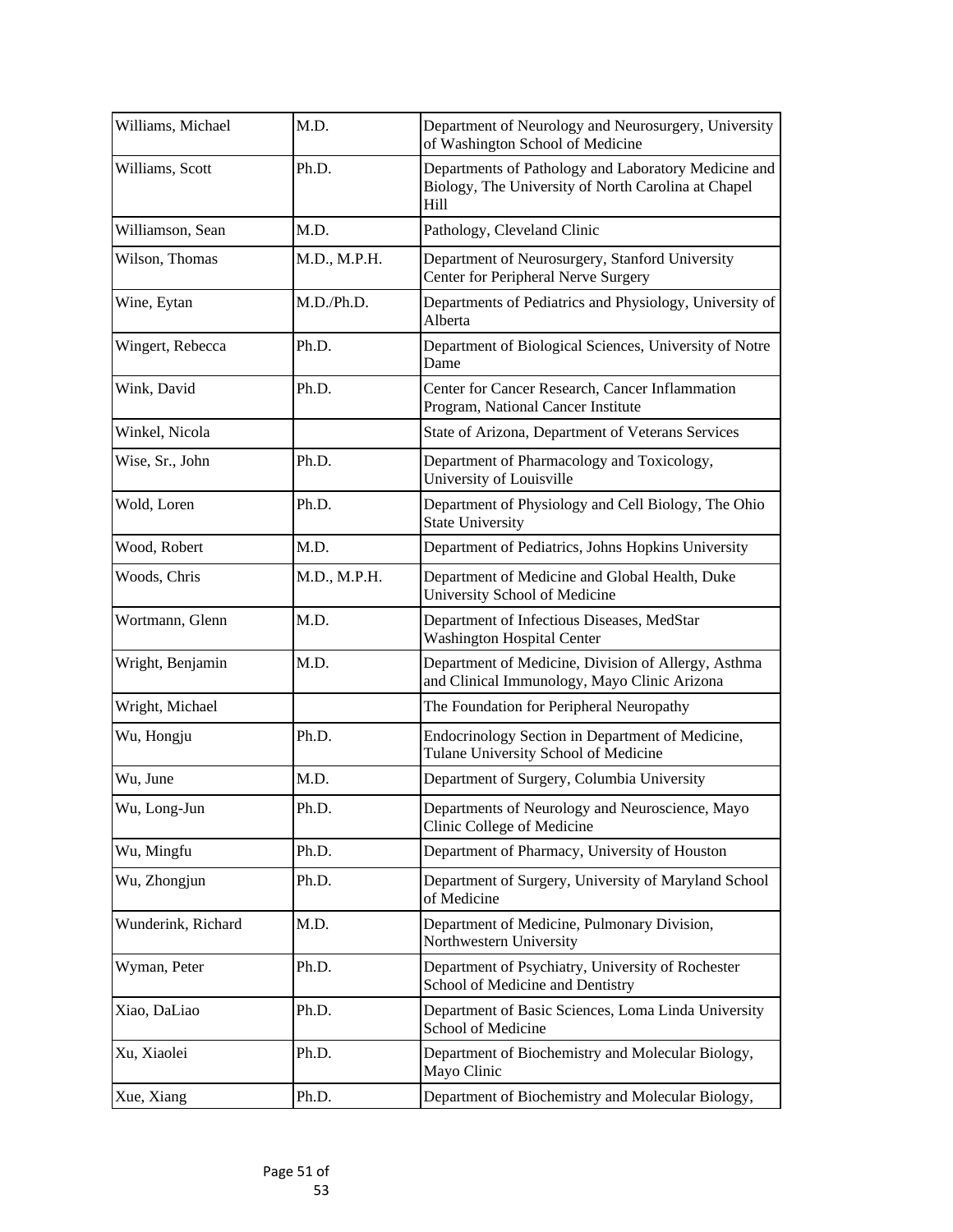|                    |             | University of New Mexico School of Medicine                                                                     |
|--------------------|-------------|-----------------------------------------------------------------------------------------------------------------|
| Yacoub, Rabi       | M.D.        | Department of Nephrology, University of Buffalo                                                                 |
| Yago, Kathleen     |             | Children's Cardiomyopathy Foundation                                                                            |
| Yang, Guang-Yu     | M.D., Ph.D. | Department of Pathology, Northwestern University<br>Feinberg School of Medicine                                 |
| Yang, Qin          | M.D./Ph.D.  | Department of Medicine, University of California Irvine<br><b>School of Medicine</b>                            |
| Yang, Qing         | M.D.        | Department of Neuroscience, Cell Biology and<br>Anatomy, University of Texas Medical Branch                     |
| Yang, Qinglin      | Ph.D.       | Department of Pharmacology, Louisiana State<br><b>University Health Sciences Center New Orleans</b>             |
| Yap, Tracey        | Ph.D.       | School of Nursing, Duke University                                                                              |
| Yeh, Ellen         | M.D./Ph.D.  | Departments of Pathology and Microbiology &<br>Immunology, Stanford University                                  |
| Yeo, Yoon          | Ph.D.       | Department of Industrial and Physical Pharmacy,<br>Purdue University                                            |
| Young, Joel        | M.D.        | Rochester Center for Behavioral Medicine                                                                        |
| Young, Martin      | Ph.D.       | Department of Medicine, University of Alabama at<br>Birmingham School of Medicine                               |
| Yoza, Barbara      | Ph.D.       | Department of General Surgery, Wake Forest University<br><b>School of Medicine</b>                              |
| Yu, Paul           | M.D./Ph.D.  | Department of Cardiovascular Medicine, Brigham and<br>Women's Hospital/Harvard Medical School                   |
| Yukich, Joshua     |             | Tulane University School of Public Health and Tropical<br>Medicine                                              |
| Zabala, Michael    | Ph.D.       | Department of Mechanical Engineering, Auburn<br>University                                                      |
| Zachariou, Venetia | Ph.D.       | Department of Neuroscience, Icahn School of Medicine<br>at Mount Sinai                                          |
| Zadeh, Mansour     | Ph.D.       | Department of Infectious Diseases and Immunology,<br>University of Florida                                      |
| Zanewicz, James    | J.D., LL.M. | Office of Research Business Development, Tulane<br><b>University School of Medicine</b>                         |
| Zeitzer, Jamie     | Ph.D.       | Department of Psychiatry and Behavioral Sciences,<br><b>Stanford University</b>                                 |
| Zelman, Diane      | Ph.D.       | Department of Psychology, Alliant International<br>University California School of Professional<br>Psychology   |
| Zeltner, Nadja     | Ph.D.       | Center for Molecular Medicine, University of Georgia                                                            |
| Zemper, Anne       | Ph.D.       | Department of Molecular Biology, University of Oregon                                                           |
| Zent, Roy          | M.D., Ph.D. | Department of Medicine, Division of Nephrology and<br>Hypertension, Vanderbilt University School of<br>Medicine |
| Zhang, Guigen      | Ph.D.       | Department of Biomedical Engineering, University of                                                             |